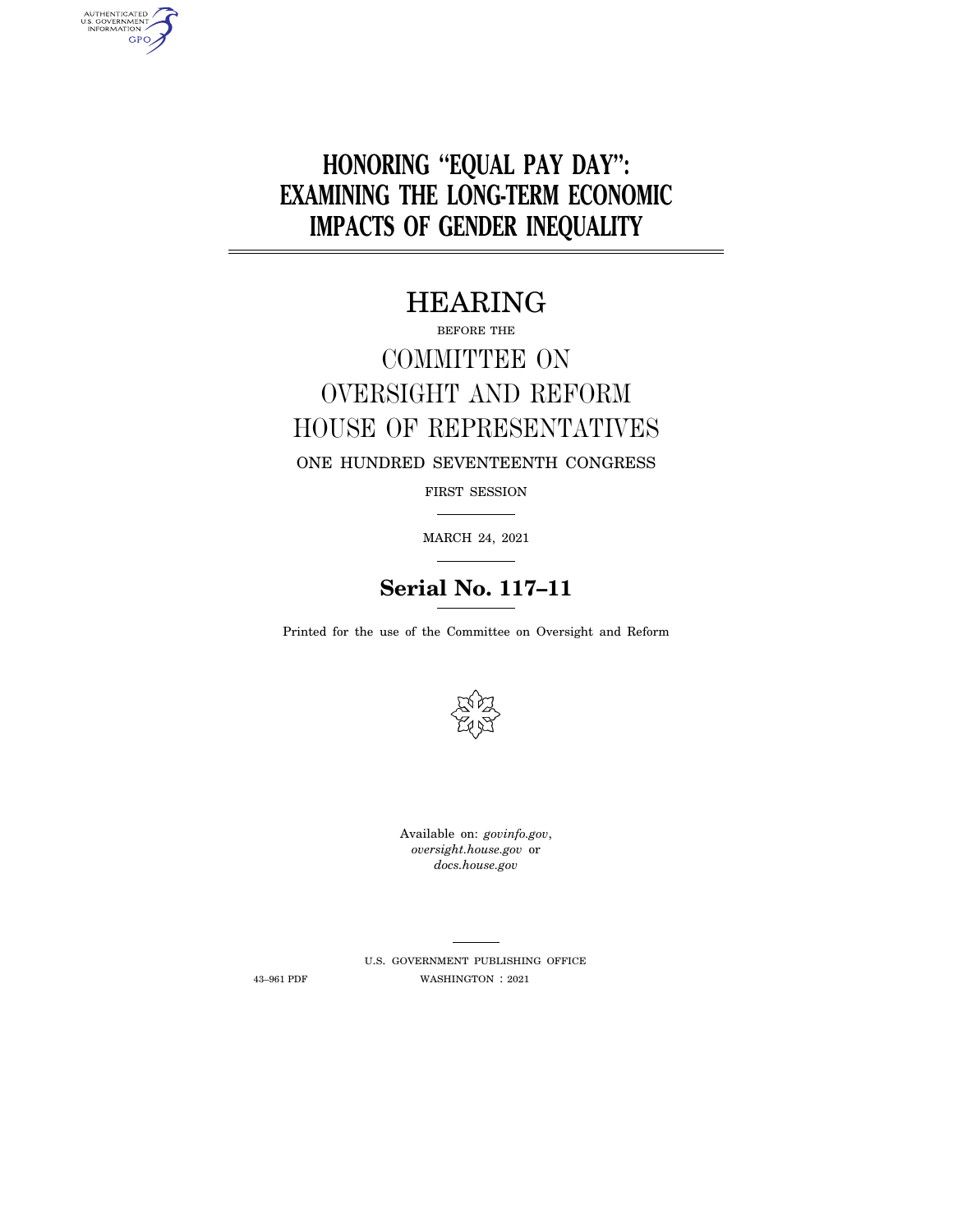### COMMITTEE ON OVERSIGHT AND REFORM

#### CAROLYN B. MALONEY, New York, *Chairwoman*

ELEANOR HOLMES NORTON, District of Columbia STEPHEN F. LYNCH, Massachusetts JIM COOPER, Tennessee GERALD E. CONNOLLY, Virginia RAJA KRISHNAMOORTHI, Illinois JAMIE RASKIN, Maryland RO KHANNA, California KWEISI MFUME, Maryland ALEXANDRIA OCASIO-CORTEZ, New York RASHIDA TLAIB, Michigan KATIE PORTER, California CORI BUSH, Missouri DANNY K. DAVIS, Illinois DEBBIE WASSERMAN SCHULTZ, Florida PETER WELCH, Vermont HENRY C. ''HANK'' JOHNSON, JR., Georgia JOHN P. SARBANES, Maryland JACKIE SPEIER, California ROBIN L. KELLY, Illinois BRENDA L. LAWRENCE, Michigan MARK DESAULNIER, California JIMMY GOMEZ, California AYANNA PRESSLEY, Massachusetts **VACANCY** 

JAMES COMER, Kentucky, *Ranking Minority Member*  JIM JORDAN, Ohio PAUL A. GOSAR, Arizona VIRGINIA FOXX, North Carolina JODY B. HICE, Georgia GLENN GROTHMAN, Wisconsin MICHAEL CLOUD, Texas BOB GIBBS, Ohio CLAY HIGGINS, Louisiana RALPH NORMAN, South Carolina PETE SESSIONS, Texas FRED KELLER, Pennsylvania ANDY BIGGS, Arizona ANDREW CLYDE, Georgia NANCY MACE, South Carolina SCOTT FRANKLIN, Florida JAKE LATURNER, Kansas PAT FALLON, Texas YVETTE HERRELL, New Mexico BYRON DONALDS, Florida

DAVID RAPALLO, *Staff Director*  KRISTA BOYD, *Chief Oversight and Policy Counsel*  ELISA LANIER, *Chief Clerk*  CONTACT NUMBER: 202-225-5051 MARK MARIN, *Minority Staff Director*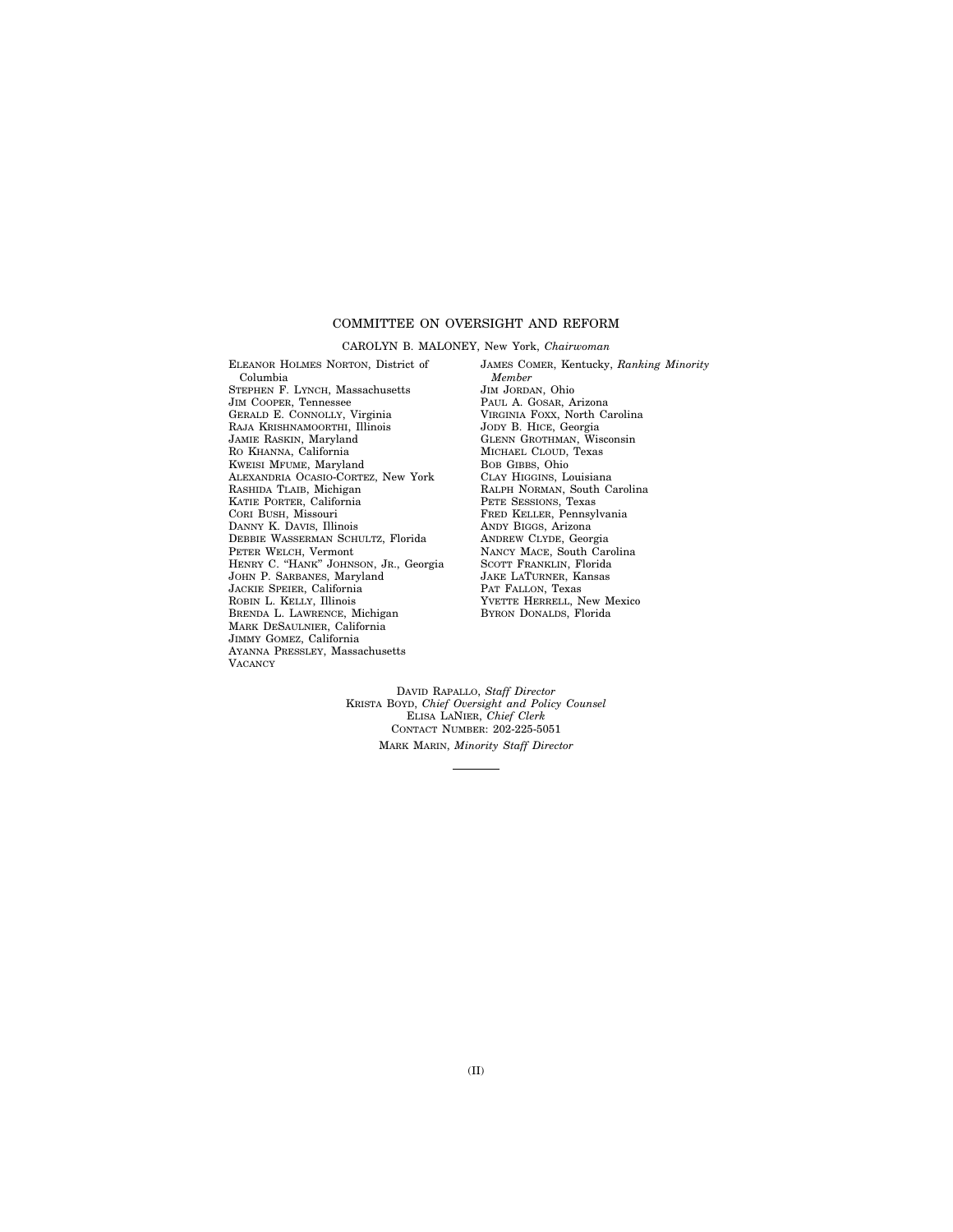### C O N T E N T S

|                                                                                                      | Page |
|------------------------------------------------------------------------------------------------------|------|
| <b>WITNESSES</b>                                                                                     |      |
| Megan Rapinoe, U.S. Women's National Team and Equal Pay Advocate                                     | 6    |
| Ai-jen Poo, Executive Director, National Domestic Workers Alliance                                   | 6    |
| Khara Jabola-Carolus, Executive Director, Hawaii State Commission on the<br>Status of Women          | 8    |
| Patrice Onwuka, Director, Center of Economic Opportunity                                             | 9    |
| Dr. C. Nicole Mason, President and Chief Executive Officer, Institute for<br>Women's Policy Research | 11   |
| Opening statements and the prepared statements for the witnesses are avail-                          |      |

*able in the U.S. House of Representatives Repository at: docs.house.gov.* 

### INDEX OF DOCUMENTS

\* Report, ''It's Time to Care'' by the TIME'S UP Foundation; submitted by Chairwoman Maloney.

\* Letter, from the National Partnership for Women and Families; submitted by Chairwoman Maloney.

\* Statement, by Professor Julie Suk; submitted by Chairwoman Maloney.

\* Report, IWPR by Dr. C. Nicole Mason; submitted by Chairwoman Maloney.

\* Study, Goldman Sachs Black Womenomics Study; submitted by Rep. Tlaib.

*Documents entered into the record during this hearing are available at: docs.house.gov.*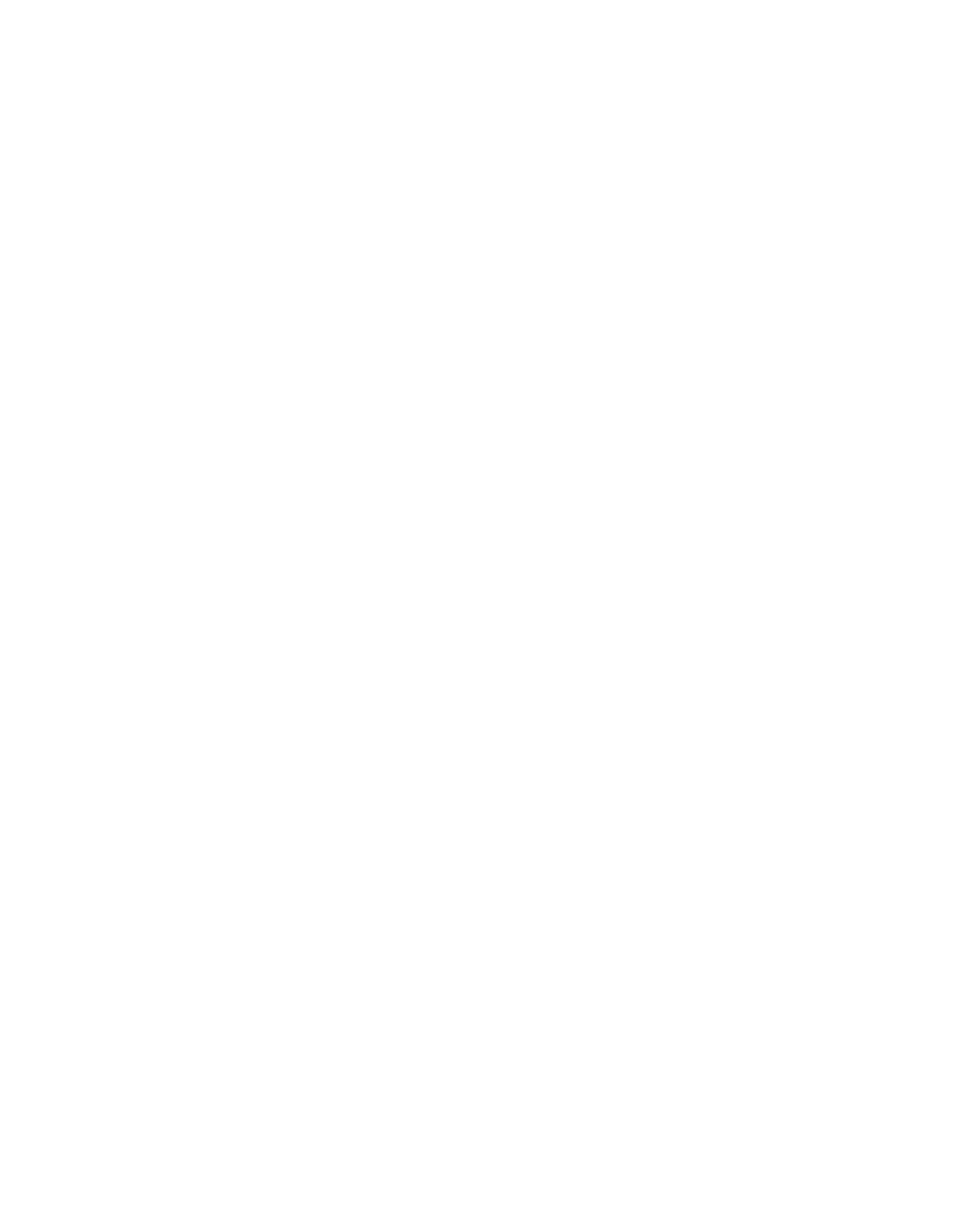### **HONORING ''EQUAL PAY DAY'': EXAMINING THE LONG-TERM ECONOMIC IMPACTS OF GENDER INEQUALITY**

### **Wednesday, March 24, 2021**

HOUSE OF REPRESENTATIVES, COMMITTEE ON OVERSIGHT AND REFORM,

*Washington, D.C.* 

The committee met, pursuant to notice, at 9:34 a.m., in room 2154, Rayburn House Office Building, Hon. Carolyn B. Maloney [chairwoman of the committee] presiding.

Present: Representatives Maloney, Norton, Lynch, Connolly, Krishnamoorthi, Raskin, Khanna, Ocasio-Cortez, Tlaib, Porter, Davis, Wasserman Schultz, Welch, Johnson, Sarbanes, Speier, Kelly, Lawrence, DeSaulnier, Gomez, Comer, Jordan, Grothman, Cloud, Gibbs, Sessions, Keller, Biggs, Mace, Franklin, Fallon, Herrell, and Donalds.

Chairwoman MALONEY. The committee will come to order.

Without objection, the chair is authorized to declare recess of the committee at any time.

I now recognize myself for an opening statement.

Today is Equal Pay Day, but it is not a celebration. Today marks the extra days and weeks it takes American women to earn the same pay that their male counterparts made in the previous year. Three extra months of work just to earn the same amount. In 1963, when the Equal Pay Act was signed, women made \$0.59

for every dollar earned by men. We have gotten a raise. We've made some progress since then, but not nearly enough, and it's unfair.

Today in 2021, on average, women are still paid only \$0.82 for every dollar paid to a man. The gender pay gap is even worse for many women of color. For every dollar paid to White men, Asian-American women overall are paid \$0.87 to the dollar, Black women are paid \$0.63, Native American women are paid \$0.60, and Latina women are paid just \$0.55.

Today marks all women's Equal Pay Day, reflecting the average across races and ethnicities. Asian American and Pacific Islander women's Equal Pay Day is March 9. Black women's Equal Pay Day isn't until August 3. Native American women's Equal Pay Day isn't until September 8, and Latino women's Equal Pay Day isn't until October 21.

This is a disgrace, and it has long-term consequences for women and families. The pay gap even reaches professional female ath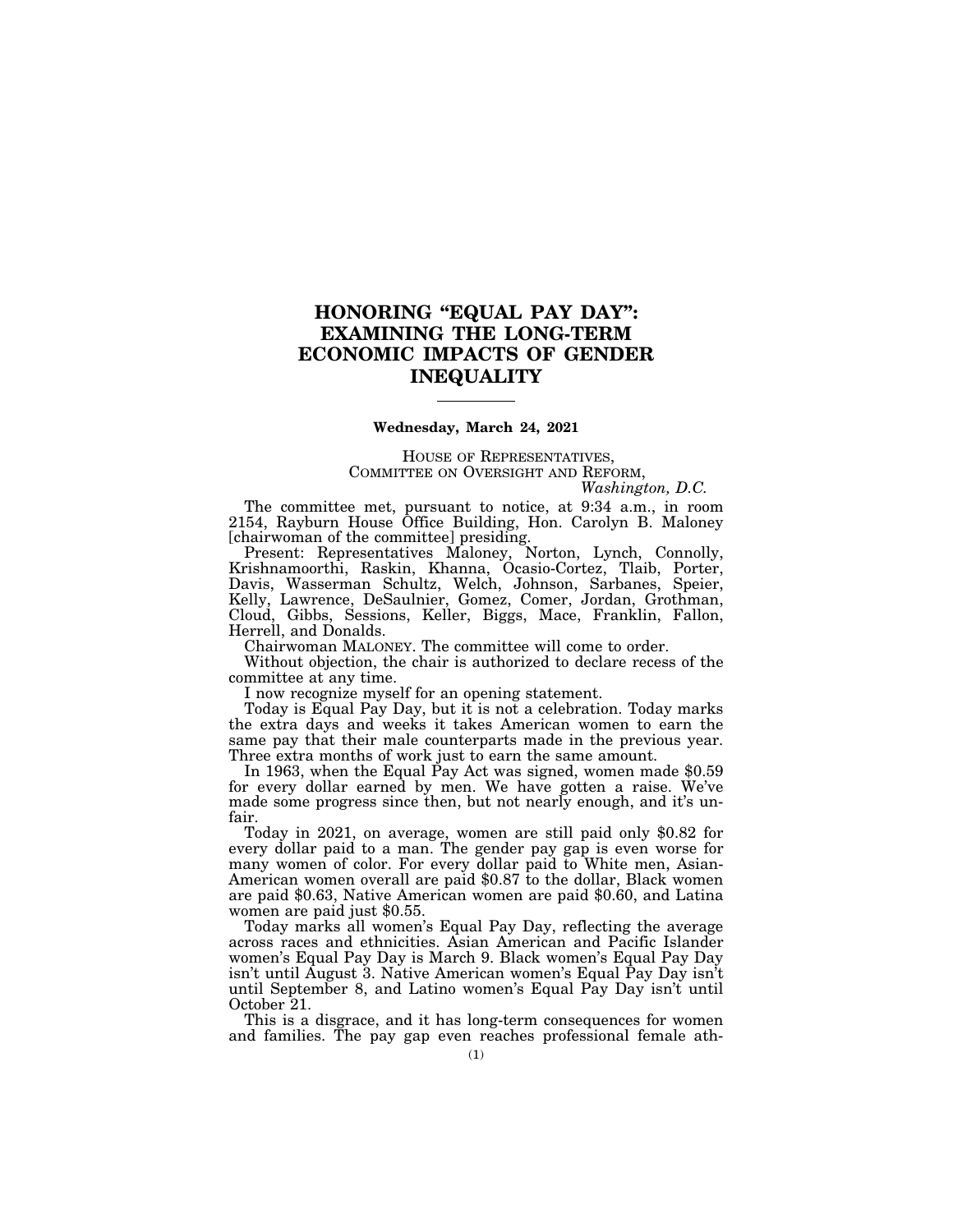letes who are paid significantly less than their male counterparts, even when they perform the same or much, much better. The U.S. women's national soccer team is incredibly successful, winning far more games than the men's team, including both the 2015-and 2019-Women's World Cup. But U.S. Soccer pays members of the women's national team as little as \$0.38 on the dollar compared to the men's national team.

I am grateful today that we will hear from world champion soccer player and equal pay advocate, Megan Rapinoe, about why we need to close the gender gap, not just for professional athletes, but for everyone.

Routinely earning less than we deserve impacts us for life. As vice chair of the Joint Economic Committee, I released a report in 2016 showing that lower wages over a lifetime result in reduced Social Security and pension benefits and make it harder for women to save for retirement. Other research suggests that women also experienced disparity in access to resources of incomes outside of salary and wages, such as employment benefits that contribute to financial security and prosperity during a career.

On average, women earn approximately \$900,000 less than men over their lifetime. We also know that economic insecurity makes women more vulnerable to other devastating circumstances, like workplace sexual harassment, domestic violence, and abuse. Women working in low-wage jobs have even fewer workplace protections, making them and their families even more vulnerable.

The economic harm caused by longstanding gender inequalities has only been exasperated-caused a greater problem because of the coronavirus pandemic. Women comprise a majority of healthcare and other social service workers and disproportionately shoulder the burden of the coronavirus pandemic. Women without access to paid leave have been forced to decide whether to forego income, to step back from their professions in order to care for themselves or their loved ones.

Today, we'll talk about reforms that promote an equitable and inclusive economic recovery for women across the U.S., so with our response to this crisis we cannot only recover but build a more equal future.

I am pleased that the Education and Labor Committee is marking up the Paycheck Fairness Act and other critical reforms today. One of the most basic protections women are lacking in our country is constitutional equality. I have advocated for the equal rights amendment for over 25 years. The ERA would establish freedom from discrimination on the basis of sex as a constitutional right. There is no other way to enforce equal pay for equal work in the courts unless we have the ERA, and it is one of many permanent fundamental fixes we need to stem the tide of gender inequality in our country.

For millions of Americans, these issues are of vital importance. Ensuring an equitable recovery from the corona pandemic requires facing the reality of gender inequality head on. Our coronavirus recovery plans must set the stage for bold, transformative policy decisions that will bring us into a more equal future. We cannot achieve recovery without equality.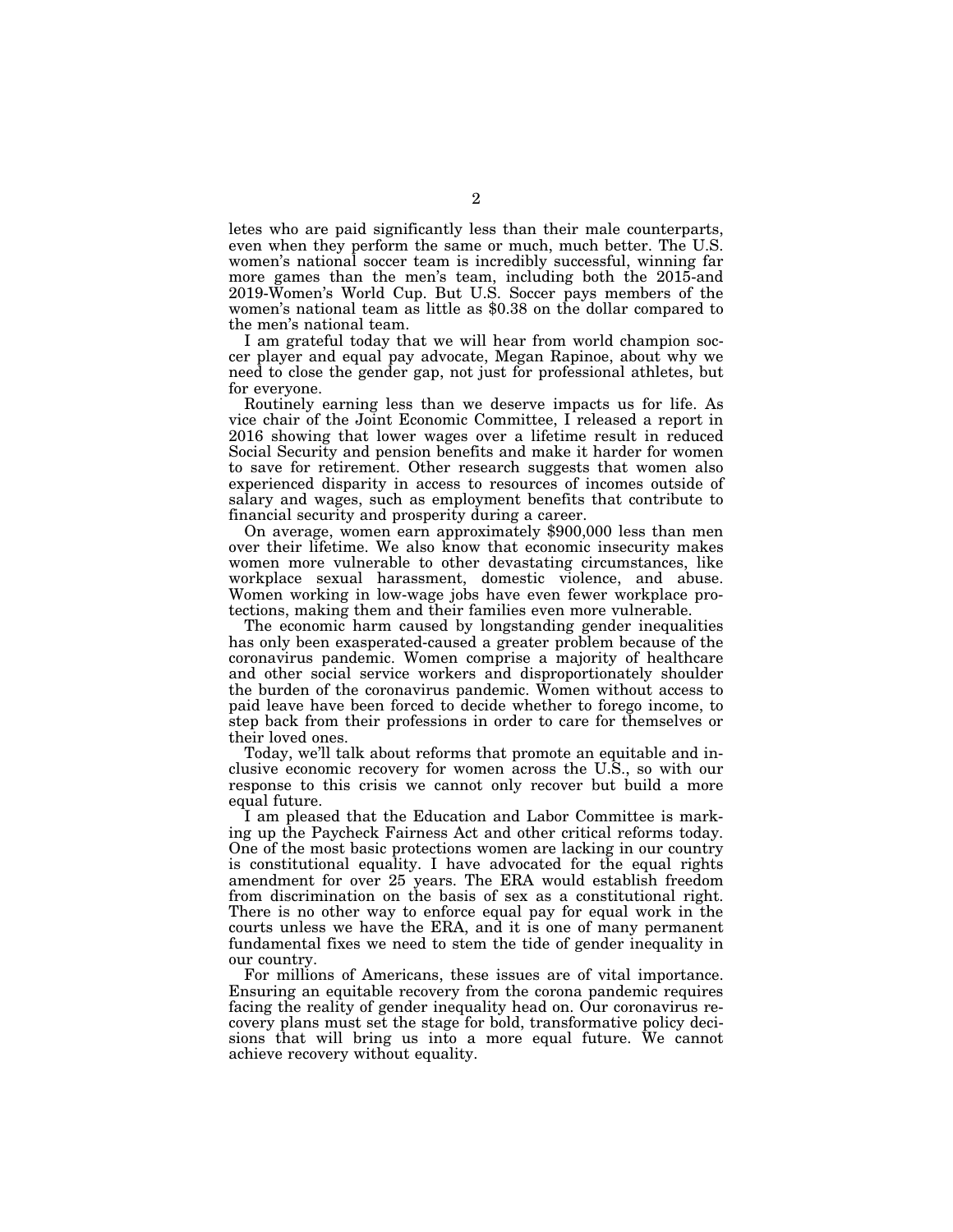I now recognize the distinguished ranking member, Mr. Comer, for an opening statement.

Mr. COMER. Well, thank you, Chairwoman Maloney, for holding this hearing. And I want to welcome our distinguished guests to the committee hearing today.

I would also like to set the tone for this hearing by saying two people who have the same education and perform the same job should receive the same compensation, regardless of race, gender, or any other irrelevant characteristic. I think we all agree on that. And as we discuss this important topic, I think it's important to note how the pandemic has devastated women in the work force.

Overall, since the start of the pandemic, women have lost nearly 1 million more jobs than men, and account for 55 percent of overall net job loss. Not only are women more likely to be in the jobs that were lost when the country shut down, but the responsibility of supervising children in the remote schooling has fallen most heavily on mothers. Recent data shows that nearly one in four women are considering downshifting their careers or leaving the work force altogether to care to their children. Yet the data shows that community spread is not tied to school spread and we know kids are safer in school. Many teachers have been vaccinated, so it's now time to prioritize our kids. We must open schools for full in-person instruction and reopen the economy to get women back in the work force.

With that, I yield the remainder of my time to Congresswoman Mace, a pioneer for women in the work force and the first woman to graduate from the Citadel, the military college in Charleston, South Carolina. I yield to Ms. Mace.

Ms. MACE. Thank you, Ranking Member Comer. Appreciate you yielding your time. And I want to thank Chairwoman Maloney for convening this meeting today.

As someone who has broken glass ceilings and barriers all her life, like many of the women on here today and watching, I want to say thank you, but I also don't want to have a message of doom and gloom. I want to have a message of hope for every woman who's out there working or in the home. Today should also be a celebration for women. And when we talk about equality and equal rights, our constitutional rights to equality are covered and protected under the 14th Amendment, because if it's not, then that means I have no protections today. And I believe, as a hard-working single mom and American, that my rights are protected under their Constitution today and I am not denied those rights.

I want to start off by echoing the ranking member's statement. Two people who have the same education and perform the same job should receive the same pay, regardless of their gender, their race, their sexual orientation, or any relevant characteristics. But I think it's also important to, when we're talking about this issue, to acknowledge the raw numbers. You know, it's not just the number that's been cited, but there are other factors. We're going to hear those numbers from members from the other side of the aisle probably all day today, and they will no doubt be used during the duration of the hearing, but they don't give an accurate entire picture. And I think it's important when we're talking about data that we look at the entire picture.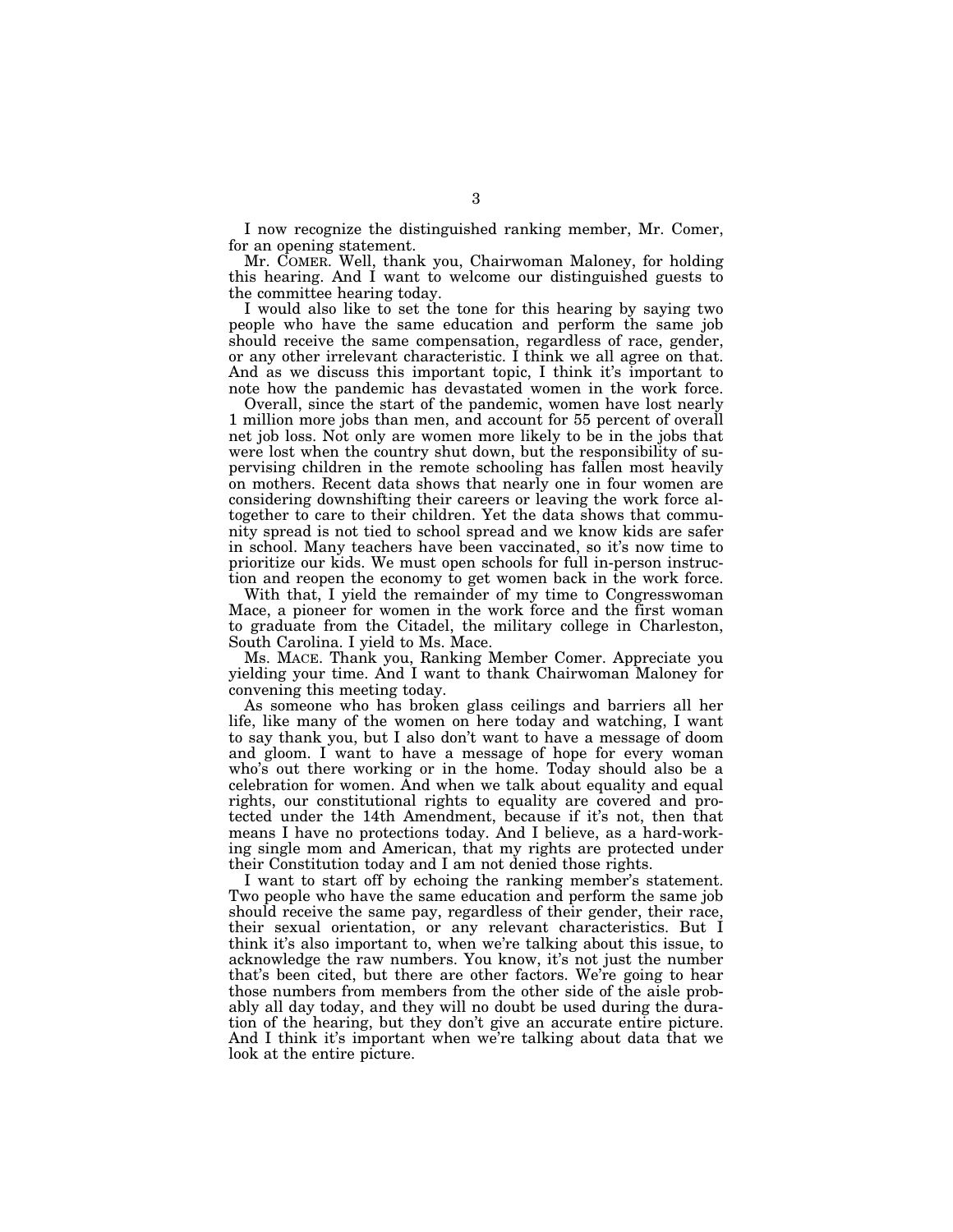So, the raw wage gap number is not a measure of equal pay for equal work; it's a comparison of averages. The often-cited statistic we heard just now about \$0.80 per dollar men earn does not actually compare women and men in the same profession who work the same hours with the same qualifications or experience.

So, when we have this, I believe, very important conversation in support of that today, I want to start with the data in context. So, one suggested for factors such as hours worked and compensation packages, family and marital status, the gender wage gap, I believe, is significantly smaller than what we're talking about today. And in most cases, when you look at the data, you look at context, we're talking context. We're talking about between 2 and 10 percent. So, I'm not saying there's no gender wage gap, I'm not saying its statistically unlikely women earn less than men; I'm just saying that it's not because of widespread discrimination.

There's always been discrimination, and we may never be able to resolve it 100 percent at all. I've been in a male-dominated industry my entire life, and I've seen that discrimination in every industry that I've been in. But thanks to existing legislation that we have, 1963, the Equal Pay Act, and in 1964, the Civil Rights Act, wage discrimination is illegal and should be adjudicated and can be adjudicated and held accountable. Bad actors can be in the civil justice system.

In order to get a clearer picture, I want to briefly look at the data and start with hours worked. In 2019, the Department of Labor's time use survey found the average full-time working man spends 8.32 hours a day on the job, compared to 7.73 hours for the fulltime working woman. So, let's be clear. This is not a reflection of effort; it's women on average spend more time doing other unpaid work.

There's been a survey that was done in 2019 that 22 percent of men say they do household work compared to almost half of women. So, don't get me started on that conversation either, but there are big differences, statistically significant differences. But hours worked isn't the only factor to consider here. The data show that women, in general, they're willing to trade higher pay for more flexibility, whereas the data shows that men are willing to trade flexibility for higher pay.

And you know, children also play a role in all of this. So, these are important factors when we're having this conversation. And not too long ago, we, as women, we didn't have the ability to make decisions about our professional careers, our personal lives, where we went to school. All of these have been achievements and successes that we've had, and I want us to celebrate those.

As the Ranking Member Comer said earlier, prior to the pandemic, women were joining the work force at a faster pace than men. Women outnumbered men in earning college degrees, but in the last year, we've seen, because of schools closures, that we've had over 3 million women leave the workplace. And this has been devastating to the progress we've made to women going into work and having careers. I cannot express how devastating. We've set ourselves back decades because of COVID–19 and school closures. But we must continue to work for equal opportunity and individual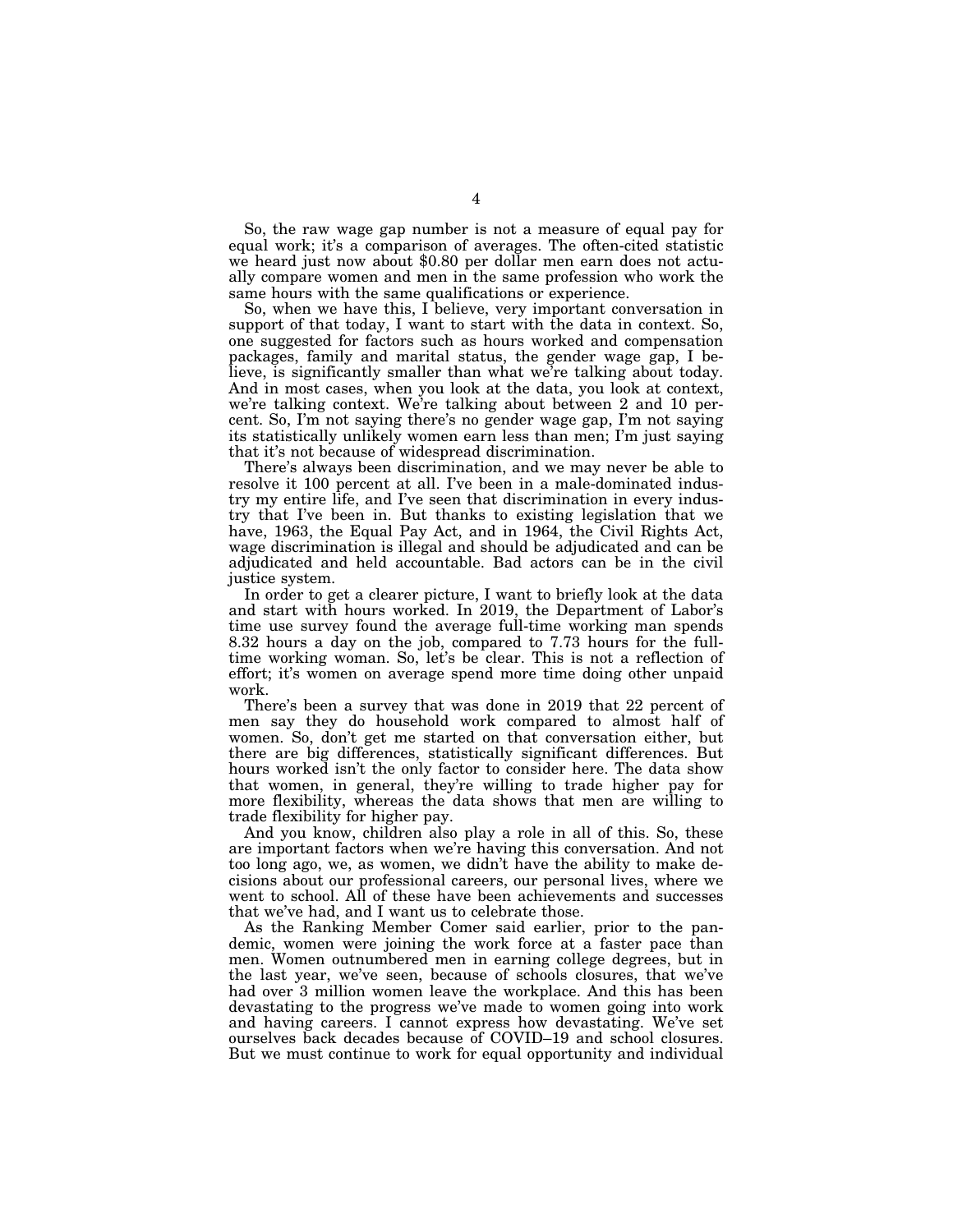flexibility rather than simply equal pay. There are other factors. These two are not mutually exclusive.

And I want to thank the ranking member for yielding his time. I yield back.

Chairwoman MALONEY. The gentlelady yields back.

I'll now introduce our witnesses.

Without objection, I now recognize my good friend and colleague, Congresswoman Pramila Jayapal, to introduce our first witness who is a constituent of Representative Jayapal's. And thank you for helping us get this witness.

Ms. JAYAPAL. Thank you so much, Chairwoman Maloney, and for your tremendous leadership on so many issues.

I'm delighted to be here to introduce a pride of Seattle and, indeed, our country, Megan Rapinoe. Ms. Rapinoe is helping to redefine the role of leadership in professional sports. She is a soccer superstar and a fierce activist. We all remember that remarkable moment when the crowd began chanting "equal pay" instead of "USA" after Ms. Rapinoe and her teammates on the U.S. Women's National Team won their second consecutive world cup championship in 2019.

Ms. Rapinoe is one of the most accomplished soccer players in the world. She is an Olympic gold medalist and she's won two world cup championships. She uses every opportunity to advocate for causes she cares deeply about, from social and racial justice and LGBTQ rights to equal pay. Ms. Rapinoe is dedicated to fighting for the rights of all athletes to work in a country and a world where economic, racial, and gender justice yields equal pay, dignity, and respect.

Megan, we are so very proud, not only of your remarkable talents and achievements, but for your willingness to use your platform to fight for equality for all of us. Thank you for all you do, and I look forward to hearing your testimony today.

Chairwoman MALONEY. Thank you. After Ms. Rapinoe, we will hear from Ai-jen Poo, who's the executive director of the National Domestic Workers Alliance.

Next, we will hear from Khara Jabola-Carolus, who is the executive director of the Hawaii State Commission on the Status of Women. She is also testifying from Hawaii where it is a little after 3:30 a.m. in the morning, so we thank her for her sacrifice.

Next, we will hear from Patrice Onwuka, who is the director of the Center for Economic Opportunity.

Last but not least, we will hear from Dr. C. Nicole Mason, who is the president and CEO of the Institute for Women's Policy Research.

I'd like to note that Ms. Rapinoe has a conflict this morning and, therefore, has a very hard stop at 10:45, but we will try to get through as many questions as we can with Ms. Rapinoe before she has to go.

The witnesses will be unmuted so we can swear them in. Now, please, please raise your right hands.

Do you swear or affirm that the testimony you're about to give is the truth, the whole truth, and nothing but the truth, so help you God?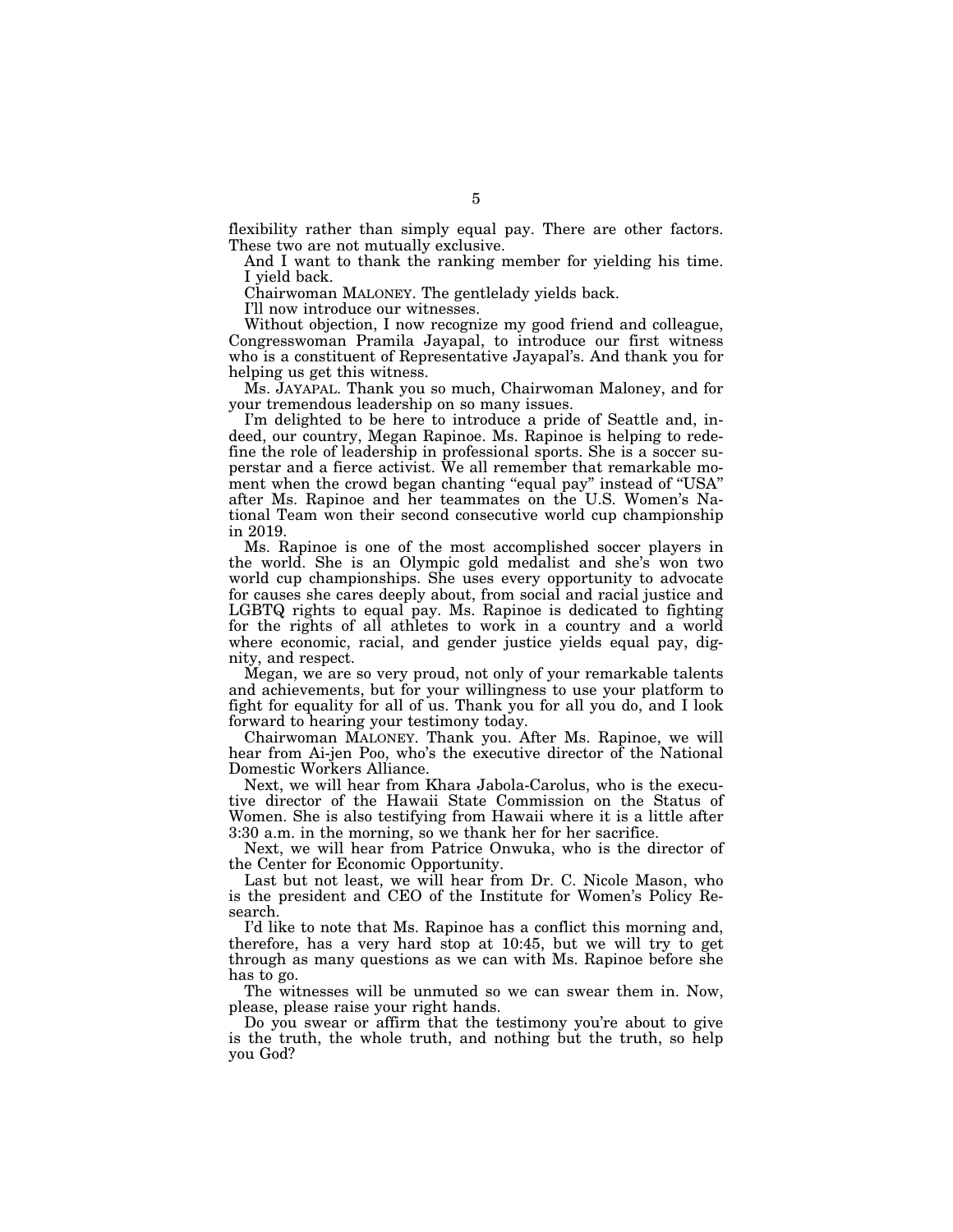Let the record show that the witnesses answered in the affirmative.

Thank you.

Without objection, your written statements will be made part of the record.

With that, Ms. Rapinoe, you are now recognized for your testimony.

### **STATEMENT OF MEGAN RAPINOE, U.S. WOMEN'S NATIONAL TEAM AND EQUAL PAY ADVOCATE**

Ms. RAPINOE. Thank you, Chairwoman Maloney, and thank you, Representative Jayapal from the great state of Washington, for such a warm welcome. And thank you, everyone, for having me here today. It is an honor to be here in front of you.

It's probably no surprise, but equal pay and equality, in general, is a deep and personal passion of mine. And what we've learned and what we continue to learn is that there's no level of status and there's no accomplishment or power that will protect you from the clutches of inequality. One cannot simply outperform inequality or be excellent enough to escape discrimination of any kind.

And I'm here today because I know firsthand that this is true. We're so often told in this country that if you just work hard and continue to achieve, you will be rewarded and rewarded fairly. It's the promise of the American Dream, but that promise has not been for everyone.

The United States Women's National Team has won four world cup championships. We've won four Olympic gold medals on behalf of this great country. We've filled stadiums, we've broken viewing records, we've sold out our jerseys, all the popular metrics by which we are judged, and yet, despite all of this, we're still paid less than our male counterparts.

For each trophy, of which there are many, for each win, for each tie, for each time we play, less. In fact, instead of lobbying with the Women's Team in our efforts for equal pay and equality in general, the U.S. Soccer Federation has continually lobbied against our efforts and the efforts of millions of people marginalized by gender in the United States. And if it can happen to us and it can happen to me with the brightest light shining on us at all times, it can, and it does happen to every person who is marginalized by gender.

But we don't have to wait. We don't have to continue to be patient for decades on end. We can change that today. We can change that right now. We just have to want to.

So, as always, LFG. Thank you.

Chairwoman MALONEY. Thank you.

Ms. Poo, you are now recognized for your testimony.

### **STATEMENT OF AI-JEN POO, EXECUTIVE DIRECTOR, NATIONAL DOMESTIC WORKERS ALLIANCE**

Ms. POO. Chairwoman Maloney, Ranking Member Comer, and the members of the committee, thank you for holding this hearing and for the opportunity to testify on behalf of the National Domestic Workers Alliance and Caring Across Generations. Also, happy Women's History Month, and thank you for the passage of the American Rescue Plan.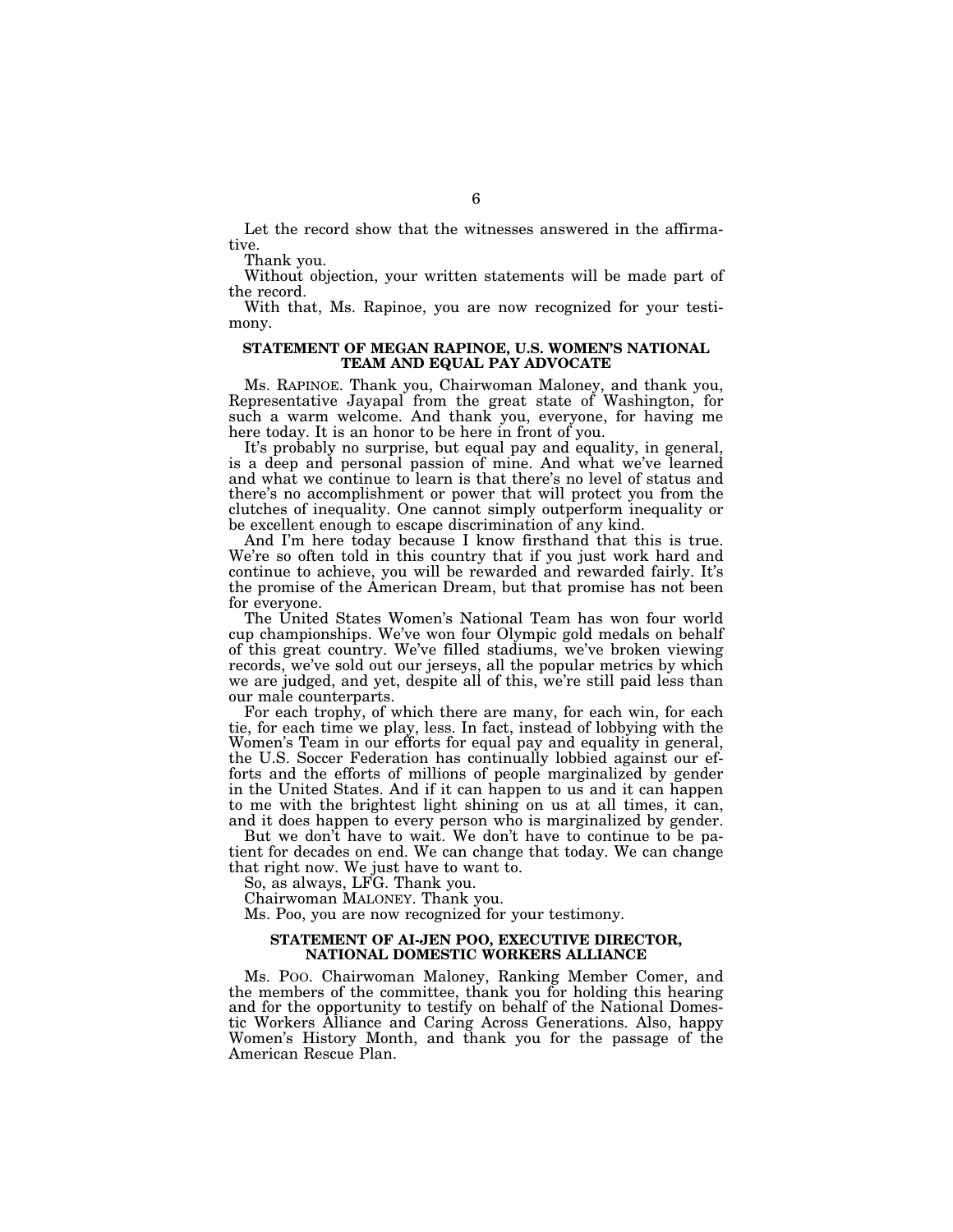Because of your leadership, women who are struggling to survive have a real chance for recovery. Equal Pay Day was created to shine a light on gender pay and equity. Women earn \$0.82 for every dollar earned by White men for the same work. For women of color, those numbers drop even lower: \$0.63 for Black women, \$0.60 for native women, and \$0.55 for Latinas. Asian and Pacific Islander women are paid \$0.85 for every dollar, and within this group there are more disparities. Vietnamese women earn \$0.67 cents, Hmong women earn \$0.61, and Burmese women earn only \$0.52.

For domestic workers, equal pay is not only about equal pay for equal work; it is also about equal valuing of the work that women do in the economy at large. Caregiving and cleaning work is work that has always been assigned to women and taken for granted that women will do. As a profession, it has been associated with Black women, women of color, and immigrant women. Domestic workers are 92 percent women and more than half women of color.

This work epitomizes essential work. It enables millions to participate in the work force knowing their homes and families are safe. Despite what domestic workers make possible for all of us, it's shockingly undervalued. The average annual income of a home care worker is approximately \$17,000 per year, and 82 percent of domestic workers don't have a single paid sick day.

The pandemic has deepened inequity for women who are already struggling. In March 2020, over 52 percent of domestic workers surveyed had no work. A week later, that number increased to 68 percent. On a call with our members, one woman held up her phone to the camera to show us that she literally had one cent left in her bank account. Like millions of domestic workers, she was faced with the impossible choice of keeping herself and her family safe and putting food on the table.

Susie Rivera, home care worker in Texas for over 40 years, has continued working as an essential worker throughout the pandemic, without paid sick days, paying out of pocket for her own PPE and safe transportation to reach her clients, and to support her family, earning a wage of \$11 per hour.

But the care crisis for women is bigger than domestic work. According to the National Women's Law Center, women's overall participation in the work force has dropped by 57 percent, the lowest level since 1988. Nearly 3 million women have left the work force since the pandemic began and a leading driver is the increase in caregiving responsibilities in the home and the inability to find affordable and reliable family care.

As our childcare centers and schools closed, our nursing homes became vectors, and all of us socially distanced, we realized that we had no foundation or infrastructure to support our ability to care for our families but for the invisible care work that women did and could no longer do in the same way. Especially for women essential workers in minimum wage jobs, from restaurant workers to grocery workers, too many women simply do not earn enough to make ends meet or to make care work.

From the boardroom to the classroom, gender inequity in the workplace fundamentally rests on how we value or fail to value caregiving and care workers.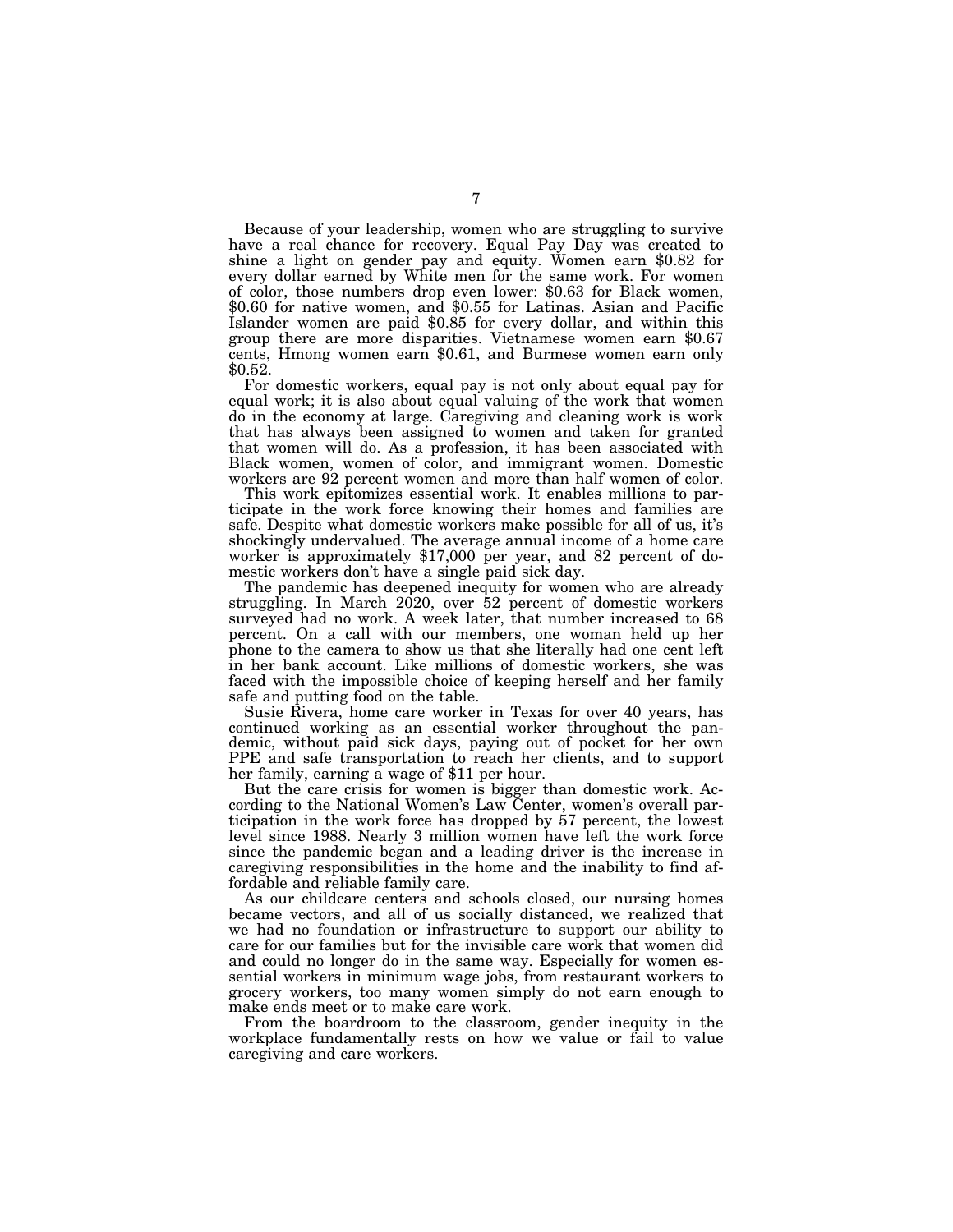This Congress has a profound moment of opportunity to rebuild and reset our economy, to be more fundamentally equitable. The only way to achieve fair pay for care workers is for Members of Congress to decide it's a priority.

As we look toward economic recovery, we must pass the Domestic Workers Bill of Rights, legislation sponsored by Congresswoman Jayapal, and we must invest in caregiving the way we invest in infrastructure, the care work force and childcare, paid leave, home and community-based services that will enable women and everyone else to have the ability to return to work.

Thank you.

Chairwoman MALONEY. Thank you so much.

Ms. Jabola-Carolus, you are now recognized for your testimony.

### **STATEMENT OF KHARA JABOLA-CAROLUS, EXECUTIVE DIREC-TOR, HAWAII STATE COMMISSION ON THE STATUS OF WOMEN**

Ms. JABOLA-CAROLUS. Aloha, Chair, Ranking Member, and honorable members. My name is Khara Jabola-Carolus and I direct the Hawaii State Commission on the Status of Women, which became the first government agency in the world to propose a feminist economic recovery from COVID-19 last year.

You've heard about the disproportionate job losses, the shadow pandemic of violence, and the care crisis. I'm here to talk about what Hawaii is doing about it, in the hope that our example can assist you to better integrate the knowledge developed by Native Hawaiian, Pacific Islander, Asian, and Black women.

Hawaii is still indigenous. America is still indigenous. Our feminist economic recovery plan was guided by indigenous knowledge and conceived in deep consultation with our community. It has different origin stories depending on each person who you talk to who procreated it, but for me, I pinpoint almost two years ago exactly.

I was just about to finish up a long day when a wave of pain started building up in me and immediately, I started to cry. I started to cry, not because I knew that my baby was coming, but because I also knew that I had a work assignment due that would not be forgiven if missed. I know the women in this hearing know what I'm talking about.

Technically, nobody is going to give you flak for using childbirth as an excuse, but I knew that I would be less respected. I knew that I would be penalized one way or another for dropping the ball in our girl boss Game of Thrones work culture. So, I chose work. I chose to not be in that moment. I did not choose my family, my baby, or myself. I took a deep breath, and I bent over in front of my laptop and I typed, screamed, and labored until literally the sun came up. Most moms in America can recite to you the rest of the story. I went back to work when my baby and I were both in diapers because I couldn't afford extended leave without pay. This is an unremarkable story of American motherhood.

This is also a story about the gender pay gap. It was only after the dust had settled that I started to allow myself to imagine what a world would be like if—what that day and that year would have been like in a world that was not built around fake growth, productivity, profit, and gain. Whatever your feelings about feminism, ev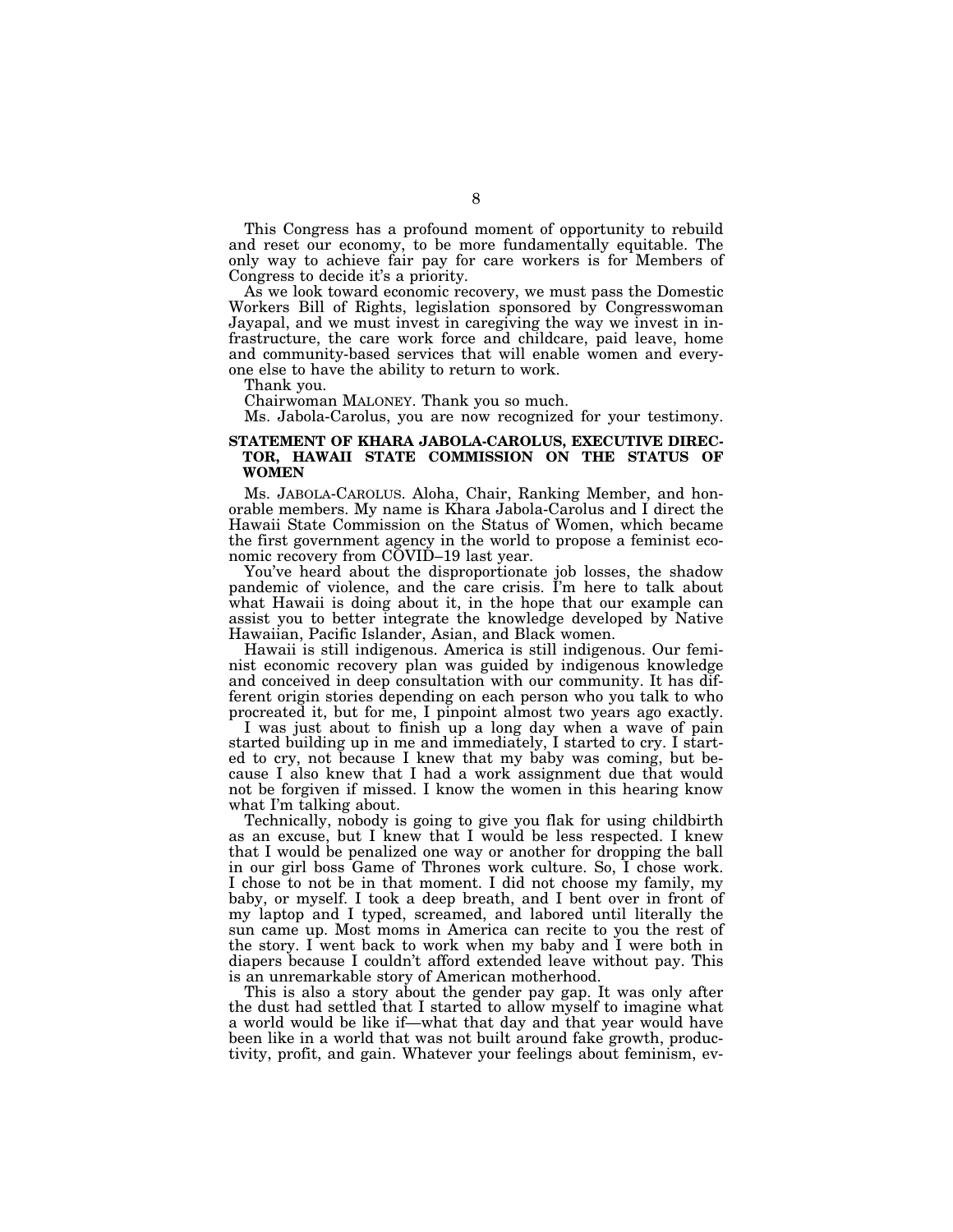eryone can agree that this system is breaking our hearts, and women deserve a profound reordering of values.

Women face acute challenges where I live underneath the glossy marketed image of Hawaii as one of America's toughest economies to survive. This was the backdrop of our feminist plan, and here are some of our key proposals that I'd like to share.

First, we'd like to move beyond the GDP and utilize new measures of wealth that are not inherently sexist. We also want to end the gender segregation of the economy. We want to establish gender justice, and specifically women's liberation, as a core function of government. Integrate a feminist lens through our policymaking.

Require publicly available disaggregated data so we can determine how women are accurately faring.

We want to transition from dependency on over tourism, armed conflict, and land speculation and invest in land stewardship and local food systems.

We also want to give land, housing, and a 20 percent pro rata share of COVID funds to Native Hawaiians first. Landlessness greatly affects women and land acknowledgements cannot house Native Hawaiians.

We want to prevent gender violence and implement the Bodies Back Model for noncarceral abolition of harmful industries that sell the dehumanization and hyper sexualization of Native Hawaiians, Asian, Pacific Islander, Black, and LGBTQ people.

We also want to prioritize high-risk groups, such as transgender people, by setting hiring goals in the public sector.

I'll stop there. The list goes on, but the takeaway is singular. Women don't want equal pay if it means we have to keep serving men in society through gendered labor. Our vision is much bigger than that. We want freedom from hierarchy and servitude that only a new economy can provide.

Accordingly, we ask for your support in this grand project we are undertaking in Hawaii, and we mahalo you for this opportunity to testify.

[Speaking native language.]

Chairwoman MALONEY. Thank you.

Ms. Onwuka, you are now recognized for five minutes.

### **STATEMENT OF PATRICE ONWUKA, DIRECTOR, CENTER FOR ECONOMIC OPPORTUNITY, INDEPENDENT WOMEN'S FORUM**

Ms. ONWUKA. Thank you, Chairwoman Maloney, Ranking Member Comer, and distinguished members of this committee. Thank you for having me today. My name is Patrice Onwuka and I'm the director of the Center for Economic Opportunity at the Independent Women's Forum.

IWF is the leading women's organization dedicated to developing and advancing policies that enhance peoples' freedom, opportunities, and well-being. My work focuses specifically on expanding opportunities for women. So, it's an honor to be here today to talk with you about how we can ensure women are treated fairly in the workplace.

And as has been mentioned before, women made tremendous gains in the work force before the pandemic hit. Unfortunately, we've heard about the fallout from the pandemic and other meas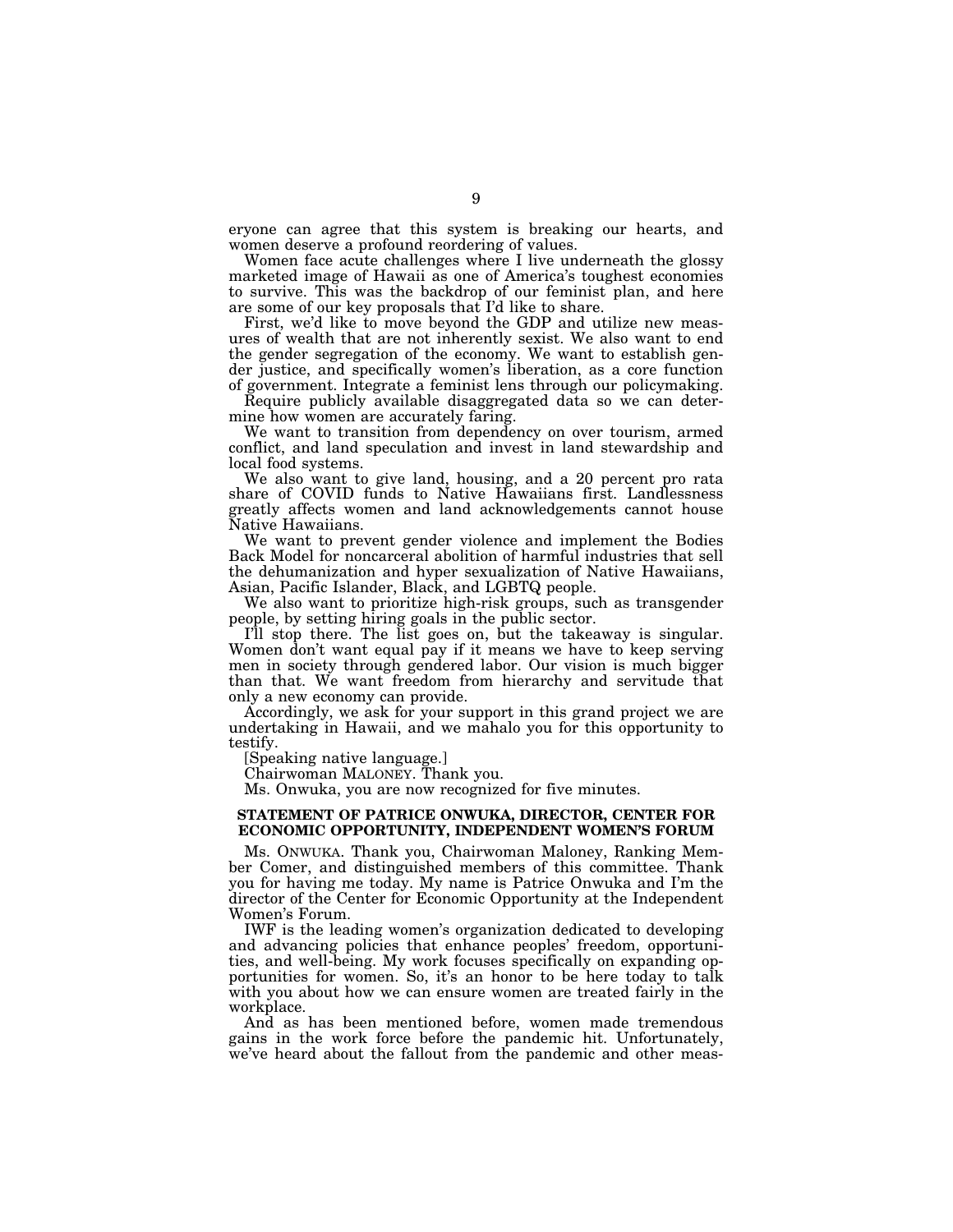ures nationwide that are making it harder for women to pursue their dreams today.

Now some point to gender discrimination as the factor holding women back. The pay gap is held up as evidence of widespread gender discrimination in the labor force. It should not be.

Fact No. 1, the pay gap is largely due to the choice's women make. Now, more choices in their careers is actually a positive sign of progress for women. Let's look at the Bureau of State Labor Statistics. As we know, and as we heard from Congresswoman Mace earlier today, women on average earn about  $82$  percent of what men earn, but there is a massive asterisk attached to that. This is uncontrolled. The raw data point does, No. 1, not compare two people in the same job and, No. 2, control for so many factors that influence pay. You've heard about some of those factors, and I'm going to dive into a few more today. But as we know, when you control for those factors, the pay gap shrinks to two cents on the dollar at best.

When we look at wage analysis by private employers like Glassdoor—employment experts like Glassdoor and payscale.com, they both find similar two-cent to even five-cent pay gaps. So, this tells us that, yes, the pay gap is very much driven by those choices.

Now, we've heard that women work fewer hours than men. They also work more part time than men. Women and men sort differently in the work force—men into higher paying occupations and women into traditionally lower paying occupations. Even within occupations, men and women will choose different career tracks for different reasons. When we look at Hispanic women, Black women, they are overrepresented in-service jobs and lower paying occupations. Meanwhile, they're underrepresented in those higher paying positions. So, it's not surprising that we see an even larger wage gap, uncontrolled wage gap, for minority women.

Looking at majors that women choose, women tend to consider nonfinancial considerations, like the enjoyment of the future job, personal fulfillment, whereas, men, young men in college, are thinking about their salaries, their earnings potential. And very interesting, not often heard, fewer women work in the most dangerous jobs. So——

And I think finally the big one, is obviously around family, family planning. And so, men and women choose different roles in the family that affects the decisions they make about the time they spend, their occupations, their career tracks. I would love to get into more of these individual factors, hopefully during the  $Q\&A$ , and I've submitted my written testimony that dives into that as well.

Now, fact No. 2, pay discrimination is illegal. Equal pay for equal work has been the law of the United States for nearly six decades. The Equal Pay Act of 1963, the Civil Rights Act of 1964, they explicitly prohibit sex-based wage discrimination. And, yes, there may be instances of sex discrimination and, thankfully, American women have opportunities and means for redress.

Now, Congress has introduced new measures that are supposed to protect women from sex discrimination, and we already know that it's illegal. Unfortunately, these ideas can unintentionally hamper women's progress and work opportunities, particularly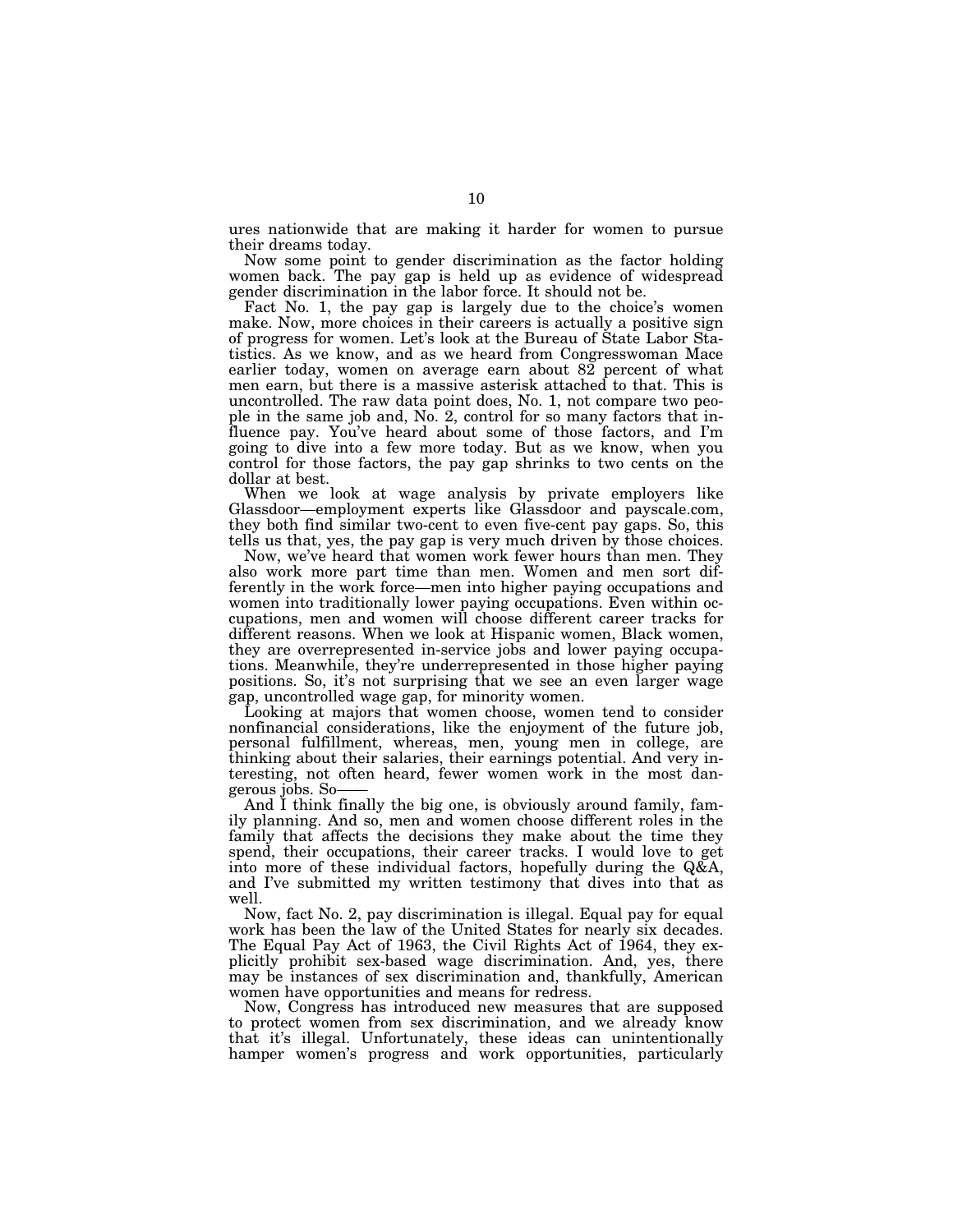flexible work opportunities. Today's woman is increasingly able to carve out the kind of work life she desires because our economy is innovating new paradigms of employment.

I'm a mother, I'm a Black woman, I'm an immigrant, and a proud naturalized citizen of America. And it's because of flexible opportunities that I am able to do what I do every day. But onesize-fits-all government policies that may be well-intentioned would rob women of the ability to choose for themselves the best work arrangements that fit their individual, unique circumstances.

So, I leave you with a quote from a report on the wage gap prepared for the Department of Labor under the Obama Administration. This study leads to the unambiguous conclusion that the differences in the compensation of men and women are the result of a multitude of factors and that the raw wage gap should not be used as the basis to justify corrective action. Indeed, there may be nothing to correct. The difference in the raw wages may be entirely the result of individual choices being made by both men and women.

Thank you for the opportunity to speak today.

Chairwoman MALONEY. Thank you.

And, Dr. Mason, you are now recognized for your testimony. Dr. Mason.

### **STATEMENT OF C. NICOLE MASON, PRESIDENT AND CHIEF EX-ECUTIVE OFFICER, INSTITUTE FOR WOMEN'S POLICY RE-SEARCH**

Ms. MASON. Good morning. My name is C. Nicole Mason. I'm the president of the Institute for Women's Policy, a think tank focused on winning economic equity for all women and building women's power and influence in society. I thank you all for the invitation to testify today and ask that my written testimony and IWPR's report, Building the Future: Bold Policies for a Gender Equitable Recovery, be submitted for the record.

My first job at the age of 12 was selling newspapers door to door in my neighborhood. By 16, I was working in a food court. In college I worked as a waitress, and by 20, I had landed my first professional job at a local nonprofit organization. I have participated in the work force and earned a steady paycheck for nearly my entire life. I worked out of necessity and for survival, which is true for many women in the work force.

Today, I'm a single mother by choice and the primary breadwinner in my family. I will have to work harder and longer to achieve the same markers of financial success—home ownership, savings, and wealth—as most men.

Across the board, women earn less than men in nearly every occupation for which there is available data. The inverse is not true. When women enter male-dominated sectors, they do not out-earn men. If we do nothing, women will not reach economic parity with men until 2059. For women of color, it will take more than a century; 2130 for Black women and 2224 for Hispanic women.

This means women will have to work longer or hold multiple jobs to make ends meet and care for their families. It also means that if we do nothing, my daughter and my daughter's daughter will not see pay equity in their lifetimes.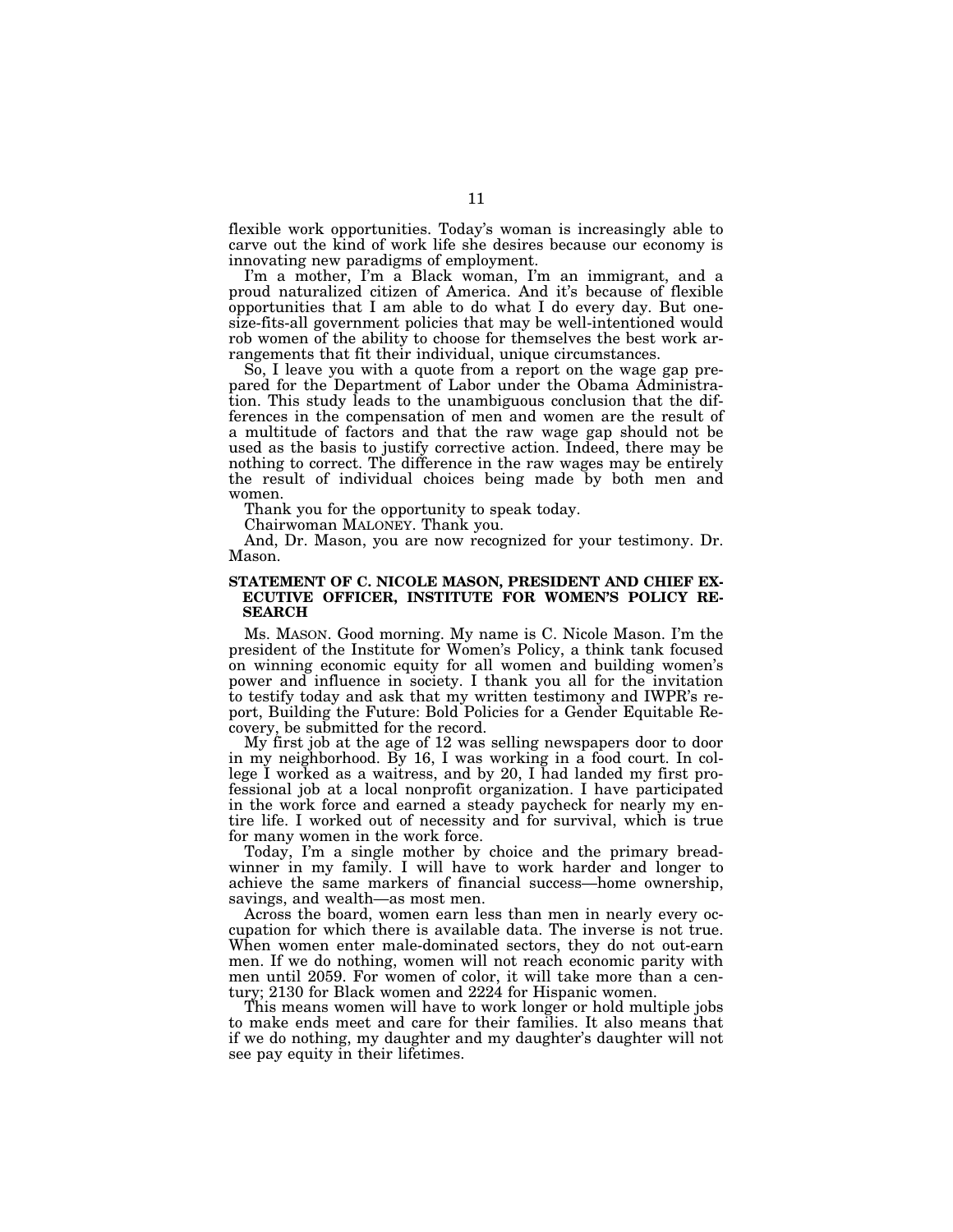Pay equity and loss earnings due to the wage gap have dire consequences for women. It is estimated that women will lose approximately \$1 million over their careers due to the gender wage gap. For women of color, the loss is significantly higher.

During economic downturns and recessions, such as the one we find ourselves in now, lost earnings to the pay gap make women economically vulnerable and cause additional financial hardship because they have fewer savings to cover emergencies or basic expenses when there's an unexpected loss of income or employment.

Raising the wages of women to match those of comparable men would have a dramatic impact on their families. The poverty rate for all working women would be cut in half, falling from 8 percent to 3.8 percent. The very high poverty rate for working single mothers would fall by nearly half, from 28.9 percent to 14.4 percent.

In a recent poll conducted by IWPR, more than half of the women reported in this moment not having enough money to make ends meet or to pay their bills. More than 11 million women are people across the country are behind on rent and cannot afford food. A quarter of women have less than a thousand dollars in their bank account and about 15 percent have less than \$400. This is the impact of the gender pay gap and the concentration of women in lower wage occupations.

The gender wage gap is real. It is not a hoax or the result of women's individual choices. We cannot explain it away. It is the result of a systemic undervaluing of women's contributions, skills, and talents to the work force and society. We can and should do better. This is a moment of public reckoning and revelation that would not have been possible a year ago. I hope that we can use it to propel us to reimagine a society, including workplaces and homes, that is more supportive of all working women and their families, including pay equity.

Chairwoman MALONEY. Thank you so much and thank you to all of the members of the panel today and to my colleagues and the committee members.

Before I recognize myself, I want to note that I am usually fairly light on the gavel, but because we have a witness with a hard stop in today's hearing, I will be a little more strict.

Ms. Rapinoe, we appreciate your testimony. You and the entire U.S. Women's National Team have inspired so many, not only with your many wins, but with your demands for equal pay. The U.S. Women's National Team has definitively outperformed the men's team. The team has won four Olympic gold medals, four world cups, including one after you filed your initial complaint five years ago. Our entire country is so proud of you.

But players on the Women's National Team are still paid less than players on the men's team, some as little as \$0.38 on the dollar. Why did you and your teammates feel it was so important to pursue this equality case?

Ms. RAPINOE. Thank you for the question. I think for us, first of all, it's just the right thing to do. You know, we've been in this equal pay fight long before our current lawsuit was filed. We tried to go through the EEOC route. You know, we tried to negotiate, and time and time again, we were told just simply no. The only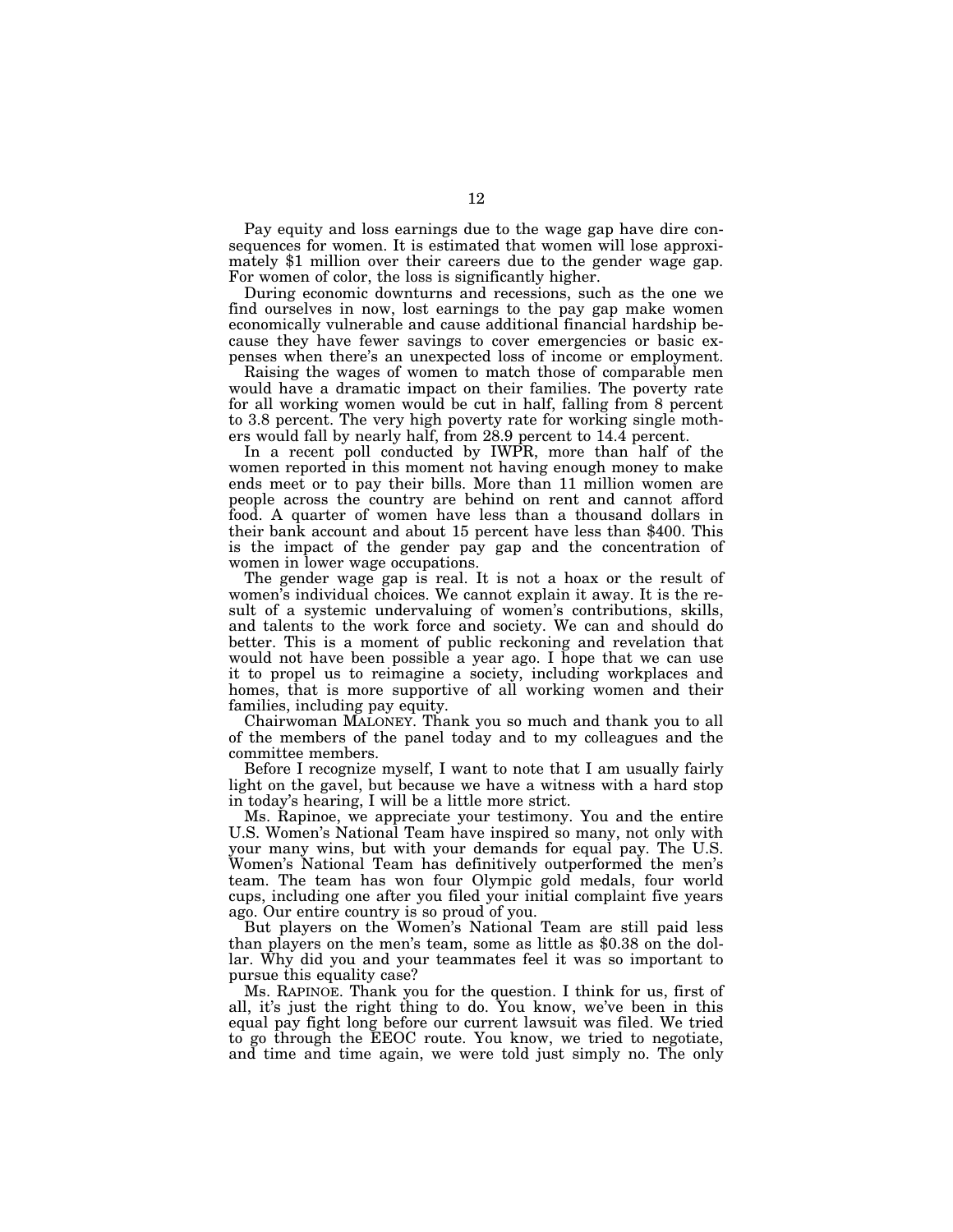thing that was going to be available was less and far less, to be honest.

So, this was the next best step that we could take, frankly. You know, I don't think anyone wants to go into a litigation willingly. It's not a fun thing, but we felt like, for our team and for the future of the sport, this is what we had to do. And I think throughout the process, we've realized that, yes, we're fighting for ourselves and, yes, you know, we have our outstanding lawsuit with the U.S. Federation, but we're with everyone. We're with so many women across the country. We are with so many women who aren't able to be in this committee hearing, who aren't able to get the ear of the media, who do not have the bright lights and the cameras on them all the time. We are looking to carry this torch for so many other women.

Chairwoman MALONEY. Thank you. What do you think it means when professional female athletes at the top of their game and they are significantly outperforming their male colleagues are still not paid as much as their male equivalents?

Ms. RAPINOE. Well, I'm not here for it, frankly. We put in just as much work. We train just as hard. You know, we compete to bring trophies back to the United States, bring gold medals back to the United States. We do our jobs and do it in the best way that we possibly can. And for all of us who work so hard and see, you know, how hard the men's team work and see how hard our team's work and know that that's equal it's just unacceptable that we're still fighting for equal pay.

And I feel like, honestly, we've done everything. You want stadiums filled, we filled them. You want role models for your kids, for your boys and your girls and your little trans kids, we have that. You want us to be respectful, you want us to perform on the world stage, you want us to take the stars and stripes and the red, white, and blue across the entire globe and represent America in the best way possible, we've done all of that. And simply, there's no reason why we're underpaid for the exception of gender.

Chairwoman MALONEY. I'm sure you've seen the stories about the appalling disparities between the women's and men's training facilities at the NCAA basketball tournament. I'd like to throw up a picture of this on the screen.

Now the NCAA has taken steps to fix the problem, but only after a public outcry and negative press attention. The fact that these disparities existed in the first place, I believe, is insulting and inexcusable.

What kind of message do you think this unequal treatment sends to these college athletes, Ms. Rapinoe?

Ms. RAPINOE. Well, first of all, for an organization like the NCAA, similar to U.S. Soccer Federation that's a nonprofit, it's just absolutely unacceptable. You know, to say that you value your student athletes and to say that, you know, this is the most important time of the year, we all know March Madness is very exciting. Probably everyone's brackets are blown up at this point with a few upsets, but, you know, to have your women's players or people who play on women's team show up for one rack of dumbbells is just completely unacceptable. Someone at some point thought to themselves that was OK. And you even saw, you know, they had a GoPro set up to film the whole men's gym being set up, you know.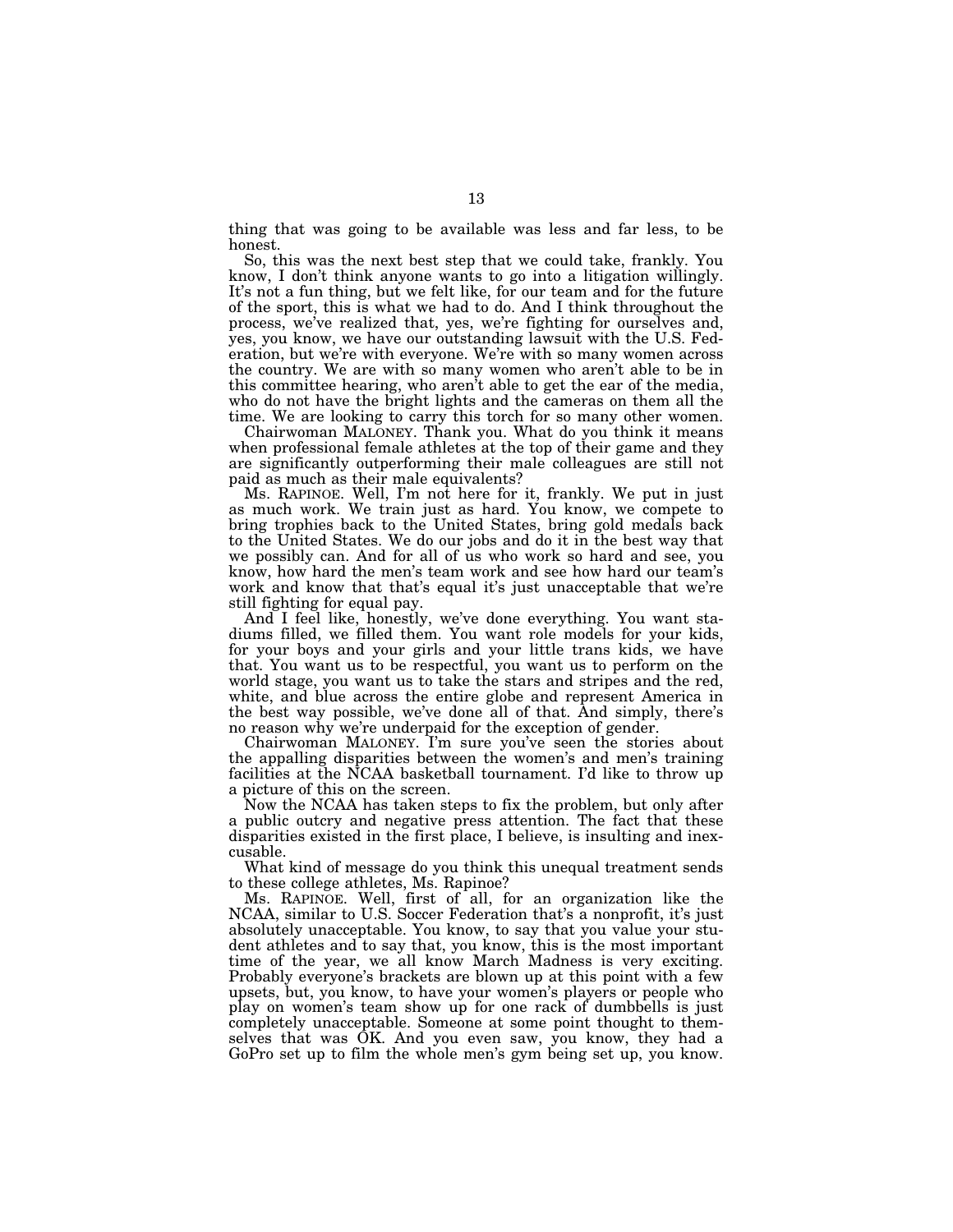And for Mark Emmert and the executives at the NCAA, you just simply have to do better.

And I'll say, I mean, even the new weight room that the women's team has is still unacceptable. It's not to the standard needed to perform at that level and it's certainly not to the standard of equal that the men have.

Chairwoman MALONEY. [Inaudible] testimony. You have elevated the issue of equal pay for men and women and are helping us to achieve closing that gap.

Dr. Mason, what conditions throughout a woman's career lead to such a shocking disparity in retirement? You have written about it. I did a report on it as vice chair of the Joint Economic Committee that so many more women are in poverty because of unfair treatment in their pay.

Very briefly, Ms. Mason.

Ms. MASON. Thank you so much. So, when I think about, you know, women's careers and what happens to them once they enter the work force, from the very beginning, women are at a distinct disadvantage, from negotiating equal pay for equal work, for in terms of, you know, lower wage workers not having benefits or paid sick leave or many other things we know that will make a difference, to a lack of affordable childcare, which, again, prohibits women from being able to enter the work force and work at their full capacity.

These things are very—these things are historic and longstanding and really impact a woman's ability, you know, to thrive in her career, but also earn equal—to be paid equally and fairly.

The idea that women make choices, you know, to step out of the work force, to off-ramp for children, or to—you know, don't want to work or value career satisfaction or flexibility over other things is simply not true. What we have to understand is that, although women are 50 percent of the work force, we have not accommodated women in any real way and made sure that once women enter their careers, are able to sustain them without fear of retaliation, discrimination, or sexual harassment. These are also very critical concerns.

When women experience discrimination or sexual harassment on the job, they are more likely to exit, and some and many women do so in silent-in silence.

So, in this moment, we do have an opportunity to examine, not only Federal and state level policies, but also examine workplace policies in the private sectors to make sure that they are fair, equitable, and provide women with the utmost opportunity to, you know, do their work and careers without fear or harm.

Chairwoman MALONEY. Thank you.

I now recognize our next speaker, Congresswoman Nancy Mace. Congresswoman Nancy Mace, you are now recognized.

Ms. MACE. Thank you, Madam Chairwoman. Appreciate you again yielding to my time.

I want to start with you, Ms. Rapinoe. First, I just want to say that we're super proud of U.S. women's soccer being on the world stage as you and your teammates have been for a number of years. It is exciting and, of course, we don't often see parity in women's sports with men's sports, and that could be, as you said, in terms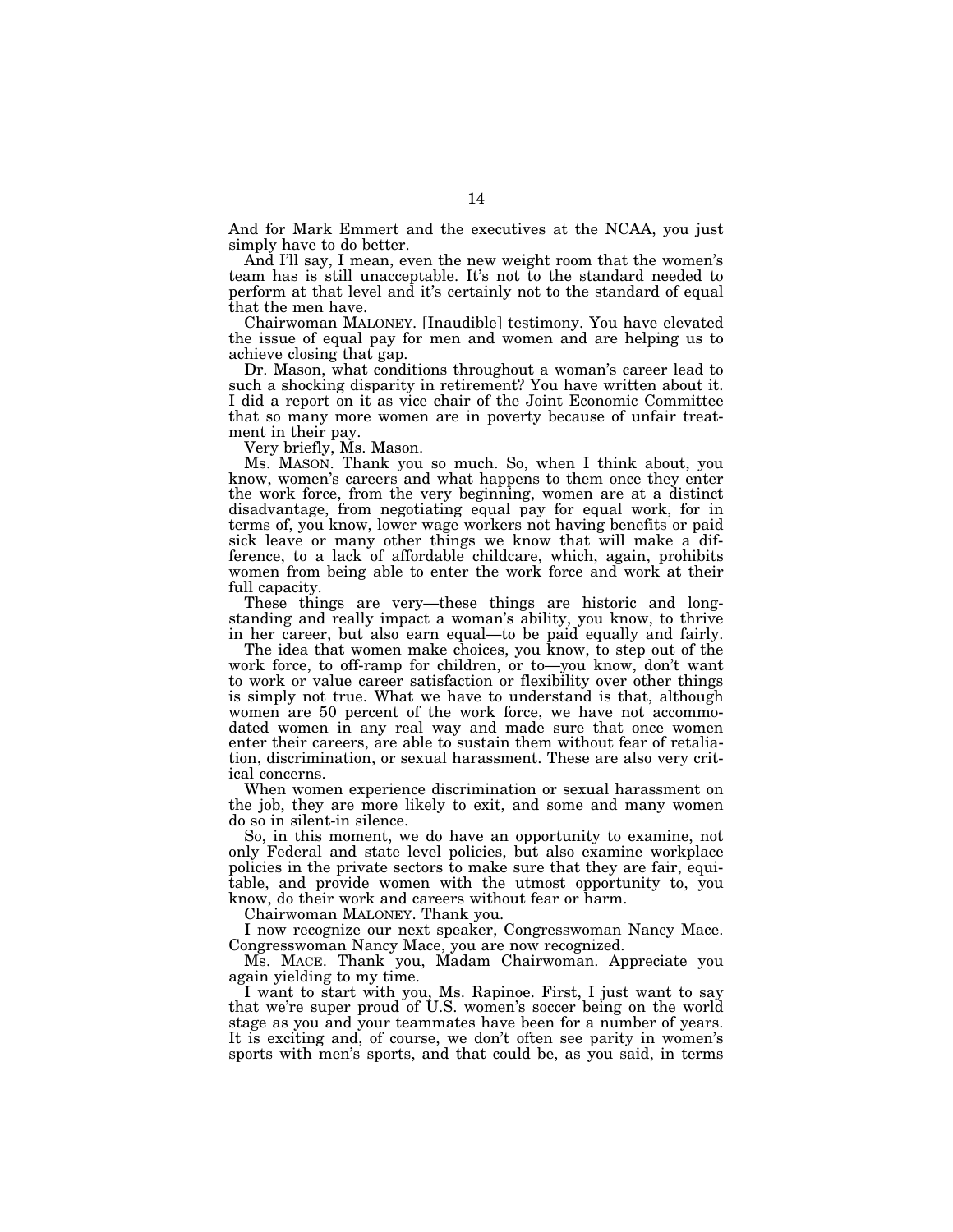of event attendance or popularity. You've made women sports very popular, and so that's something that every American should be proud of. And so, I appreciate you being with us today and speaking on this important issue. But I only have five minutes, and so if you could just give me quick yes-or-no answers, I'd appreciate it. I want to make sure I can get through all of my questions, and I have questions for two folks who've given testimony today.

So, my first question is, does the U.S. Women's soccer team have union representation?

Ms. RAPINOE. We do, yes.

Ms. MACE. OK. And that union representation was present during the collective bargaining settlement back in 2017. Is that correct?

Ms. RAPINOE. Yes.

Ms. MACE. Great. And at the time the agreement was signed, you said, ''I think the Women's National Team Players Association should be very proud of this deal.'' Yet you and your teammates continue to pursue a Federal wage discrimination complaint. In the recent decision on the matter, the court found that U.S. Soccer Federation did not commit wage discrimination because it actually paid the women's team more than the men's team on both a cumulative and per game basis.

In fact, the court found the women's team earned about 220,000 per game, while the men's team earned approximately 213,000 per game. Yet you and your teammates argue that because you all earn smaller bonuses for the world cup related matches and other tournaments than the men, there's a gender wage discrimination.

Compensation is not simply wage, though. The 2017 agreement guaranteed pay for women regardless of whether they played or not. A perk the men's agreement does not have.

Is it fair to say being paid regardless of whether you played was important to the women's team and to the agreement in 2017?

Ms. RAPINOE. I think that's very much an oversimplification of the two contracts. I think, to be clear, the comments that I made then I thought us as players should be proud of the deal for what we were able to achieve, considering the discrimination that we were up against. We asked very clearly for the exact same contract and the same amount pot of money as the men received, and we were simply laughed out of the room, to be honest.

So, I think it's much of an oversimplification what you're suggesting. And there's many disparities within the men's and the women's team, and that the overall pot of money is far larger—excuse me—the overall available pot of money or possibility of the pot of money is much larger for the men's team. We earned close to them because we're capturing nearly all of the pot of money available to us whereas the men's team is not.

Ms. MACE. I have like two more minutes left. Your union that represented you all did such a bang-up job, they did so well you had to sue later because the deal was so bad, sounds like.

Ms. RAPINOE. We had to sue later because of gender discrimination.

Ms. MACE. The collective bargaining agreement expires this year. Do you anticipate being able to advocate for changes to better reflect your needs?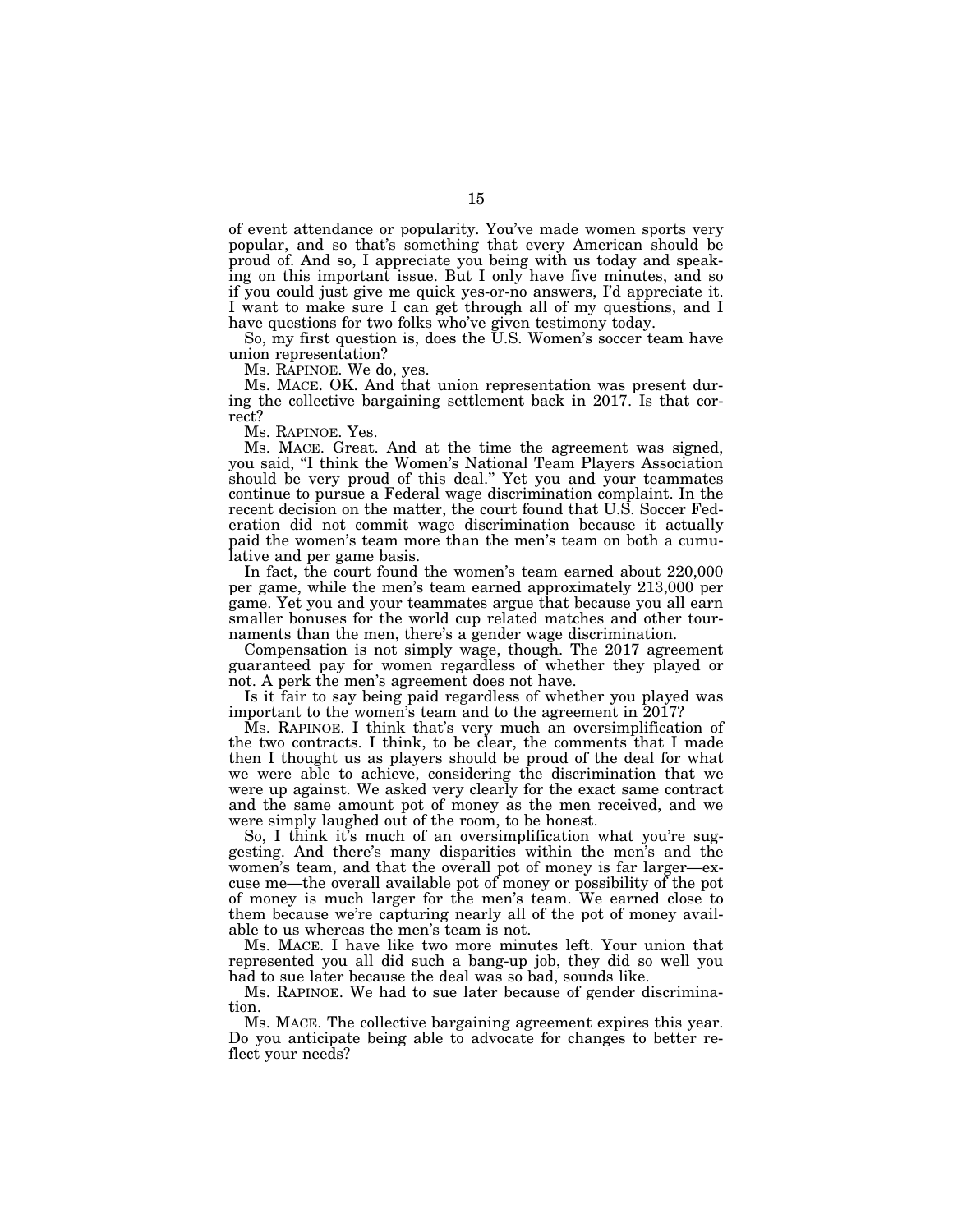Ms. RAPINOE. We're always advocating for better changes, of course. Obviously, we have an outstanding lawsuit which will affect the collective bargaining agreement, but, yes, we're very much looking for a more fair deal, something that we did not get last time.

Ms. MACE. Thank you.

And now I'd like to ask a few questions of Ms. Onwuka. I appreciate your comments earlier about how it is illegal that sex discrimination is illegal under Federal law and that one size does not fit all. As someone who's broken many barriers all her life, I do understand, you know, sometimes that as a woman you have to work twice as hard to be seen as an equal. So, I appreciate your comments earlier today.

But, Ms. Onwuka, I want to ask whether you believe it's important for women to be able to negotiate their own work contracts?

Ms. ONWUKA. Thank you, Congresswoman. Absolutely. I think we've seen in some of these studies that women tend not to negotiate, particularly they're not trained at a younger age to understand both what they're able to ask for, but also what some of the choices that they make in terms of career tracks is going to—how it's going to impact their overall earnings. So, when they're going into the negotiation table, you know, being able to have that kind of information is really what empowers them. And so absolutely, women need to—to be empowering and to overcome wage gaps, I think we need to ensure women know what they want and can value their time and their efforts effectively.

Ms. MACE. I agree. Women with the freedom to make their own choices, and the confidence and the courage to be able to ask for those choices too. Thank you.

I yield back.

Chairwoman MALONEY. The gentlelady yields back. The gentlewoman from the District of Colombia, Congresswoman Norton is now recognized. Congresswoman Norton.

[Inaudible] Are you having difficulties Congresswoman Norton? Do you have technical difficulties? You are now recognized.

Ms. NORTON. This is Congresswoman Norton. Have I been recognized?

Chairwoman MALONEY. Yes, you are recognized.

Ms. NORTON. Madam Chair, you found a very useful way to recognize Women's History Month, and I appreciate that very much. It was my honor to enforce the 1964 Civil Rights Act long before I came to Congress, and please recall that gender was added only when a member of—a woman in Congress insisted that it be added.<br>This week, of course, we know that despite the progress that's

been made, women still make \$0.82 for every dollar that a man earns. That's why this week I'm reintroducing my bill, the Fair Pay Act, that would require that if men and women are doing comparable work, they will be paid comparable wages. That's maybe the only way we can close this gap.

Ms. Rapinoe, I'd like some indication of how the pay gap impacts you and your teammates. I mean-

Ms. RAPINOE. There we go. The classic mute.

You know, something that gets a lot of headline when we talk about equal pay is people's individual salaries or their individual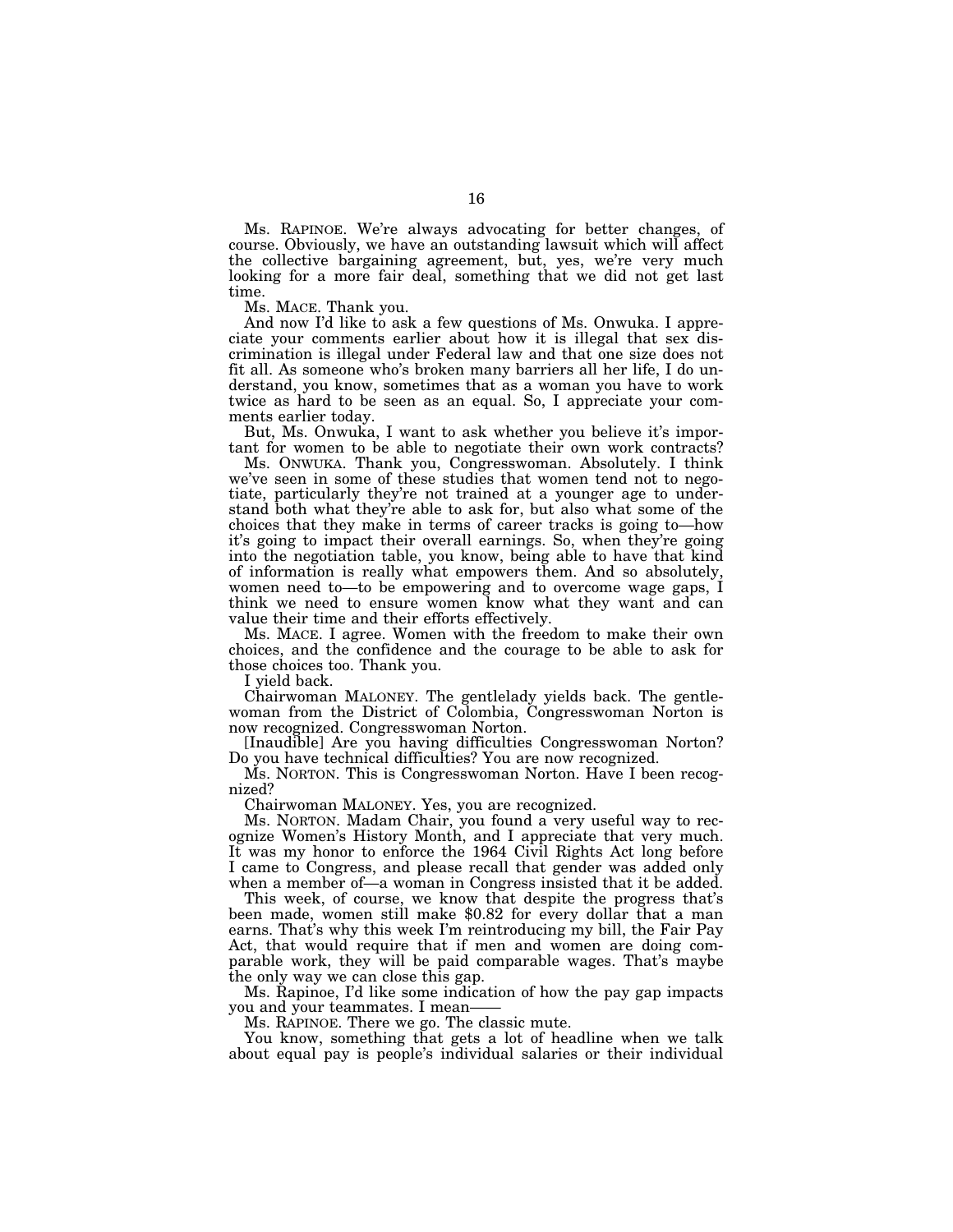compensation, and I think what's often missed is the investment in resources, whether that's on the business side, whether that's in TV and marketing, branding, ticket sales, whatever it may be.

The Women's National Team in so many ways is a business. We have a product, we're on the field playing, and we sell around that product. So, the lack of investment—and you saw it. We brought it up before with the NCAA women's March Madness tournament. With a lack of proper investment, we don't really know the real potential of women's sports. What we know is how successful women's sports have been in the face of discrimination, in the face of gender disparity, in the face of a lack of investment on virtually every single level in comparison to men.

So, for me, it goes much deeper than just what's hitting my bank account, which is a little bit light as always and we would love to fix that, but it's about investing resources into the team and into the business of the team so the next generation can actually fully realize their potential as a sport.

Ms. NORTON. Thank you. When employers ask about a woman's salary history before making an offer of employment, we now know that that entrenched the systemic pay gap. Another bill I'll be introducing this week is the Pay Equity for All Act. That would prohibit this practice and freeing women from the patterns of discrimination that can follow them throughout their careers.

This question is for Dr. Mason, because I'm particularly interested in the research your organization has been doing, indicating that perhaps there is more to this story than just the size of the pay gap. For example, that report, which was published this month, shows that the wage gap actually shrank because pandemic job cuts forced low-income women out of the labor market.

Can you explain this finding?

Ms. MASON. So, I want to say something really very important. The pay gap has only closed by about \$0.20 over four decades. So, it's moving at a really glacial pace. And as a result of the pandemic, you know, more than 5 million women have fallen out of the work force, many of them lower wage workers. And so what we need to understand about this work force is that, not only do they earn really low wages, but they also have very few benefits—job security, job flexibility, and all those things that we know makes a difference for working women.

So, the reason why it shrunk—and I want to be very clear. When we talk about the shrinking of the pay gap because of the pandemic, we're talking about a fraction of a cent, or one penny, and that is because those—the women earning the lowest wages fell out of the work force. I want you to imagine for a moment, if those women made much more or earned the value of what they contribute to our society, we would accelerate the closing of the pay gap. That's what we need to be focusing on. How can we raise wages for the most vulnerable workers and pay women what they are worth and their value of their contributions to our society and the economy?

Ms. NORTON. Thank you very much.

And I yield back.

Chairwoman MALONEY. The gentlelady yields back.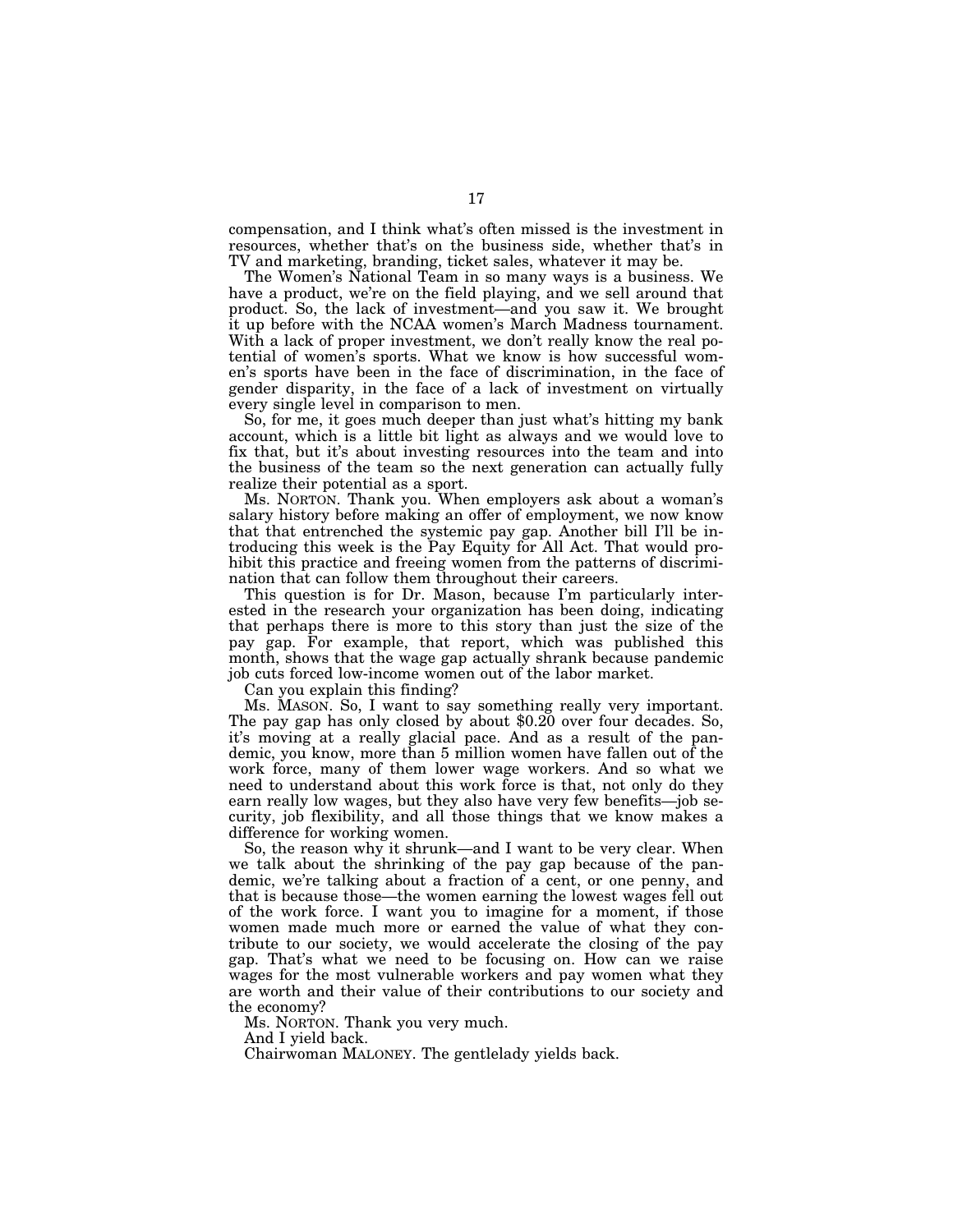The gentleman from Florida, Mr. Franklin, is recognized. Mr. Franklin.

Mr. FRANKLIN. Thank you, Madam Chairman. And thank you to our witnesses this morning for coming and testifying to us. These are very important topics that we're discussing, and I do appreciate your time.

There's been a lot of focus politically on, not only equal pay for women, but also the equal rights amendment, violence against women, the treatment of women's veterans, gender equality, other topics, and I think these are all very healthy conversations to us to be having, so I'm glad you all are here.

My question really is for Ms. Rapinoe, and I know she's on a timeline here, so I did want to get to her. Specifically, with your position with respect to women's professional sports—and, first, I've just got to say, I have tremendous respect for what you and the women's world cup team has accomplished. You've represented our country well, and it's amazing to see our women compete at that level and really making America proud for your accomplishments. So, thank you for that.

I'm particularly interested, though, as the House passed the Gender Equality Act, the President now has issued executive order allowing transgender boys to compete in women's sport at the high school and college level, and now we're seeing states pushing back in various forms wanting to ban that. As a female professional athlete who has reached the absolute pinnacle of your profession, I would really be curious to hear your thoughts on how you see this developing and the potential impact that may have overtime for young women and their ability to reach the highest levels of those sports.

Ms. RAPINOE. Thank you for your question. First, just off of the top, as a member of the LGBTQ community, I firmly stand with the trans family and that whole community. And as someone who has played sports with someone who is trans, I can assure you all is well. Nothing is spontaneously combusting.

I think what we do know, though, is that people are continually marginalized by gender. We know that in equal pay, we know that in the workplace, we know that with LGBTQ. So, I think that we need to continue to fight for equality. We need to continue to protect people who have suffered from discrimination and inequality because of gender, and that really needs to be at the forefront. You know, I stand with my trans community, as we said, and with all marginalized people, especially people marginalized by gender.

Mr. FRANKLIN. Well, I appreciate that. And I'm certainly not trying to pit one group against another. I just—you know, as a father of daughters who played soccer, and I see how that process, you know, the works, and when you think, you know, soccer itself is the most popular sport in the world. There are millions of both boys and girls that grow up playing that sport. And as the competition winnows, as you reach higher levels, there are fewer and fewer opportunities. And certainly, at the levels you compete at, there are very few opportunities for women.

Will it be fair, with such limited numbers of people available to play those sports, if women, biological women, are having to compete on the same field of play with biological males?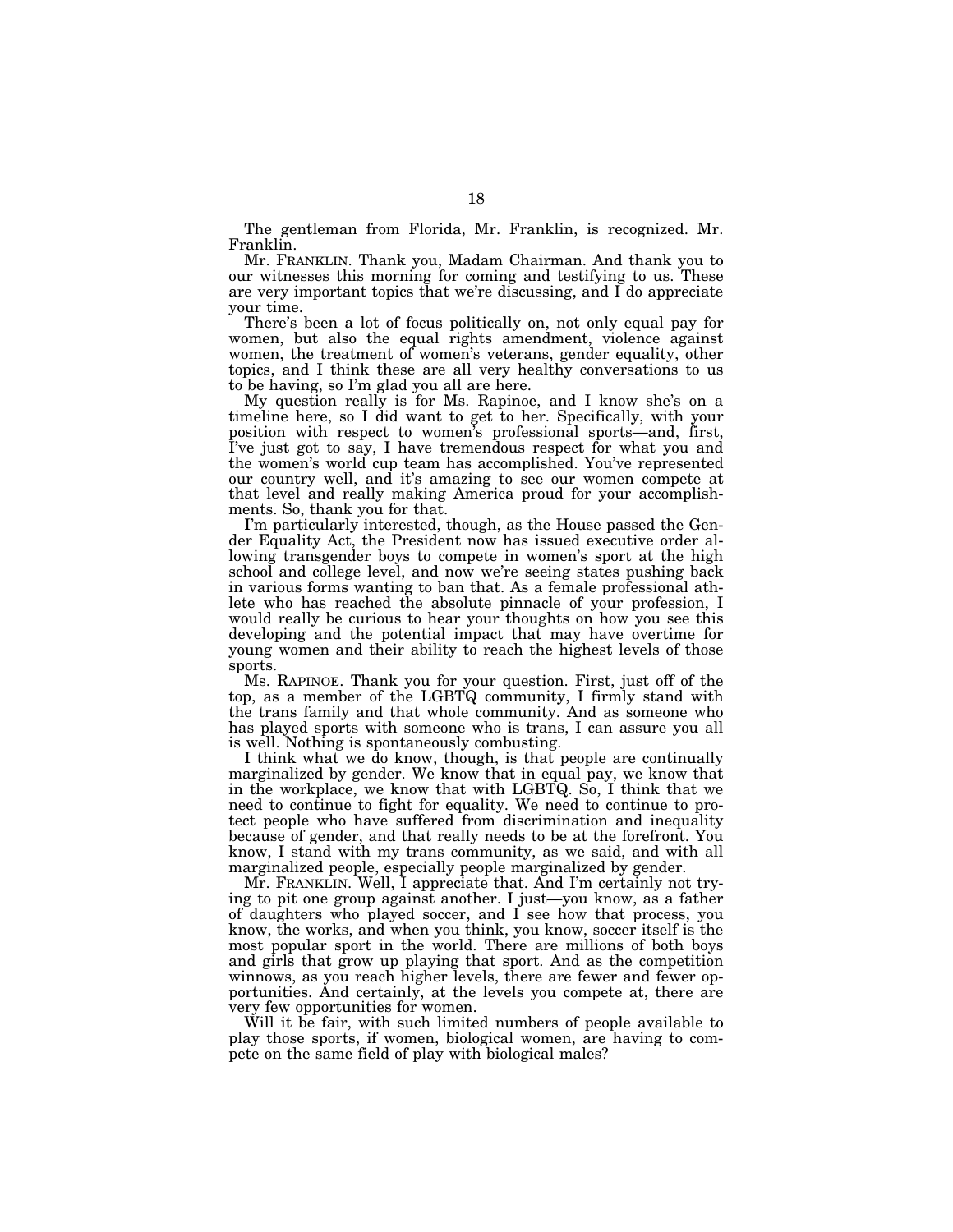And not to make it a sexual gender kind of issue. I'm not trying to pit one group against another. I'm talking pure fairness on the ability to actually do the job. Because, ultimately, that could have an impact on pay as well if women are denied opportunities for things that are completely beyond their control.

Ms. RAPINOE. I mean, again, I think that's the reason that we want our kids to play sports is for all of the incredible aspects and character building and community building and self-confidence building that happens in sports. And to completely cut out an entire section of people, I don't think is appropriate.

Mr. FRANKLIN. OK. But they would not be cut out because these same athletes are able to perform and play within sports by their biological designation. But does it seem to you to create an unfair advantage that biological males may be able to compete against biological females?

Ms. RAPINOE. I mean, I think for me, it would be unfair to continue to marginalize anyone by gender.

Mr. FRANKLIN. OK. I see we're not going to get to a clear answer on that but thank you.

And I yield back, Madam Chairman.

Chairwoman MALONEY. The gentleman yields back.

The gentleman from Massachusetts, Congressman Lynch, is recognized. Congressman Lynch.

Mr. LYNCH. Thank you very much. I want to thank all of the witnesses for your willingness to come before the committee and help us with our work.

Dr. Mason, I'm a former union president. I represented the ironworkers here in Boston. I also represented—as a labor attorney, a union labor attorney, I had the opportunity to represent the wardrobe workers, which is a group of women. Mostly, I'd say about 85 percent of the members of that union are women.

And the one thing I want to point out, I know that your group, the Institute for Women's Policy Research, has done a lot of research around the role of unions and the impact on their membership, especially women and nontraditional employees in those unions, and the impact of the collective bargaining agreement on those workers.

At least in the unions that I have represented, once the union wage is established, everybody gets that. So, whether you're a man, a White male, a woman, a woman of color, a person of color, everybody gets that wage, after the contract is negotiated. Every single person gets the same pension. Everybody gets the same health benefits. Everybody gets the same vacation and leave.

So, I'm interested in hearing, Dr. Mason, how your research has assessed whether membership in a union is better for women. Are women in unions doing better than women who are working in a nonunion environment where the wage rates and benefits are less firm and not transparent?

Ms. MASON. So absolutely. Thank you for that question. So, women in unions fared better during the economic downtown. They had more job security. Their wages were stable. They had paid sick leave, benefits, so, yes. When we think about union membership and the importance it is, you know, how important it is for women, and also mitigating things like the pay gap and making sure that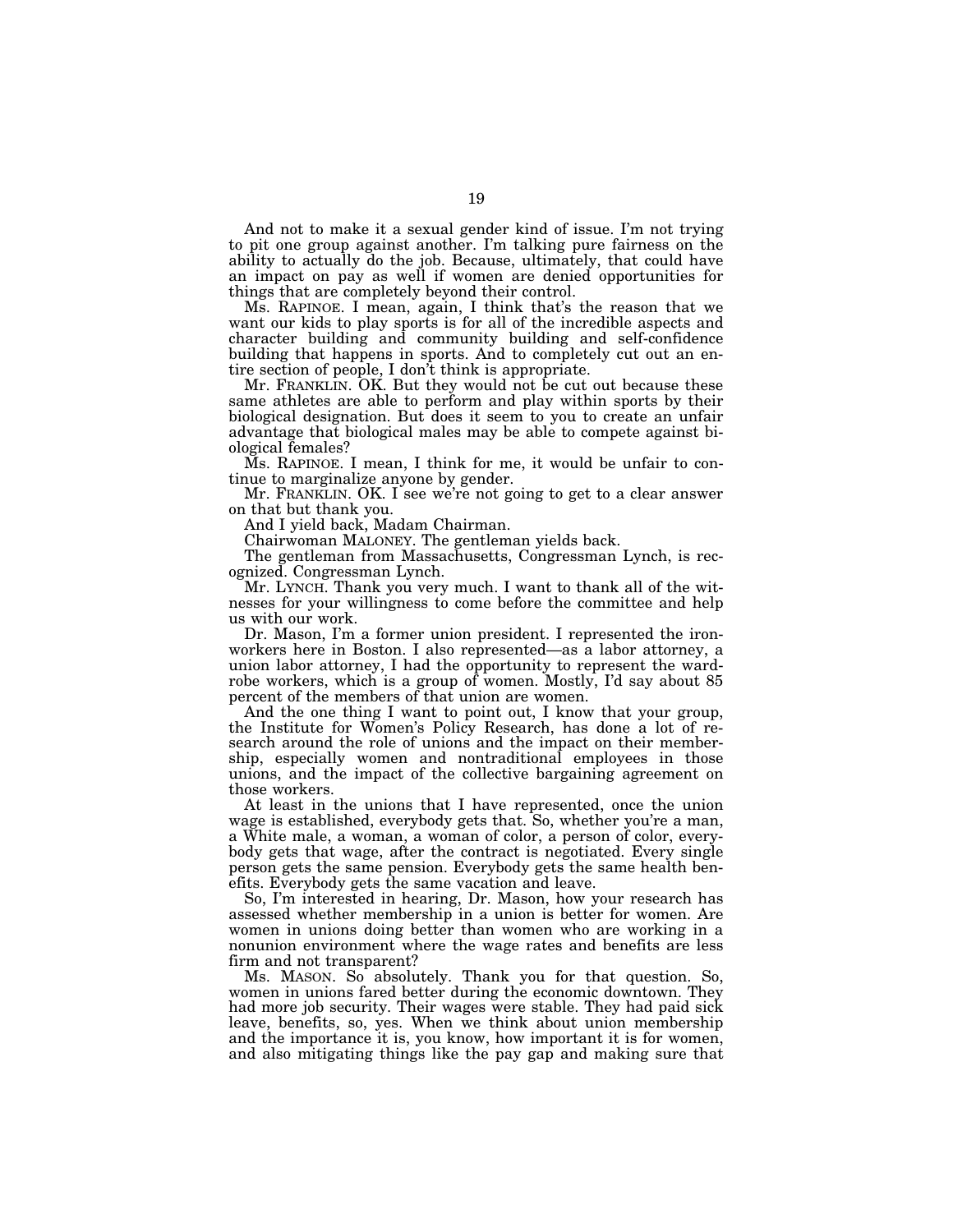women are able to economically provide for their families, absolutely.

What we know also is that when we think about anti-pay secrecy laws which are on the books in many states, when we did a—in one of our recent reports, we found that most companies and states were not following anti-secrecy laws, but women who were part of a union, those organizations and companies did follow anti-secrecy laws, and wages were higher. So, there is a definite benefit to women who were a part of—members, especially in moments like this, economic downturn. It does provide women with more job security, and they are able to, again, take care of their families.

Mr. LYNCH. Tell me, Doctor, I know you focus pretty much on the impact of the pandemic. Have you done research enough to make a broader assessment? You know, let's—not just in the pandemic but talking about generally, you know, whether we have an upbeat economy or a, you know, a downturn like we're experiencing now, what is the impact on women in the union environment versus being not in a union environment? How does that play out?

Ms. MASON. So, generally speaking, women who are part of a union earn higher wages, have better job protections, job security, and, again, have pensions, you know, retirement, investment accounts. So, in general, regardless of whether or not we're in an economic downturn or at this moment in the pandemic, women in unions are—unions are really critical to women's—building women's long-term economic security and success, especially when we think about women entering nontraditional, higher paying sectors. Unions are critically important to their success.

Mr. LYNCH. OK. Thank you very much. I appreciate your research and your testimony.

And, Madam Chair, I yield back.

Chairwoman MALONEY. The gentleman yields back.

The gentleman from Texas, Mr. Fallon, is recognized. Mr. Fallon. Mr. FALLON. Madam Chair, thank you very much.

You know, we live in a market-based, free-enterprise economy. And, generally speaking, the more that the central government, and in our case here today, the Federal Government meddles with the private sector and nibbles away at their liberty, the worse off the private sector is, both owners and employees alike, men and women, as well as the country as a whole.

We see this play out time and again, so we should and really need to tread lightly when discussing more regulation, rules, and codifying compulsory actions and behavior. The market should drive wages, and that's the free market. We've heard—not the government market, the free market. We've heard for years claims by some that American women on average, and we've heard different varying figures, \$0.70 on the dollar, \$0.82 on the dollar for what male counterparts make, but what many folks don't realize is that's not a fair comparison apple to apple, and we've heard a little bit about that today. It's simply comparing median earnings of all men and women classified as full-time employees. That's a misleading figure, and it's unfair not to take into account other factors.

For instance, the job itself, the skill level of the employee, the experience of the employee, the hours worked by that employee, and that's very interesting to note here is according to the Department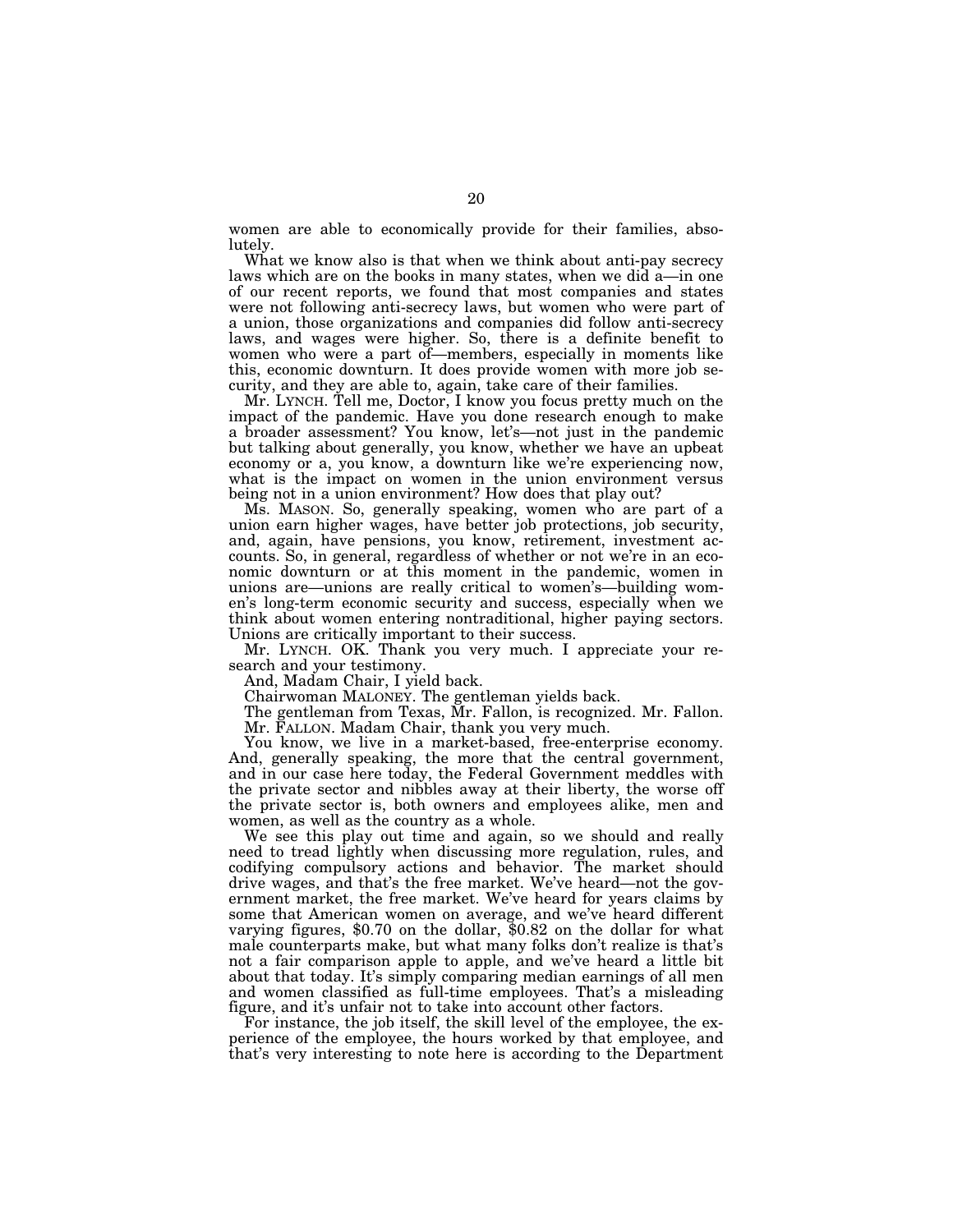of Labor in 2019, the average male worker put in 8.32 hours per day compared to the average female worker who logged in 7.73 hours per day. That alone accounts for a seven percent difference.

As a whole, female workers consider—tend to consider and choose flexibility, which can account for lower wages, while men, on average, gravitate to a higher degree, toward less desirable work hours, location, and occupation so long as it pays a higher wage.

Until I took this most recent job three months ago, this most recent government job, I had been an entrepreneur for 25 years. My goal, like nearly all of the millions of other business owners across the country, was to hire the best people possible. I never gave a hoot about their ethnicity, race, gender, or sexual preference. Didn't care about it on an application. Didn't care about it when they became my employee because it was immaterial, and it was irrelevant.

Now, let's just put aside even the morality and the legal considerations, because pay discrimination has been illegal in this country since the Equal Pay Act of 1963 and reinforced by the Civil Rights Act of 1964. But even putting that aside, it's simply really bad business to discriminate in these callous ways. It's so incredibly difficult to find good employees, and to find great ones, it's even tougher.

My point here is that I'm no different than the other millions of business owners around the country. We all aim to find talented folks, hire the best people, and pay for performance. The cream rises to the top, as it were. And if these alarming disparities that some claim that exist, if they existed in actuality, let me ask you this question, think about this: Why would—you have to ask yourself, why would businesses not just hire all women? Because we know how talented female workers are in America. They are cer-

tainly equal and just as capable as their male counterparts. only have to pay \$0.70 or  $\overline{60.82}$  on the dollar, \$0.53 on the dollar, what have you, why wouldn't you do that across the board, hire your entire work force in that manner? Ownership would save a colossal amount of money on wages. Your labor costs would collapse, and your profits would rise.

But that doesn't happen. And why? Because this alleged wage gap is grossly overstated and exaggerated for political benefit. And any type of, quote, Paycheck Fairness Act would almost certainly result in fixed pay scales by companies, and that's just awful, the result of which we see, you know, the output in productivity crumbling as the best employees, both men and women, the one that work the hardest, work the longest hours, and work the smartest would suffer the most because many businesses would be unable to have the option to pay bonuses and give spot raises and properly reward and incentivize their highest producers. This also we saw play out, I believe, in Denmark when this happened over there.

So, this is about the free market and this is about liberty, and this is about what the market will bear in all things, whether it's sports or business.

So, thank you for the opportunity to share my thoughts today, Madam Chair, and I yield back.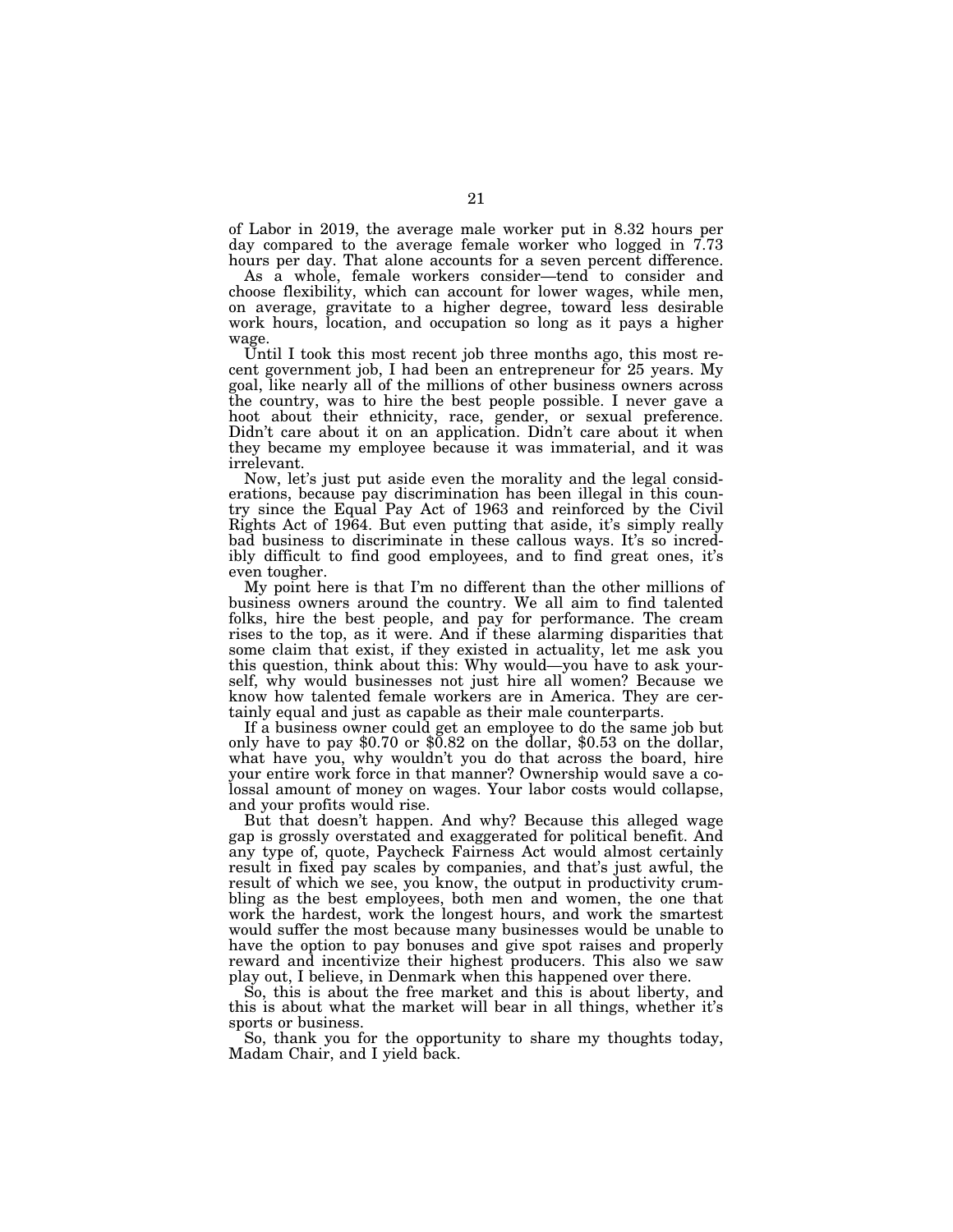Chairwoman MALONEY. The gentleman yields back.

The gentleman from Virginia, Mr. Connolly, is now recognized. Mr. Connolly.

Mr. CONNOLLY. Thank you. Thank you, Madam Chairman. And let me begin by saying oh, my God. What we just heard requires you to forget a blatant history of exclusion and discrimination and direction with respect to women's careers. Ruth Bader Ginsburg, one of the most outstanding jurists in American history, couldn't get a job in a law firm because of her gender. That's not ancient history. That's not the market working perfectly. That's, in fact, an enormous failure to recognize talent. The opportunity cost of that for the first 200 years of the Republic is incalculable.

Mr. Fallon would have us believe the market will take care of it, and we don't need no stinkin' Federal regulations to interfere with that perfect market.

Dr. Mason, help me here with a little bit of history and this whole idea of the market is perfect and will self-correct.

Ms. MASON. So, it is right that we live in a market economy, but the market economy is not working for women and people of color, workers who are in sectors that are lower wage and lower earning.

So, one of the things I want to correct that was said is that this idea that if—you know, if businesses should just hire all women if they could get them on the cheap. That is just not how this works. We need to talk about labor market segmentation and the fact that there is not one sector that is dominated by women where they out earn men. So, let us just start there. And when men are—enter sectors that are dominated by women, they earn more. And, again, the inverse is not true. So, we need to understand that.

And the other thing I want to say and be very clear about, that this is not about individual choices. It is not about what I was able to do and pull myself up by the bootstrap. This is about the collective good, our values, and how we might be able to support the most vulner-—economically vulnerable in our society. I don't-

Mr. CONNOLLY. Dr. Mason, if I could just interrupt a little bit. Help me with history, though. Is it not true that whole professions were actually denying women until relatively recently? You could be a nurse, but you couldn't be a doctor.

Ms. MASON. Absolutely.

Mr. CONNOLLY. You could be a legal assistant, but you couldn't be a lawyer.

Ms. MASON. Absolutely.

Mr. CONNOLLY. You certainly couldn't be a jurist. I mean, we could go down through profession after profession that were absolutely closed to women, not by law, but by that free market Mr. Fallon thinks is so perfect.

[Inaudible] on that a little bit, and the harm that caused and the wage gap that created that was structural.

Ms. MASON. So, again, labor market segmentation and a lot of the gender disparities that you were speaking about have been institutionalized by practice, individual behaviors blocking women from holding particular jobs, and it had a has a detrimental impact to women's career advancement and the mobility in society. You are absolutely right, women have been barred from holding positions, not because they don't possess the skills, talents, and abili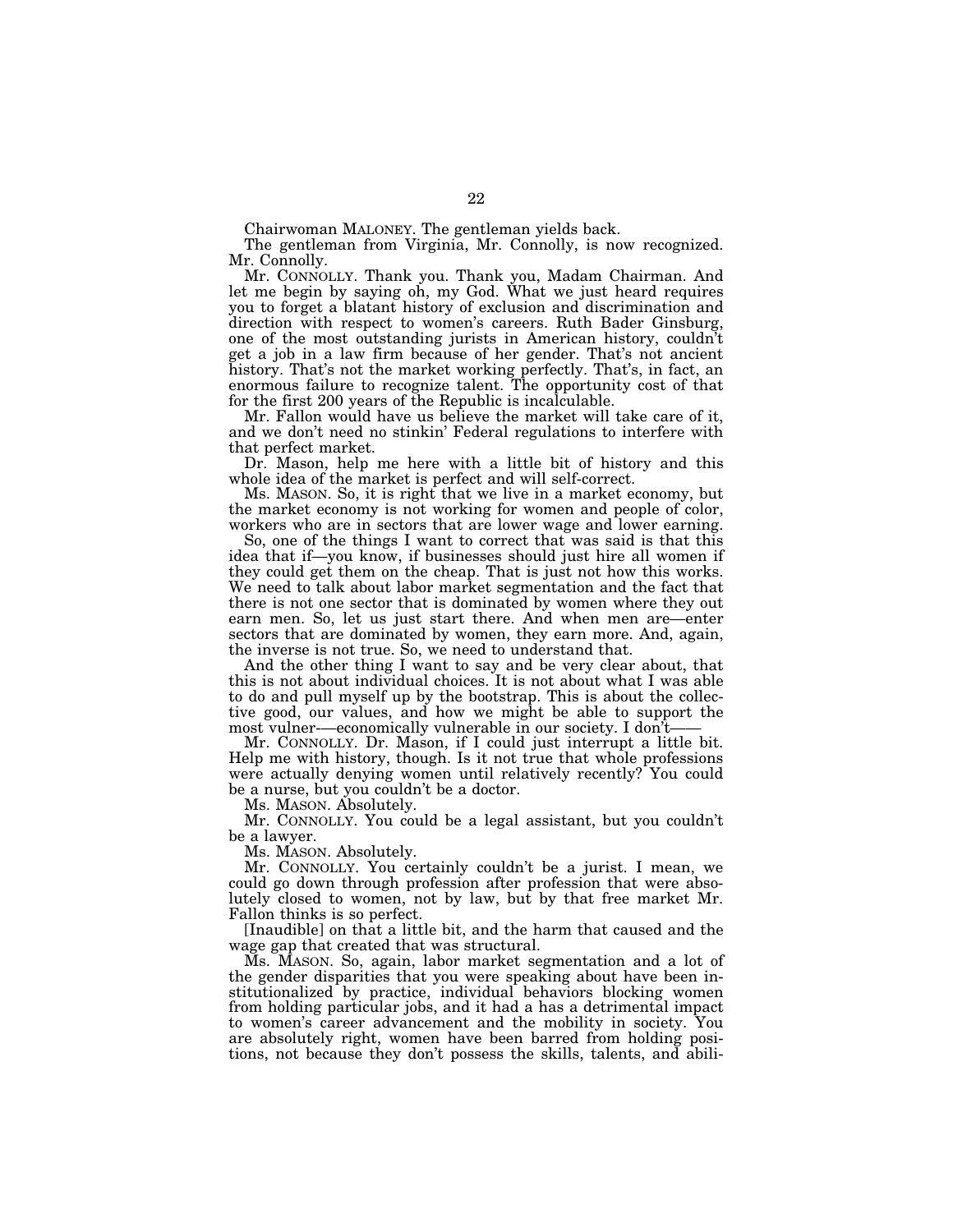ties, because people, men particularly, are telling them no and barring them from being in those professions. And what we miss out when we do that is talent, contributions, productivity. The economy suffers when we do that.

So, historically, we also have to remember that it wasn't until 1963 and 1964, that, you know, we passed the civil rights amendment which guaranteed equal protection under the law for workers. We're still battling around issues of pay equity and pay transparency. These are problems that are happening today. So, this idea that the market will take care of these things, we know it is not true. Even how we measure economic security and prosperity is outdated, and we should really think about how we are helping the most and protecting the most economically vulnerable.

Mr. CONNOLLY. Thank you. I think you could even make the opposite case that the market actively worked against gender equality and opportunity for women. And I might say, in closing, that applies to our own profession, politics. Until very recently, women were discriminated against. They really weren't up to it, and they never got elected in large numbers. And we're working hard to try to redress that imbalance in our own profession.

So, the idea that the market is perfect and is self-correcting is false on its face, the opposite is true, and that is precisely why we need Federal Government intervention to help redress that imbalance.

I yield back.

Chairwoman MALONEY. The gentleman yields back.

And the gentleman from Georgia, Mr. Clyde, is now recognized. Mr. Clyde.

Mr. CLYDE. Thank you, Madam Chairwoman Maloney. I appreciate all of the witnesses being here. Thank you for joining us today.

And, first, I must commend my colleague, Congressman Pat Fallon, for giving a fantastic description of what it is like to actually be a small business owner and hire employees and pay employees in the market. So, thank you, Congressman.

You know, as a small business employer for over 20 years, I have serious concerns about how many of the proposals discussed at today's hearing, including the Paycheck Fairness Act, could have a negative effect on businesses across the country if they actually became law. These proposals would not just tie the hands of small business when it comes to negotiating fair pay for employees, but it would also limit their ability to grow and expand operations.

Now, we are here to discuss equal pay, and while that notion sounds great at face value, the American people should know that when we talk about equal pay in the context of this hearing, we are really talking about doing away with choices, choices made and enjoyed by employers and workers alike. Yes, there may be a raw wage gap, as my Democratic colleagues have pointed out already, but when we adjust for factors such as hours worked, benefit compensation packages, and flexibility of schedule, that gap becomes much smaller, in most cases between 2 and 10 percent, and that's because of choices made by workers, male and female alike.

You also have to look at the companies themselves. If they have different abilities to earn profit, then their abilities to pay their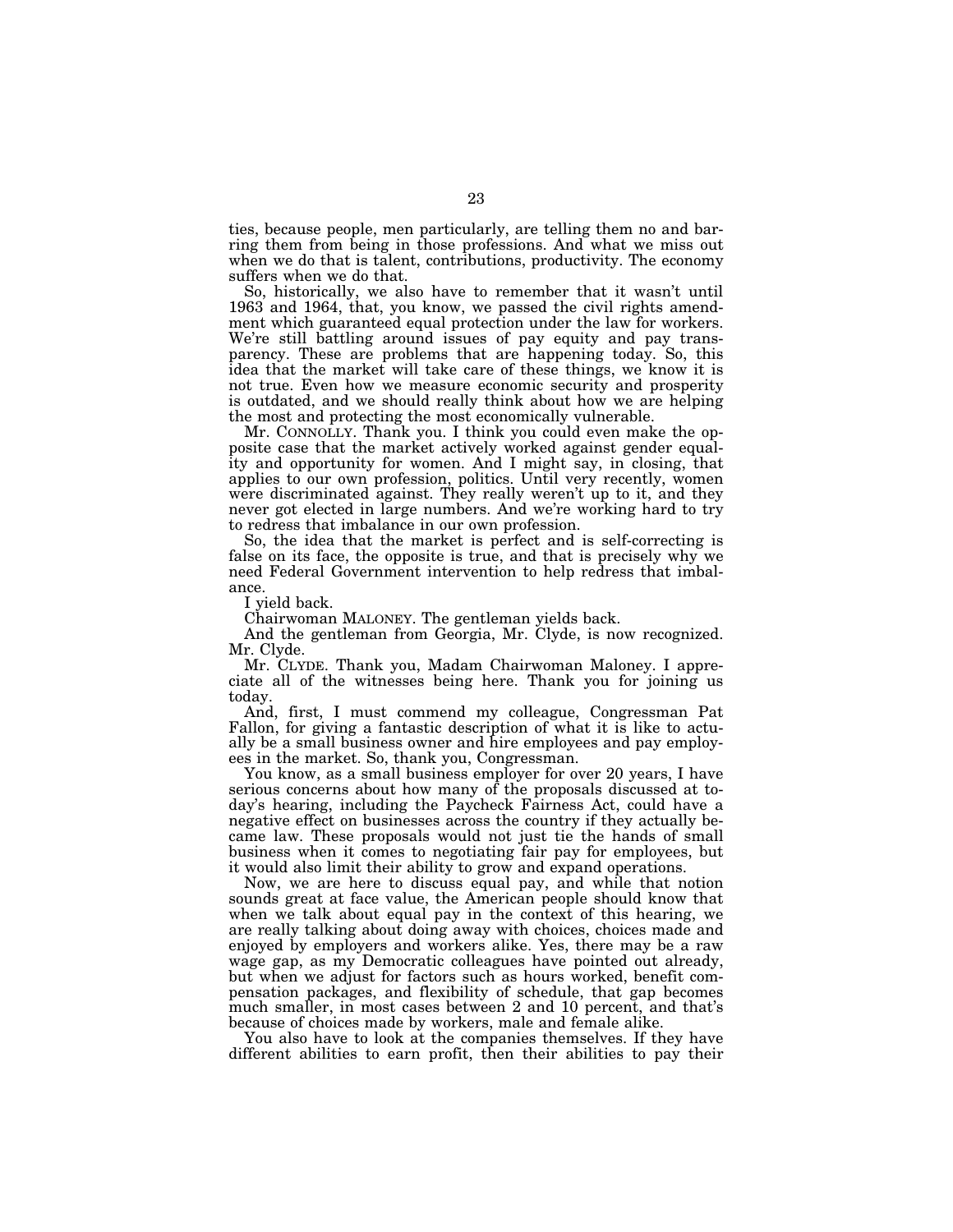employees will be different. So, comparing wages within a company is one issue, but comparing wages between different companies is a completely different issue in and of itself.

So, my first question is for Ms. Onwuka. No. 1, do you believe the laws I just referenced, and that is the Equal Pay Act of 1963 and the Civil Rights Act of 1964, that protect women from genderbased pay discrimination in the workplace are adequate? A yes or no would be acceptable, please.

Ms. ONWUKA. Congressman, yes.

Mr. CLYDE. OK. Great. I agree with you in that. I'm a proponent of rewarding hard workers and high performance in the workplace. So, can you tell us more about why fixed pay scales would disincentivize work, if you agree with that?

Ms. ONWUKA. Sure. I absolutely agree with that. When we look at what men and women value in the workplace, they value different things. And this is interesting. From a 2019 Pew survey, mothers significantly valued time off or working fewer hours compared to fathers who valued promotions. So, when you look at men and women, the choices that they make, and, you know, I've heard some different panelists talk about this is not about choice. It absolutely is, because I think when women have more flexibility to decide whether they want to pursue an opportunity that takes them out of the home for longer, maybe puts them on the road traveling much more, they may say, no, I'd actually rather maybe take a pay cut or stay in my current position. And then maybe a male would be willing to say, well, I want to provide more for my family, so I'm willing to be on the road much more. I'm willing to be on call as a lawyer, for example.

So, flexibility is absolutely one of those driving forces, particularly for many women in the work force. For every woman? Perhaps not, but for many women, and I think that's what's reflected in the choices they make and reflected in the pay gap.

Mr. CLYDE. All right. Thank you. So, do you think it's fair to say that people are generally happier when their work is rewarded in different ways?

Ms. ONWUKA. It's absolutely fair to say that. And when we look at independent contractors, for example, you talked about being a small business owner. There are millions of people who are freelancers, millions of people who don't—who are not employees, but they actually are their own bosses. Happiness, fulfillment, flexibility are the No. 1 reasons, particularly for women.

Mr. CLYDE. Well, great. Thank you. Last, can you tell us how the free market penalizes employers who discriminate? As a small business owner, myself, I know that having, you know, the best employee I can possibly afford benefits my company, you know. So, how does the free market penalize employers who discriminate?

Ms. ONWUKA. Absolutely. I mean, in particularly a tight-jobs market, it becomes increasingly harder for employers to retain good talent. So, if you start to discriminate, if you are paying a man and a woman, similar job, similar title, no other variables that are foreseeable, if you're paying that woman differently, she very well may leave. And if she's a higher performer, you have now lost an asset to your company. And so, when you expand that across the entire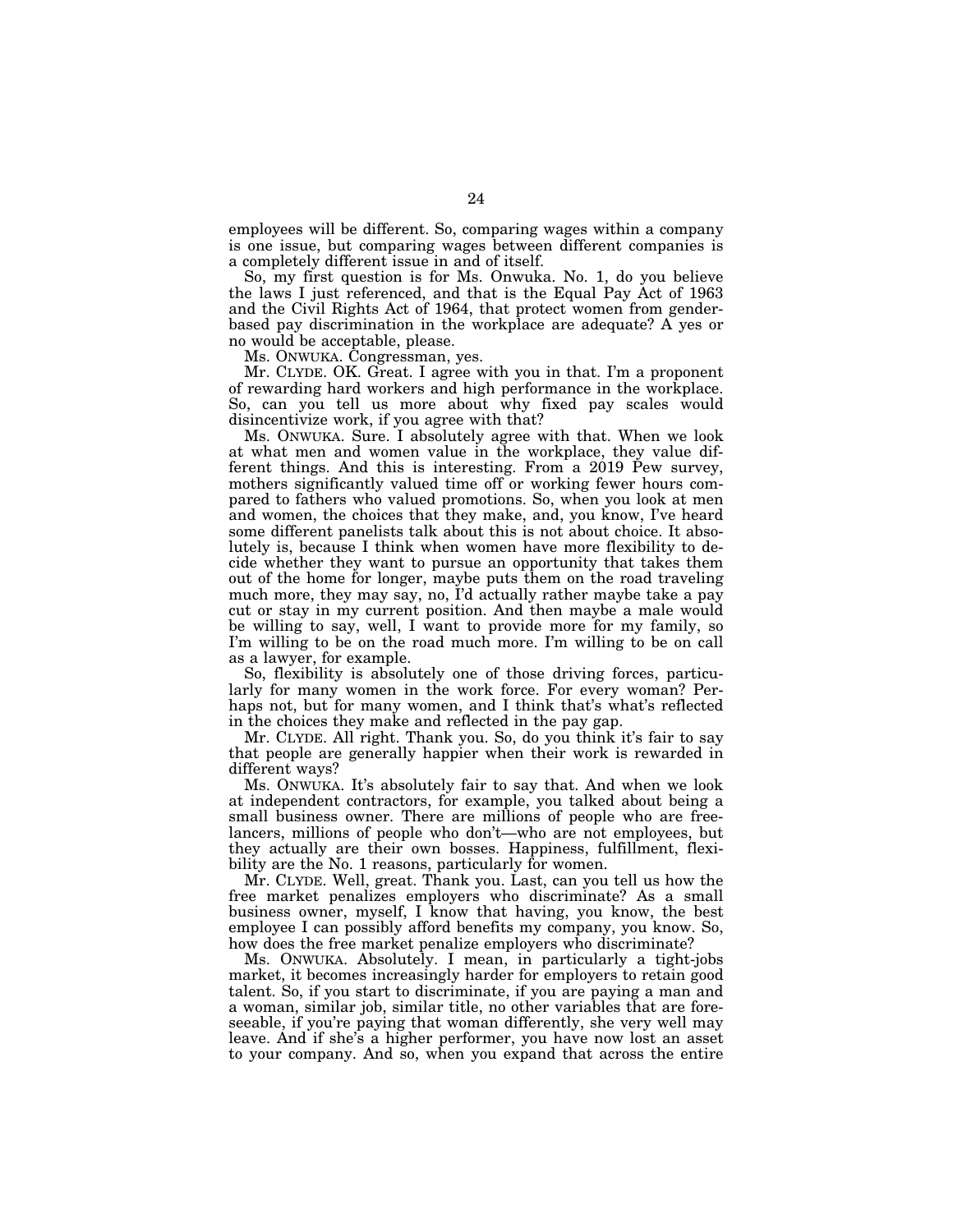economy, you start to see that it's good business. It's good corporate social responsibility to be good to your workers.

Do we see that in every single industry? I would love to say yes, and if we can move toward that as a country. But overwhelmingly, I do think there are a lot of employers recognize that keeping highquality, high-performing talent is important. And it's important for the bottom line because turnover is expensive, particularly in things like fast food and other industries.

Mr. CLYDE. Oh, absolutely. I agree with you that turnover is very expensive. You know, you have to retrain, the cost of retraining, and employers don't want to do that. They want to keep their employees, so they want to pay them appropriately. Thank you very much. I appreciate that.

And my next question is for Ms. Rapinoe.

Chairwoman MALONEY. The gentleman's time has expired, and Ms. Rapinoe has left to go to another meeting.

Mr. CLYDE. OK. Well, thank you. I yield back, Madam Chairwoman.

Ms. MACE. Madam Chair?

Chairwoman MALONEY. Pardon me?

Ms. MACE. Madam Chair, Mr. Connolly directly mentioned Mr. Fallon in his questions earlier. Can we yield 30 seconds to Mr. Fallon to respond, please.

Chairwoman MALONEY. He did not call for a point of personal privilege.

The gentleman from California, Mr. Ro Khanna. Mr. Ro Khanna is now recognized for five minutes.

Mr. Ro Khanna, unmute. Is he here?

Mr. FALLON. Madam Chairwoman, with the technical difficulty there, I'd love to call for a point of personal privilege to respond.

Mr. KHANNA. Madam Chair, am I recognized?

Chairwoman MALONEY. After Mr. Ro Khanna. You are now recognized, yes, uh-huh.

Mr. KHANNA. Thank you, Madam Chair.

I just want to start by correcting the record about some of the misinformation about trans women's participation in sports and cite some of the data.

First of all, since 2004, the Olympics have had a policy that is trans inclusive. And guess what? Not one trans female has actually qualified, even at that level. So, this is just a totally manufactured concern. Yale University has done a study that actually says that higher testosterone levels do not provide competitive advantage.

And the third point, which is completely neglected, is that trans women face bullying. They face harassment. It actually is one of the biggest challenges to compete for trans women.

So, when we're going to have these conversations, I just hope we could have conversations based on facts, based on data, based on what the Olympics at the highest level are doing, as to what my state in California has done since 2013 and hasn't been an issue, and not engage in conjecture.

The second point, before I turn to the panel, that I want to emphasize, is this idea that—of the free market. The free market is what we define the market to be. If, as some of my colleagues suggested, that discrimination would not be in the interest of the free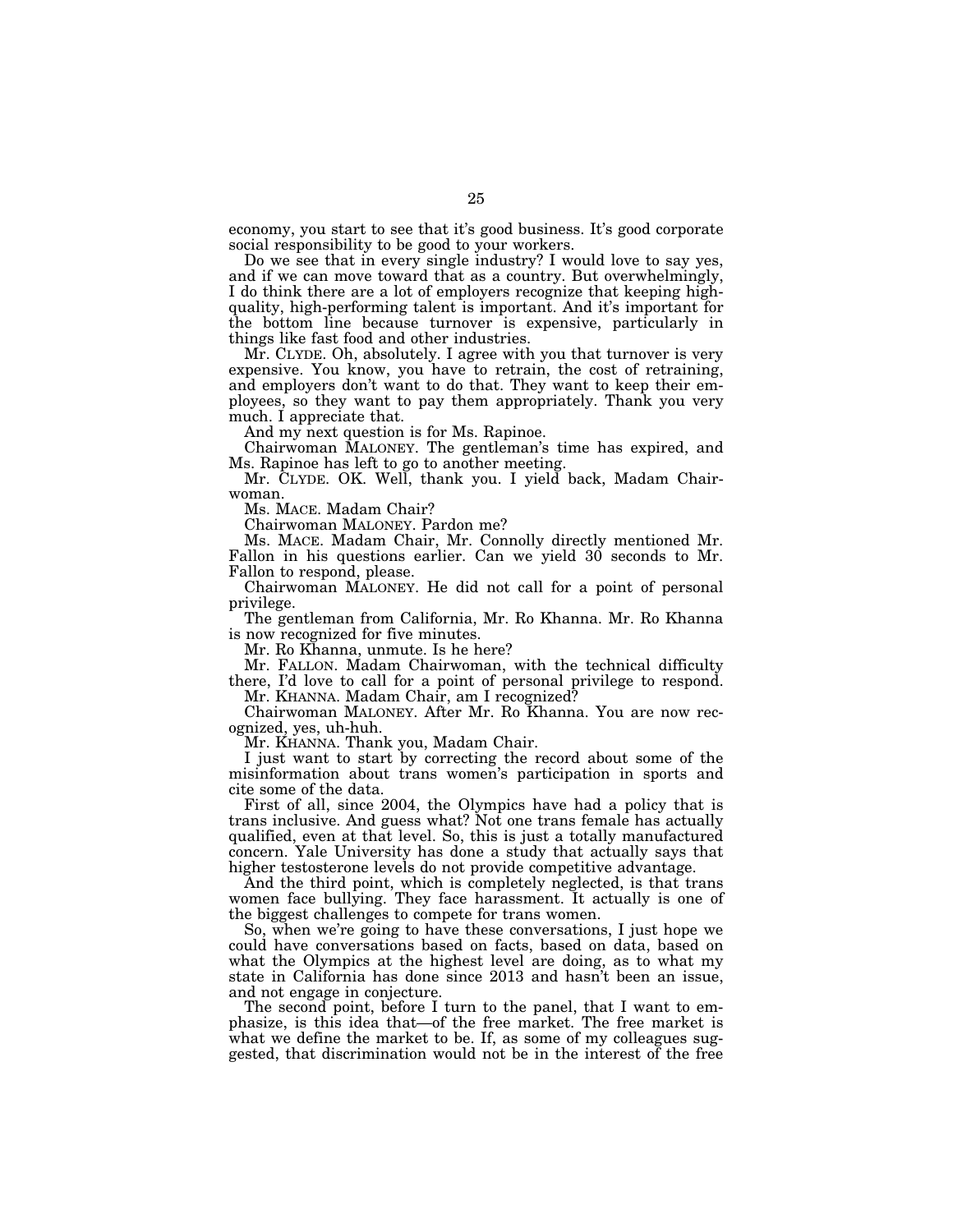market, then what was the need for the civil rights law? Obviously, we needed the civil rights law because there was discrimination even with the market. And what we're talking about is not eliminating in any way the market. It's not against the market. It's saying that we need to define the market in a way that is going to promote dignity for all individuals because the current definition of the market, the current laws, are creating systemic inequality.

So, this is not a question of do you believe in the market or not. It's a question do you believe the market should respect the dignity of every individual.

My questions I want to focus on this—on the idea that women, as Kimberle Crenshaw's work has shown, are not a monolith, that we have intersectionality, that, yes, women face discrimination, but the class, race, and sexual orientation adds barriers. And I want to focus in particularly on trans women in my questioning.

If we could go to Dr. Mason. Can you please explain what factors have led to devastating economic outcomes for the trans community and what they mean for trans women specifically?

Ms. MASON. So, thank you so much for this question and for bringing Kimberle Crenshaw into the room, a leading intersectional scholar who allows us to understand that it is not only about gender but also the intersections of race, class, gender, sexuality, gender identity, and other markers of difference.

So, what we have to know that discrimination—we talk about gender discrimination, but when we talk about trans women, it's really important to know that there are multiple barriers to their economic security, which includes workplace discrimination, refusal to hire, and decreased earnings, especially as people transition. They see a marked decrease in earnings.

It's really important—and then if we look at Federal and state laws, we also have to know that many of the protections we have on the books, even the civil rights law, you know, discriminates or allows the interpretation of such laws to discrimination against trans women and individuals and communities.

So, when we think about the pay gap, what we—we don't have enough data to help us understand the magnitude of the problem, but we absolutely understand and know that trans women, trans people face insurmountable, in some instances, you know, barriers to economic security, including lower pay, lower wages, discrimination in the workplace, firing, not being able to receive any kind of legal remedies.

So, again, it is really important to provide a fuller context for this conversation even when we talk about payment and hiring and free market economy, understanding that different women are impacted differently in the economy and in the work force.

Mr. KHANNA. Thank you for that, Dr. Mason. In fact, you're absolutely right; I mean, the human rights campaign found that nearly 30 percent of transgender individuals have been forced to take unpaid leave during the pandemic as opposed to just seven percent of the general population. That is more than four times as much the disparate impact on transgender women.

I guess I would ask you, what policies can the United States implement as part of the economic recovery to ensure equity for transgender women and, more generally, to consider Kimberle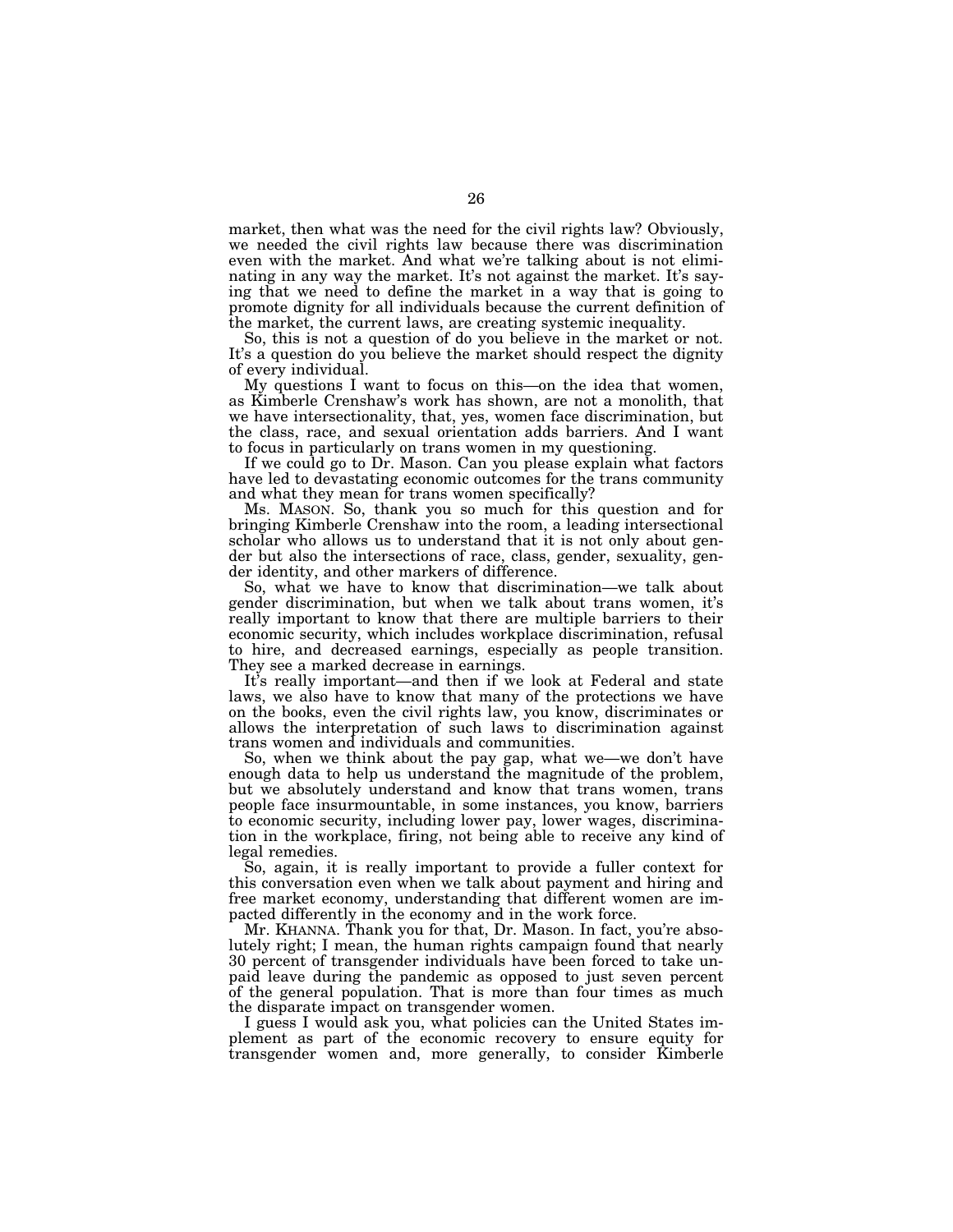Crenshaw's paradigm-breaking scholarship on intersectionality? How should that inform our policy?

Ms. MASON. So, what we need to do is make sure that policies are representative and inclusive and not exclusionary to trans people, making sure that our Federal policies and laws, including the equal rights amendment, is gender inclusive and representative. You know, think about—thinking also about the ENDA, the Employment Non-Discrimination Act, making sure that it is trans inclusive. These are all things that will go a long way into making sure that some of the challenges we see for trans women in terms of employment, as well as earnings and wages over time, we can mitigate those.

And the other thing I do want to lift and bring into this conversation and for the record is that 15 percent of trans people report making and earning \$10,000 or less per year, a rate of poverty that is nearly four times that of the general population. And many report losing a job because of bias and report experiencing some form of workplace discrimination. So, we can let the market work, but we understand that the market is imperfect and that we need inclusive and representative laws to make sure that we can close some of these gaps that we've been talking about today.

Mr. KHANNA. Thank you.

Ms. Poo, could you briefly explain the concept of, quote, chosen family, and how the pandemic has placed additional burdens on trans women who care for members of their chosen families?

Ms. POO. Essentially, all of us have people in our lives who we care for. We have loved ones, and the definition who we care for and who care for us. The former first lady, Rosalynn Carter, said there's only four kinds of people in this world: People who are caregivers or will be caregivers, people who need care or will need care. And we have in our country an incredibly expansive and non-monolithic, pluralistic way in which we express family. And the ways in which we choose oftentimes who is considered family, who we care for and who will care for us, it's not necessarily just on the terms of biology.

And so—and we believe that it is very important that we have a very inclusive definition of family to support all the ways in which we are caring for the people that we love in our lives and they are caring for us.

Mr. KHANNA. And has the lack of comprehensive paid family and medical leave programs disproportionately harmed trans women because of our exclusive definitions of family?

Ms. POO. Absolutely.

Chairwoman MALONEY. The gentleman's time has expired, but the gentlelady may answer the question.

Mr. KHANNA. Thank you.

Ms. POO. Absolutely. I think this is a moment to reset our definitions and our frameworks to be as inclusive as possible so that we leave no one behind in our economic recovery. As a group that represents domestic workers, a population of workers who was left out of the new deal explicitly excluded from the Nation Labor Relations Act and the Fair Labor Standards Act, we need to have a very close eye on who we may be excluding in our definitions of our economic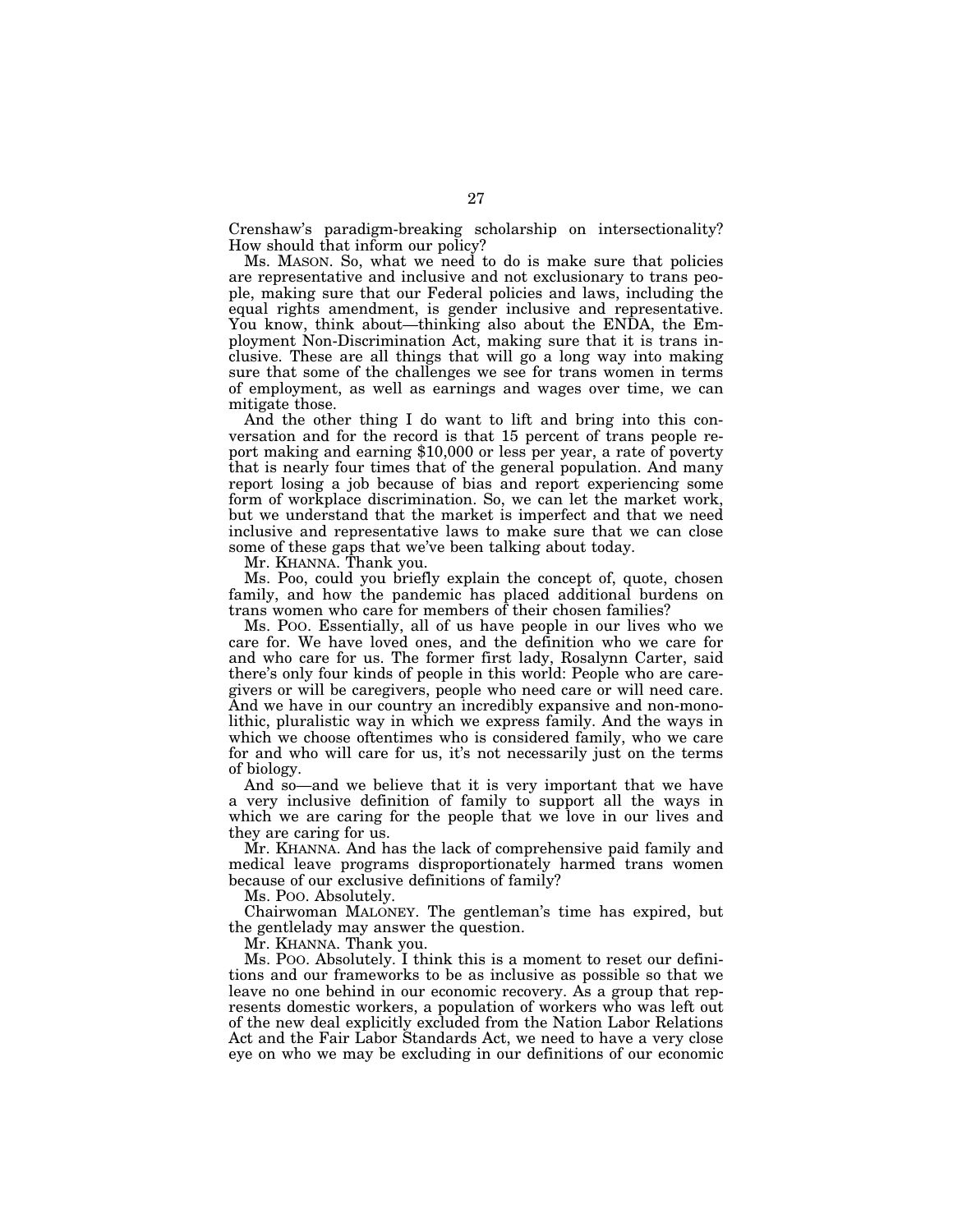policy moving forward, because there are generational impacts and inequities that will continue if we do not do so.

Mr. KHANNA. Thank you.

Chairwoman MALONEY. OK. The gentleman's time has expired. And in the spirit of fairness, the gentleman from Wisconsin, Mr. Grothman, is recognized. He can yield some time to Mr. Fallon. Our parliamentarian ruled there was no violation of decorum, the mentioning of the name was addressing—addressed in the substance. They were discussing substance, not a personal attack.

I now yield to Mr. Grothman.

Mr. GROTHMAN. Right. And in the interest of fairness, I yield my first 30 seconds to Congressman Fallon's response to comments made earlier.

Mr. FALLON. Well, thank you, sir.

You know, our esteemed colleague, Mr. Connolly, took exception to my comments because of the history of sexism and discrimination in years past in these United States. He said that Ruth Bader Ginsburg entered the work force in 1959. My assertions and comments obviously would not have held true in 1959, but, sir, they do in America in 2021. The free market isn't perfect, but it's a whole world better than a regulated central planning.

I yield back. Thank you.

Chairwoman MALONEY. Mr. Grothman is recognized.

Mr. GROTHMAN. Thank you.

I'll begin with a question to Ms. Onwuka. I hope I got that right. Are you familiar with a Harvard study in 2018 comparing people in identical jobs, the Massachusetts Bay Transit Authority, in which men took 83 percent more overtime hours than women and took 48 percent fewer unpaid workers off?

Ms. ONWUKA. Congressman, yes, I am. I've read that study.

Mr. GROTHMAN. It's an illuminating study. And I know, you know, there are people are going to maybe hate some of the people who work there for the choices they make. But do you want to give us those numbers again and what we can learn from them?

Ms. ONWUKA. Well, I don't have it off the top of my head or in front of me, but just overall, some of the trends we saw, women tended to drive during daily—during the daytime rather than during the evening for their own security. Women chose to do longer trips rather than men doing shorter trips. And women just—you know, their choices around, you know, when they're working and the flexibility, they really scheduled it. They weren't working as much on the weekends and particularly overnight during those peak moments when obviously, for everyone who's ever taken Uber, you know, you can certainly earn a little bit more from all those partiers and club goers. So, you know, I think women are prioritizing flexibility, but also in that case, they're prioritizing their own safety and security.

Mr. GROTHMAN. Right. And men in that study, correct, took 83 percent of the overtime hours? So, whatever reason, both on the same job, men were more likely to grab overtime, right?

Ms. ONWUKA. Yes.

Mr. GROTHMAN. And so if we did a study of people in identical position, you know, riding the buses or subways or whatever we have in Massachusetts there, if you looked at that, you would say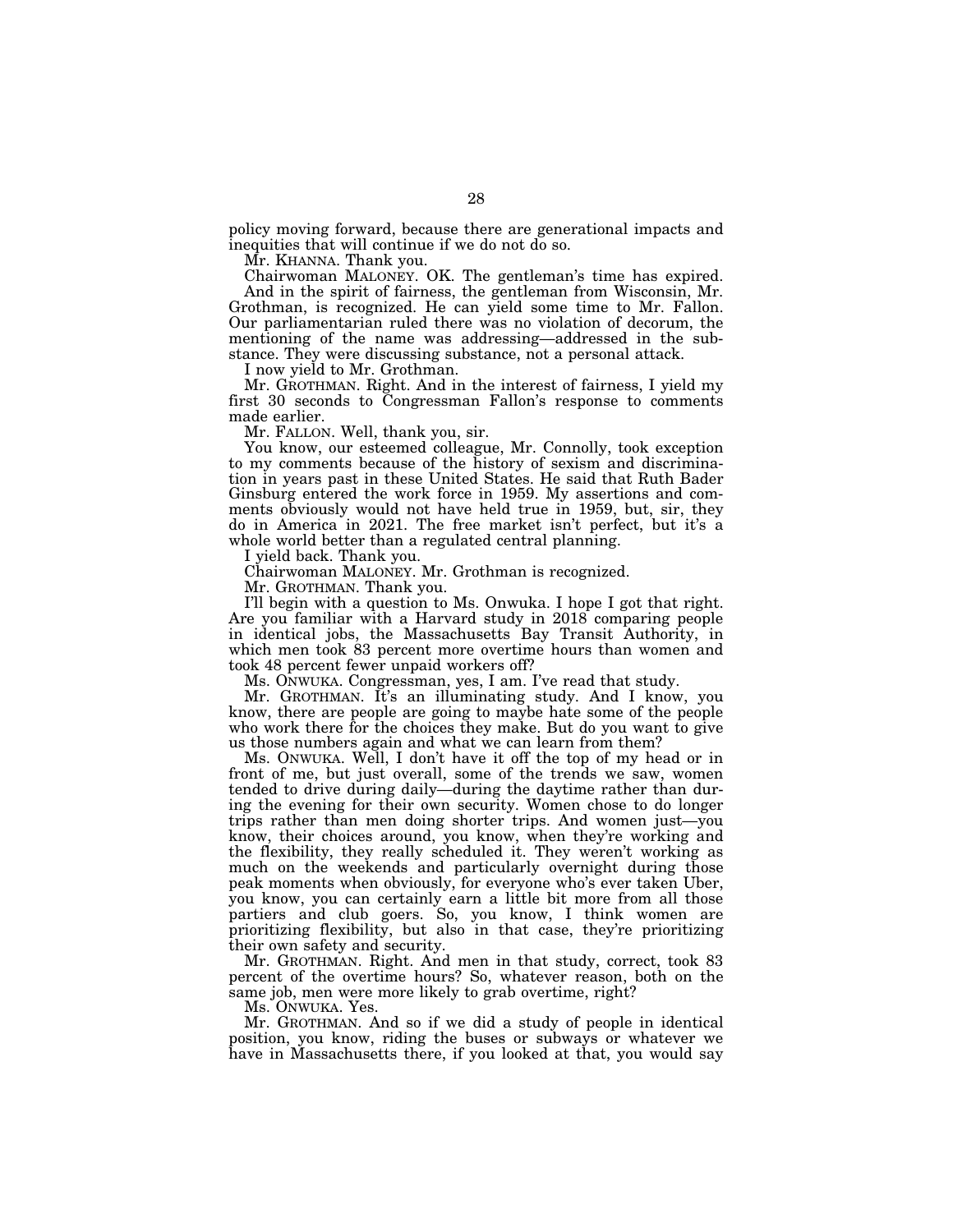we have a problem. Some people would say we have a problem there with men making more money than women, even though women had made that choice and men had made that choice. It seems like some of the other witnesses hate people for that, and it seems like they want to make it against the law to make those choices.

What do you think about the idea that, you know, it should almost be against the law or there's something horrible about women not wanting overtime? Should we have to force the women to take the overtime, or how should we have to deal with that?

Ms. ONWUKA. Well, frankly, I mean, I think it's paternalistic, frankly, to tell a woman what she should do, tell a woman what hours she should be driving. And just to clarify for a moment, I was thinking of a study related to women and men in the Uber driving, ride-sharing world, and you're referring to mass transit bus drivers. And I read that study as well, and I do think that there are some similarities, as you'd pointed out.

But just overall, I mean, I think what's important about where we are in 2021 is the fact that women have so many more choices than they did in 1963, 1964. And I think that's reflected in the growth of women entrepreneurs in this country. And so the idea we need to tell a woman what hours to work, to schedule her, or this idea that legislation, Federal legislation would somehow eliminate the pay gap overnight, whether that's gender-based pay gap, also layering on race and layering on gender identities, that's not going to happen because, again, individuals are sorting. Using economic terminology, they're sorting into the types of occupations they're interested in, and it's not just for pay, particularly for women. It could be flexibility. It could be fulfillment. And so, we have to respect the choices that women get to make. We should not be determining or telling them what choices they need to make.

Mr. GROTHMAN. Right. And it is apparent from some of the other witnesses we have today almost the hatred against a woman who wouldn't want to work the overtime. And, of course, that's a decision we all have to make to work 40 hours a week, to work 50 hours a week.

In the end, do you think maybe people, other witnesses up here, are going to have to work to the point where women are going to have no choice but to work overtime because they want in the future these studies to show men and women making identical amounts? Is that a danger out there?

Ms. ONWUKA. I would hope not. Perhaps it is a danger. I don't think so, because people are making choices for themselves. You know, I don't think that it's possible. What I do think you're going to see is that when corporations, for example, are penalized for some sort of pay gap that's based on these, you know, misleading statistics, these just raw numbers, they will make decisions, H.R. decisions to say, well, I'm not going to negotiate with you as an individual for what you want. I don't want to have the government come down on me and bring the hammer. So, we've got to be careful that Federal law does not backfire on women in the work force.

Mr. GROTHMAN. Right. I can see the day in which a company would say you've got to work overtime because I've got to make the form work out right for these diversity bureaucrats.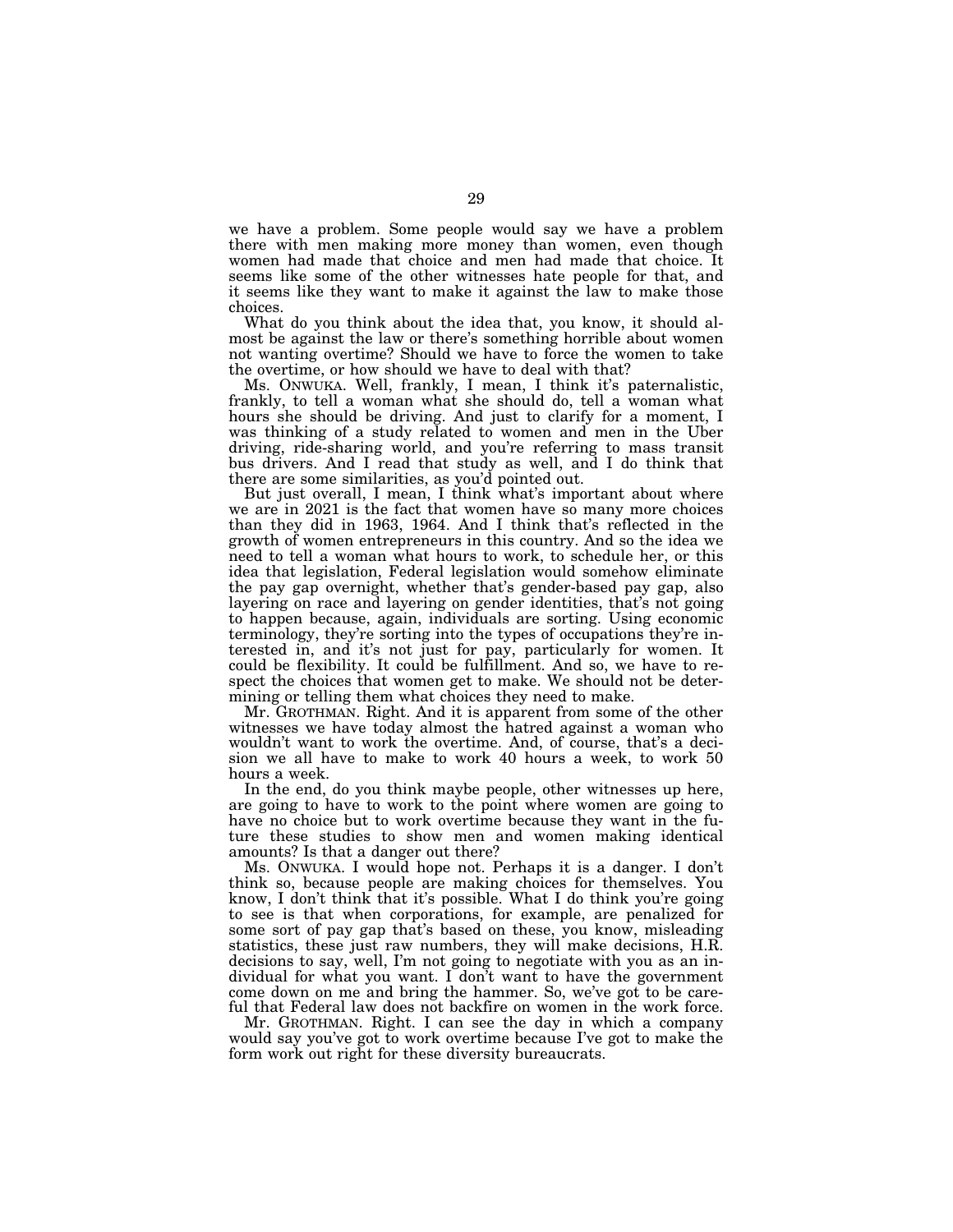Thank you for your answers and thank you for giving me a couple extra seconds.

Ms. ONWUKA. Thank you.

Chairwoman MALONEY. Thank you.

The gentleman from Maryland, Mr. Raskin, is now recognized.

Mr. RASKIN. Thank you, Madam Chair.

Well, with that set of questions, I think we've arrived at an interesting place in the conversation. Everybody seems to agree that if a man and a woman are both doing the exact same job, and the woman is paid 20 percent less, it's against the law under the Equal Pay Act. And there are cases like that all the time.

But as one of our colleagues pointed out earlier, that may account for a small percentage, I think she said, 2 to 5 percent. I think it was 2 to  $5$  percent of the wage gap. So, really, when we talk about these dramatic differences in what women and men make, it has to do with structural inequality within the work force. And Mr. Grothman has just offered the theory in that last colloquy that this is all about the choices that women make, the flexibility that women want to have, the fulfillment choices they're making.

It is interesting that with millions and millions of people in the work force, the flexibility and fulfillment choices made by women always seem to end up with women making a lot less than men. It never randomly seems to work out the other way, that the fulfillment and flexibility choices men seek end up in men making less money.

But I want to go to some of the people who actually study this, and I'd like to ask Dr. Mason this question: If we've got structural discrimination, that there's certain sectors of the work force, like childcare, elder care, other caring professions that are systematically underpaid, and this is associated overwhelmingly with women being in those positions, would we say that that's the just the market operating or is there something that we can do about that if we're interested in actually rewarding women equally and empowering them?

Ms. MASON. So, one of the things I want to say is that if we were really, truly talking about a market operating the way that it should, then care workers, elder care workers would be making much, much more. But because the sector is dominated by women, wages are depressed. And so, this is not simply about the market doing its thing, because we know that in a market economy, women are disadvantaged because of historic, racial, and gender discrimination.

And when we talk about choices, it's also important to remember that for many women, these are constrained choices. These are not choices with the full range of options. Women perform 30 percent more care work compared to their male counterparts. So, when you talk about overtime and you talk about women making choice to have more flexibility, what we have to understand, for many women it's really not a choice. And when we factor in women's unpaid labor, we're talking about billion—billions of dollars each year that disappears, you know, into the economy because women are not being compensated or losing out-

Mr. RASKIN. I wanted to followup by going to Ai-jen Poo on the same question. You pointed out that when the National Labor Re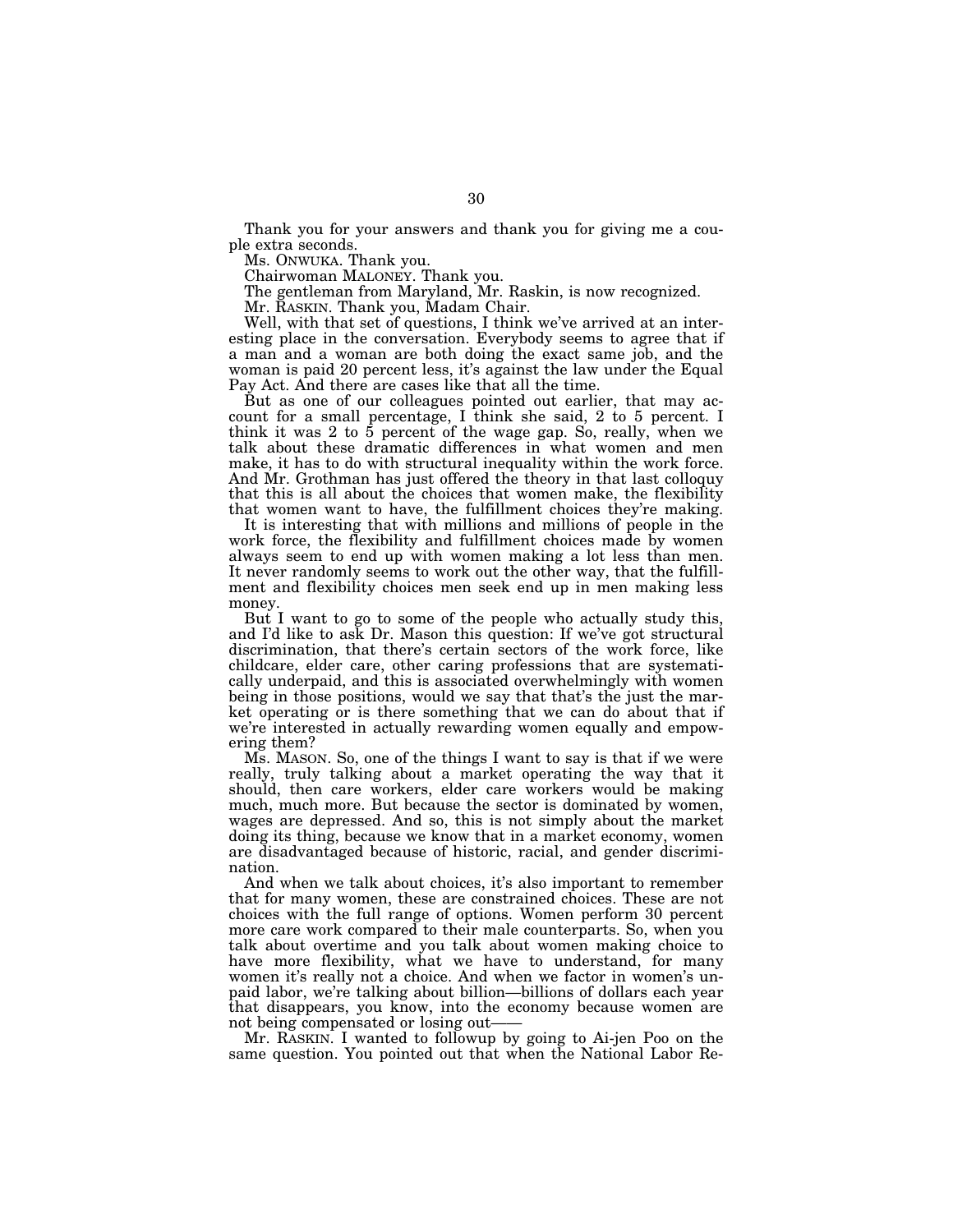lations Act was passed back in the 1930's, that domestic workers were specifically excluded from the ability to organize under the Wagner Act, just as farmworkers were also roped off. And there were clearly both racial and gender dimensions to those decisions by Congress.

To what extent did those legislative decisions end up affecting or depressing the wages and benefits that were earned by, in this case, domestic workers over the succeeding eight or nine decades? Does that explain one—is that one of the reasons why domestic work is so poorly compensated today?

Ms. POO. It absolutely is. In fact, the Fair Labor Standards Act that established the minimum wage also explicitly excluded both farmworkers and domestic workers. And those exclusions set the tone for the treatment of domestic work and care work and our law and policy for generations since.

Mr. RASKIN. So, what legislative changes are you fighting for now?

Ms. POO. We are currently fighting for a Domestic Worker Bill of Rights at the Federal level, legislation that is sponsored by Congresswoman Pramila Jayapal, and will be reintroduced in May. We are also fighting for a big investment in our care economy overall as part of our jobs and recovery plan.

And this is really important because we have been talking a lot about infrastructure investments and how important it is, bridge, bridges, tunnels, broadband, absolutely. And I would argue that care giving, childcare, paid leave, home-and community-based services for the elderly and people with disabilities, and the work force that supports those essential needs on the part of working families are essential infrastructure in order to enable our economic recovery and our ability to get back to work. Care jobs are job-enabling jobs.

Mr. RASKIN. Well, it sounds to me like the equal pay agenda you're describing is also a family values agenda because it's in an investment in the work force that cares for our families.

My time is up. And I thank you for your indulgence, Madam Chair. I yield back.

Chairwoman MALONEY. The gentleman yields back.

The gentleman from Illinois, Mr. Davis, is recognized for five minutes.

Ms. TLAIB. Congresswoman Tlaib is now recognized.

Ms. TLAIB. Thank you so much, Chairwoman. I really appreciate us doing this hearing. I think it's critically important, and I sincerely appreciate it.

I'd like to use my time today, though, to focus on our unique the unique obstacles of many of my fellow women of color who must contend with systematic racism and sexism in particularly every aspect of their daily lives, which significantly impacts their access to education, housing, healthcare, and so much more.

For example, while Black and White women have fairly similar high school graduation rates, White women are about 10 percent more likely to be able to access higher education.

This March, Chairwoman, there was a study called Black Womenomics which found that this gap is the result of disparities in school funding and equality—a quality education, explicit and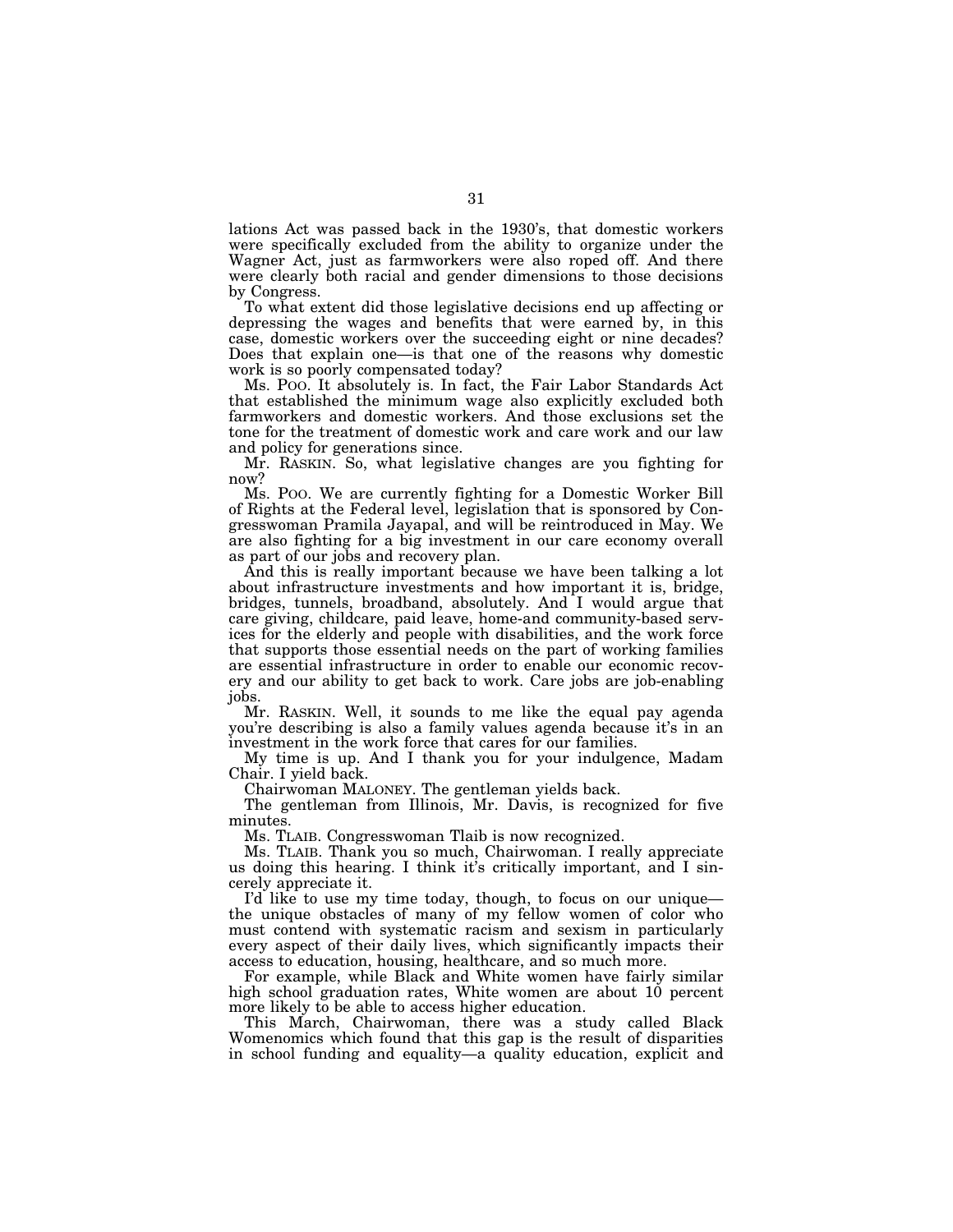implicit classroom biases, and access to fewer financial resources, again, not due to choice, but due to the systems that are in place that are holding back our Black women. And so, I ask unanimous consent to enter into the report the Goldman Sachs Black Womenomics study, if I may.

Chairwoman MALONEY. Without objection.

Ms. TLAIB. This education gap which begins with access to early childhood education is one of the biggest reasons that women of color make less than both White men and women on average. And, in fact, this intensifies the existing historical barriers to home ownership, which is something that's critically important to address wealth generation—wealth gap generations among people of color across the country, as well as the impact of redlining in racially motivated policies.

Black households are still 15 percent less likely to own homes than our counterparts, even when controlling for like income or education, age, and household status.

So, Dr. Mason, for the benefit of everyone here, could you explain how home ownership gap impacts the ability of women of color and their families to be able to obtain wealth or economic stability in our country?

Ms. MASON. So, what we're talking about is communaltive disadvantage, so what—and that just means the impact of historic policies that have discriminated against communities, particularly related to home ownership. So, like redlining, predatory lending practices, you know, not having access or earning wages to be able to afford for the down payment. All these things impact Black women and the Black community's ability to—for home ownership.

The other thing we have to know is that in 2008, for example, with the collapse, the previous economic recession, the foreclosure rate of Black women and Black families was extremely high, and that stripped whole commu-—entire communities of wealth that they're never going to get back.

And in this moment during the pandemic, one of the things we did learn was that we needed to pause and have a foreclosure—excuse me—a moratorium on foreclosures and evictions. But what we don't know, for example, is the impact of those moratoriums once they are lifted. And what I'm—what I believe is that it will have a disproportionate impact on communities of color, homeowners of color, and will, once again, we'll see a stripping away of wealth.

Ms. TLAIB. Thank you so much, Dr. Mason. You know, we know that women of color in our country are put at a huge disadvantage from the start because of various systematic racism and sexism structures, again, that have been set up to make it even more difficult for them to be able to thrive in our country. And I know, and I want to emphasize this, we don't need more studies to tell us that. We already have the data and the information.

What I do know is that as somebody that represents the third poorest congressional district, as somebody that has seen our state, the state of Michigan, lost more Black home ownership than any other state in the country, that we need to start looking at some of these structural changes, like the BOOST Act that would allow people that make less than \$100,000 to be able to get a tax credit directly and uplift about 45 percent of people out of poverty. We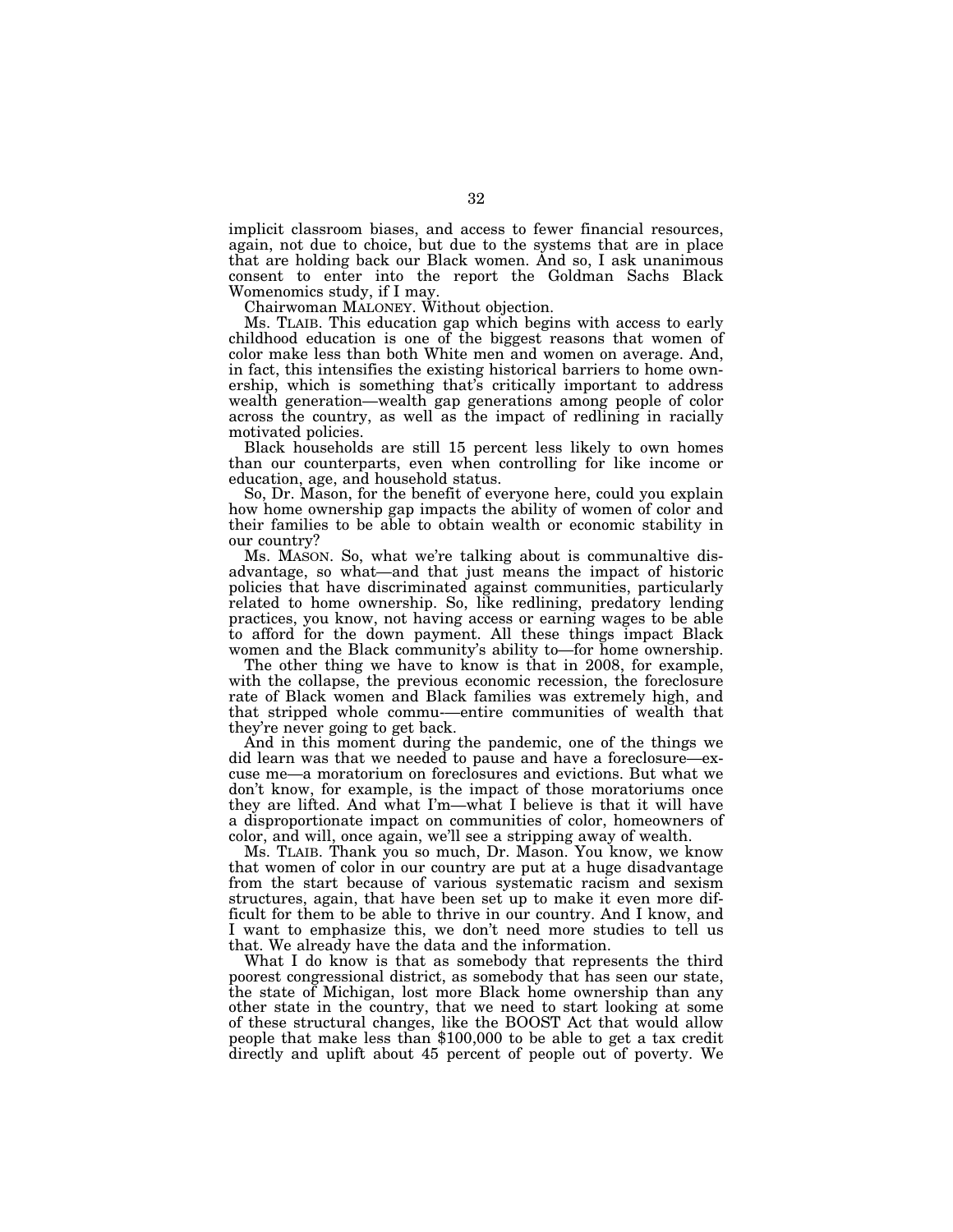need a living wage. We need to prioritize books in schools over bombs and submarines. You know, this is what we need to do is try to make sure that our budget is fitting those values and making it easier for every single person in our country to be able to access to thrive. These are the type of things that I know, we know, all of us know, that will help every single woman in our country.

And so I think it's very important as someone that is in this space, that I am bringing my own lived experiences, being a child of immigrant parents but also as a woman of Muslim faith, and in these spaces that I don't want to just be put in as a body to diversify the space. I also want to be able to help shape these policies, and I'm asking all of my colleagues to understand and listen. Listen to these lived experiences and understand what we're telling you is the truth. It is harder for women like us to be able to thrive in our country, and we need to change that.

And the reality is you all are deciding to silence us, to try to make us less credible in these spaces versus actually listening to us and making our country even better than it—you know, than it can because this type of racism and this time of silencing of women like us is not going to help us all thrive.

Thank you, and I yield.

Chairwoman MALONEY. Thank you. Thank you so much.

The gentleman from Illinois, Mr. Davis, you are now recognized. Mr. Davis.

Mr. DAVIS. Thank you, Madam Chairman. I want to thank you for this very informative hearing. And also, I want to thank all of the witnesses.

As a member of the Ways and Means Committee and as chairman of the Subcommittee on Worker and Family Support, I'm going to ask about the assistance programs that provide lifelines to low-income individuals and families. As women and women of color are overrepresented in the low-wage work force, access to these programs and the efficiency of them are particularly important.

The American Rescue Plan expanded the earned income tax credit and child tax credit so that more workers and families could benefit from them. The Center for Budget and Policy Priorities estimates that these policies will cut the poverty rate of Black children from 17.8 percent to 9.7 percent and the poverty rate of Latino children from 21.7 percent to 13.4 percent. Other studies have concluded that overall, child poverty could be cut in half. The Center has found that 497,000 personal healthcare workers and 474,000 childcare workers would benefit from the child tax credit expansion.

Ms. Poo, let me ask you, how is additional assistance for children important to strengthening the care industry infrastructure and supporting the workers in that industry? And should Congress consider structural changes that extend these policies beyond the duration of the coronavirus pandemic?

Ms. Poo, would you—thank you.

Ms. POO. Thank you, Congressman Davis, and I'm honored to have you as my Congressman. And I cannot overstate the essential nature of the measures to address child poverty and support our Nation's children that were a part of the American Rescue Plan. It is an absolute game changer.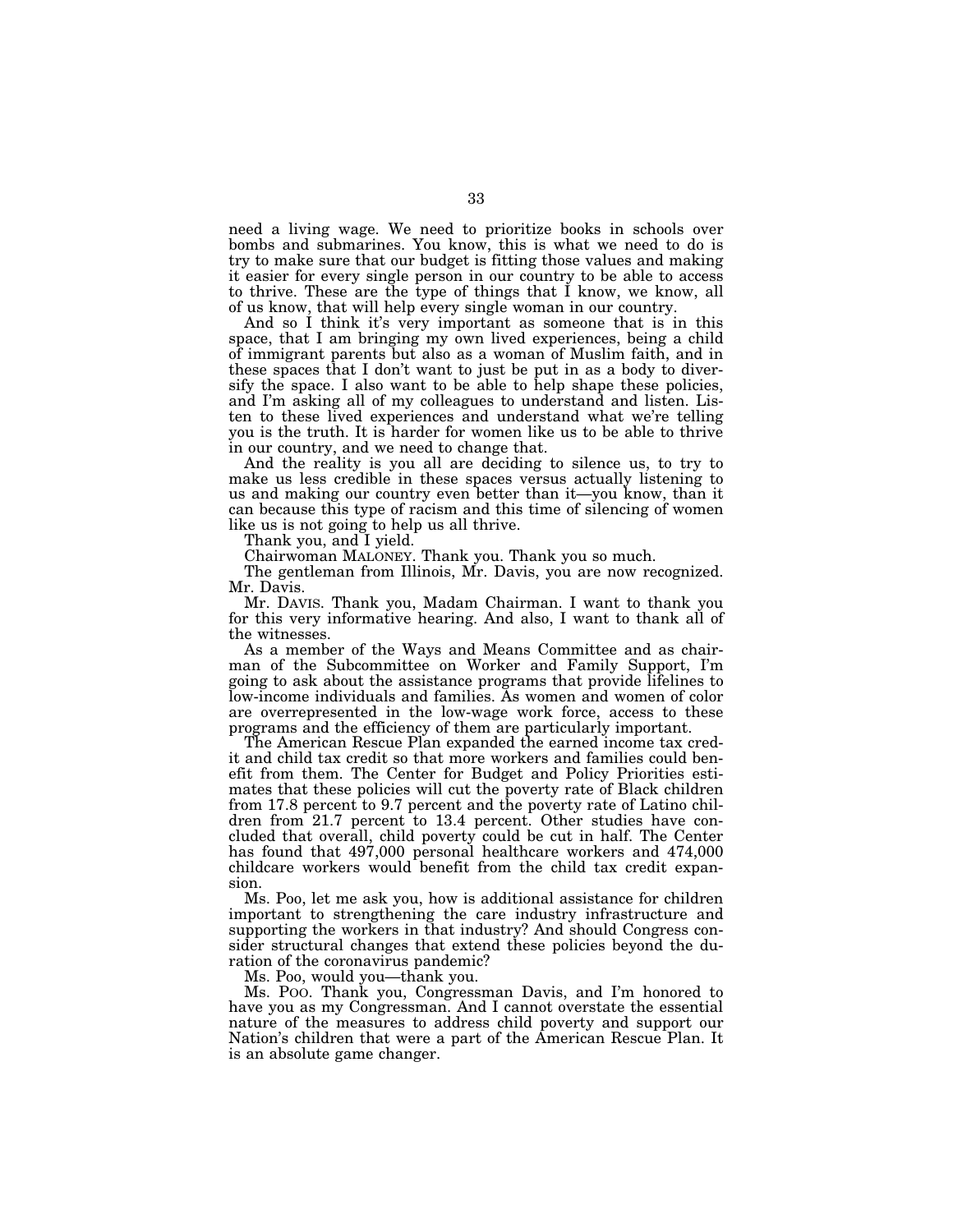If you take domestic workers who are providing care in our care economy as their profession, the majority of them are primary income earners for their families and the majority are also mothers of small children, and they will benefit from these temporary measures. What they've been given with the rescue plan is essentially a life preserver, and what they need is a boat and a path to reach the shore.

And though we do need to make these measures permanent, and we need to look at how we boldly invest in childcare, in paid leave, in home and community services, including the ability to raise the wages for the care work force so that we can sustain the workers who work in this economy.

There are high rates of turnover in the care work force because the wages are so low. We often lose some of our best caregivers to other low-wage service professions because they can earn a better they can better make ends meet. There are massive labor shortages in home-and community-based services. People with disabilities and their families, older people are waiting for services, and we cannot offer them because there isn't enough funding in the system and because the workers are underpaid and cannot sustain doing this work.

So, there's a huge amount that we need to do in order to secure our care infrastructure to enable economic recovery, and the American Rescue Plan is a really important step. It really points the way forward for us.

Mr. DAVIS. Thank you so very much for your expert testimony.

And I want to thank all of the witnesses, Madam Chairman. And I appreciate the fact that this hearing demonstrates that we can't just deal with the pandemic in terms of a response, that we need cures that go far beyond the pandemic. And I trust that the Congress will understand that gaps in pay for women, the time has simply come where it can no longer exist.

And I yield back.

Chairwoman MALONEY. The gentleman yields back. Thank you very much.

The gentlelady from Florida, Ms. Wasserman Schultz, is now recognized.

Ms. Wasserman Schultz. Thank you, Madam Chair. Thank you, Madam Chair.

For many working mothers, the pandemic added new childcare demands that forced them to step back from the workplace, or really even leave it altogether. In fact, since the start of the pandemic, women saw a net loss of more than 5.4 million jobs. As many as one in four women reported becoming unemployed during the pandemic attributed it to a lack of childcare, according to one analysis. That was twice the rate reported by men.

Ms. Poo, how has the strain of childcare demands during the pandemic pushed working moms out of the workplace?

Ms. POO. Working moms in the pandemic were simply unable to manage the impossible choices before them, to figure out how to work and take care of their children who were home from day cares that were closed, schools that were closed, managing online learning while trying to work remotely, if that was an option for them, and it was simply too much to bear. And the truth is, is that our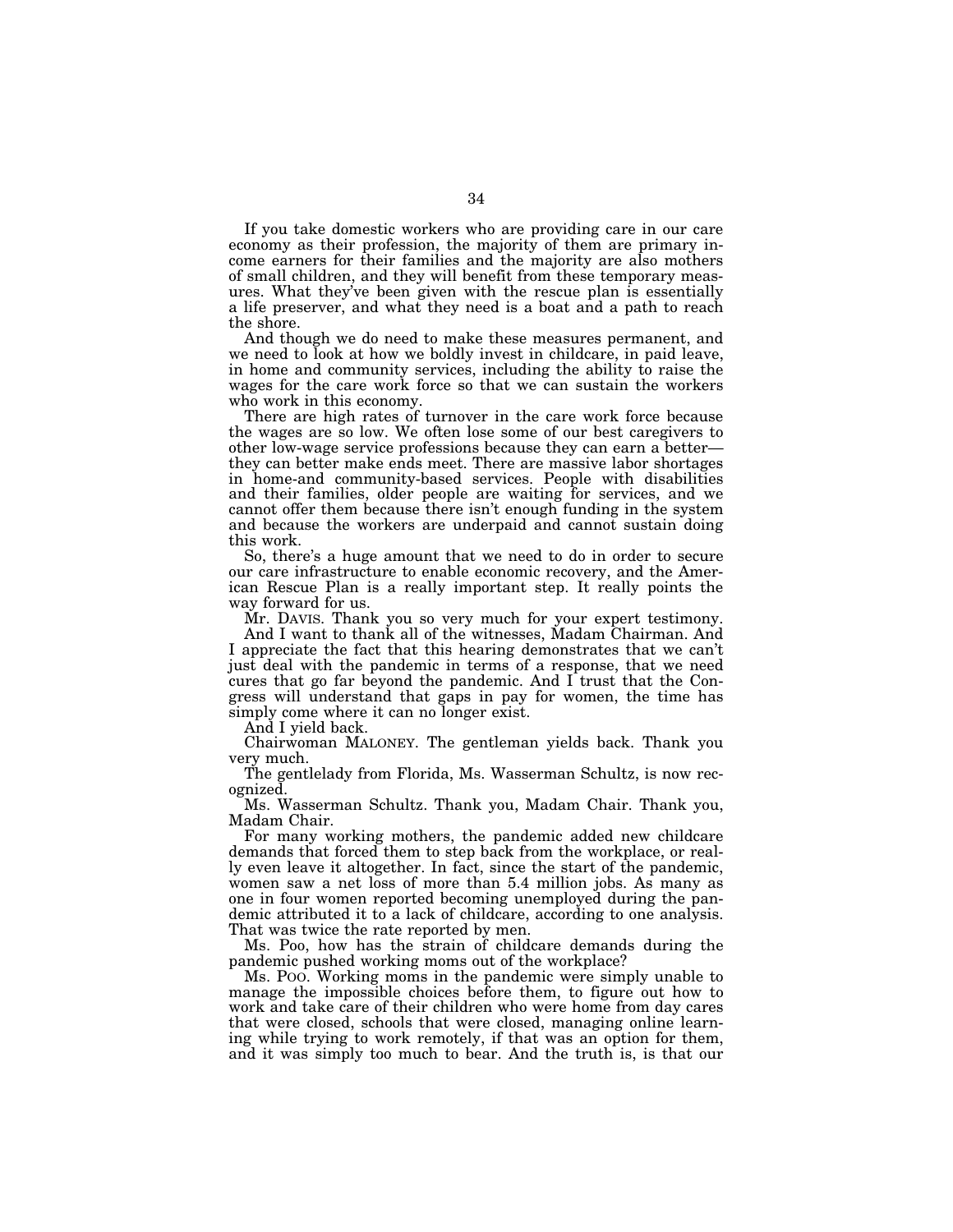lack of support for caregivers, for working moms, for family caregivers coming into the pandemic was already incredibly tenuous. It was already unsustainable.

What happened with the pandemic was essentially it made it completely untenable for huge numbers of women, especially women of color, and so it's the straw that broke the camel's back. And now we're back at 1988 levels of women's work force participation. We've got to address this if we are to recover from this pandemic.

Ms. Wasserman Schultz. There's no question about it. 1988 levels is the year I graduated from college, so that is basically my entire adult life. And I'm the founder of the informal ''Moms in the House'' caucus. We have a record number of women in Congress with school-aged children, and I'm concerned that if Congress fails to take bold action to address this, that we're going to have many more mothers that are permanently forced out of the workplace. So, thank you for your feedback.

Dr. Mason, what kind of barriers do mothers face when trying to reenter the labor force?

Ms. MASON. Well, what we know is that unless we're able to get the pandemic under control, which we're working really hard to do, and schools open and day cares open, women will not be able to reenter the work force in any significant way. And so, barriers that women face to reentering the work force is care—we've already talked a lot about that—but also the predictability of being able to search for a new job.

If you don't know when schools are going to reopen, if you don't have a date—available day care

[inaudible] you're on a wait list, it makes it really hard to predict or apply for jobs or accept a job because you just don't know. It's just so unpredictable.

The other barriers that women face it's the idea that there will not be a one-for-one recovery for those jobs that have been lost, so some women will have to enter new sectors all together. And so, there is a real need for education and training in this moment and making sure that women have the economic supports they need while they receive training and also so that they are able to take care of their families.

Ms. Wasserman Schultz. Thank you. Really, in order to get our Nation's economy back on track, we have to address America's childcare crisis as far as part of pandemic recovery. The American Rescue Plan, thankfully, made serious headway in easing the gap that our childcare infrastructure has by providing \$40 billion to help support families and providers. The historic expansion of the child tax credit helped so many low-income women and families that will finally be lifted out of the poverty and receive long overdue relief. But we have to gain a multipronged approach to support families so they can go back to work and send their children back to childcare.

One additional step is enacting the Childcare for Working Families Act, which I'm proud to have joined with Chairman Bobby Scott in introducing last Congress. And that would make childcare more affordable across the United States and foster the development of a more robust childcare work force.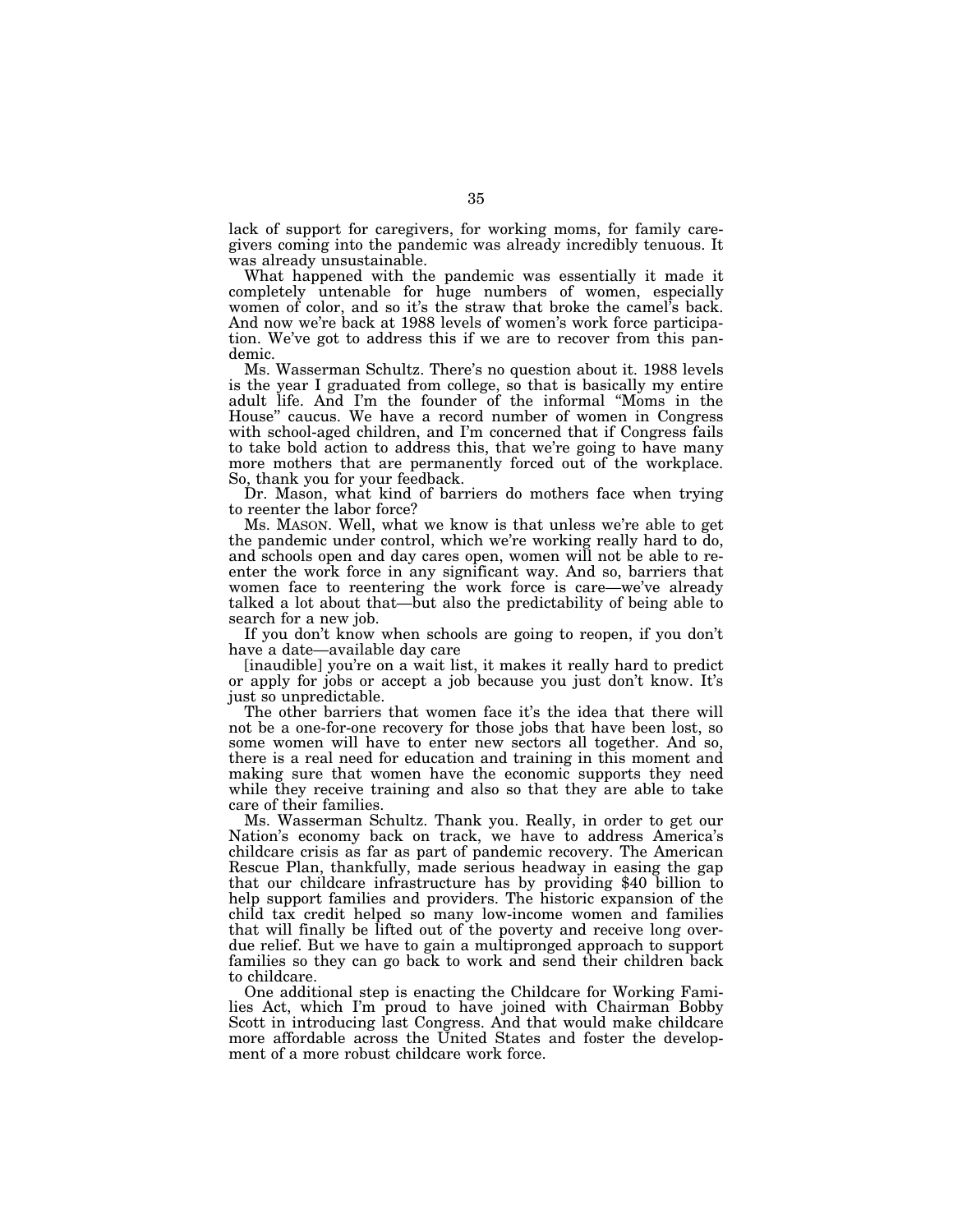I can tell you as a mother of three children who are well beyond childcare age now, the sticker shock that you face when you are trying to make sure that you can return to work and be able to afford the huge percentage of your income, particularly as a woman, that childcare usually costs is a massive obstacle. And so many families and couples have to decide whether it's worth it to actually have their—the mother usually go back to the labor force rather than stay home and not have that huge childcare bill eat into their overall income. So, thank you so much.

Madam Chair, thank you for doing this very important hearing today, and let's hope this is one of the last equal pay days.

Chairwoman MALONEY. Thank you.

The gentleman from Florida, Mr. Donalds, is recognized for five minutes. Mr. Donalds.

Mr. DONALDS. Thank you, Madam Chair.

Panelists, thank you so much for being here with us this morning. I want to get right to it. I don't want to get into a bunch of, you know, leading speeches. But, Ms. Onwuka, I've got a question for you.

You know, obviously the pandemic has created major issues for everybody across the country, including women. We've seen massive losses in jobs. We've seen communities shut down. We've seen schools close for far too long, quite frankly, which has actually led to a lot of families not being able to return to work or being put in a tough place with respect to are they going to, frankly, watch their kids at home or be able to rejoin the labor force. And these things have occurred for a multitude of reasons that go far beyond, you know, what my colleagues want to talk about, which is what they perceive to be discrimination against women.

My question for you specifically is, do you believe that pay gaps as they exist are based solely on sex discrimination or do you believe that there are other nuances that impact this?

Ms. ONWUKA. Congressman, thank you for your question. I absolutely do believe that the pay gap is driven by other factors. A number of controllable factors when you control for those things, everything from your occupation. We've heard about, you know, women not earning—dominating certain sectors and still not out earning men in those sectors that they dominate. Well, when you look at the distribution of where women are in those sectors in an occupation, for example, when you look at nursing, for example, male nurses earn more than 18 percent than female nurses. Why? Well, not surprisingly, they are in the better, higher paying specialties, they're working longer hours.

So, when we talk about all of these different factors—hours, occupation, time out of the work force—they all layer together to contribute to that pay gap. And I hope that comes across in today's discussion and it's not just all about the gender and even racial discrimination.

Mr. DONALDS. Let me ask you a followup question to that. Do you think that any of the new entitlements that, you know, were put into whatever that bill is we passed two weeks ago, the coronavirus bill, whatever they want to call it, do you think that any of those new entitlements are actually, you know, ease these burdens or do you think it's just going to paper over the burdens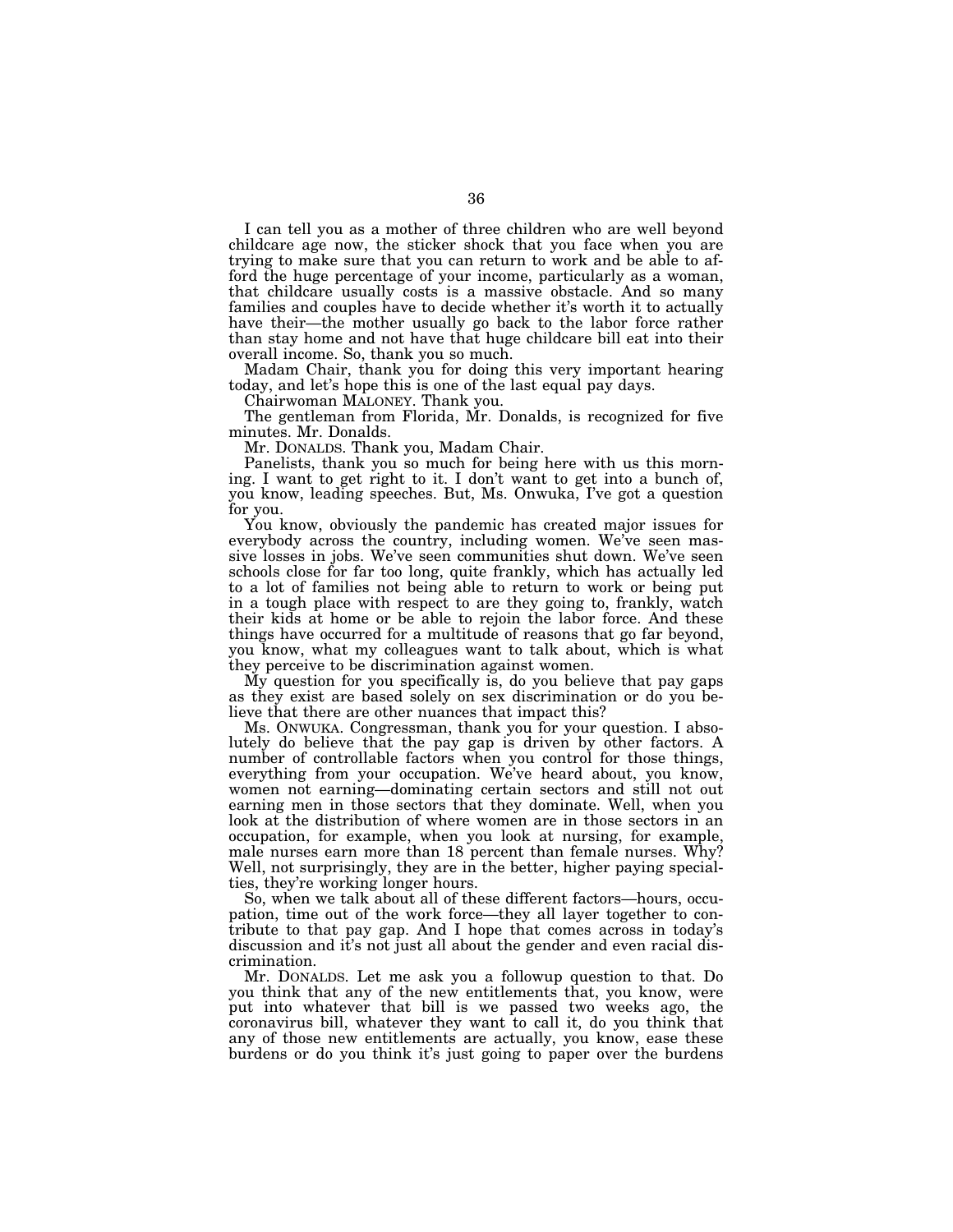that already exist and the disparities that already exist based upon the other factors that you cited?

Ms. ONWUKA. Well, I think certain people will absolutely feel a little bit more in their pockets if they are already receiving those entitlements. But when you're talking about individuals who, you know, are not direct beneficiaries, they want to get back to work. They're not interested in necessarily, you know, becoming dependent on government entitlements. They're looking for, you know, an open economy in their state and their city that allows them to regain the work force, whether you're talking about a service—a person in the service industry, whether you're talking about someone in the hotel industry.

While we appreciate direct targeted aid, which it's questionable if the recent package was, but that's temporary. What we need is a robust economy that generates opportunities of different kinds that meets the unique interest and situations of certain people. Not everybody wants to work a 40-hour week. Not everyone wants to work in a physical location. Some people want to work from home. Some people don't even want to be employees, and they're not interested in unionization either. So, I think we need an economy that generates those types of opportunities, a breadth of them.

Mr. DONALDS. Thank you for that.

In the rest of my time what I would state is that, like I said, the pandemic has been something that's been highly impactful to all people in our country, all socioeconomic levels of our country. But let's be very clear: If the local school is closed and your kids are school age, like my children are, it makes a major impact into what happens into the working lives of the families that have to care for those kids. I've heard that from members of my own community, my constituency, where it's real issues about can the kids go back to school. That has major impacts.

I would also say that what we're also witnessing, as destructive as the pandemic has been to the economic lives of so many Americans, including women, especially women of color, is that the economy's also transforming. We are seeing that a lot of companies are now deciding to go to hybrid schedules and hybrid calendars.

We are seeing that there are companies who are trying to think about are they actually going to continue having office hours for 40 hours a week or more, because they've realized that they've not missed a beat through the pandemic in the white collar professions. And so I think what we're going to see through the free market is a move that gives more people the flexibility to continue to grow to go up the economic ladder in spite of the family decisions that exist, in spite of some of the cultural issues and community issues that do exist.

So, with that, I'll yield back the rest of my time. But I will say I'm not sure that Federal legislation is necessary to do what the free market is going to take care of on its own, like it typically does.

I yield back.

Chairwoman MALONEY. The gentleman yields back.

The gentleman from Vermont, Mr. Welch, is now recognized. Mr. Welch.

Mr. WELCH. Thank you very much. I appreciate it.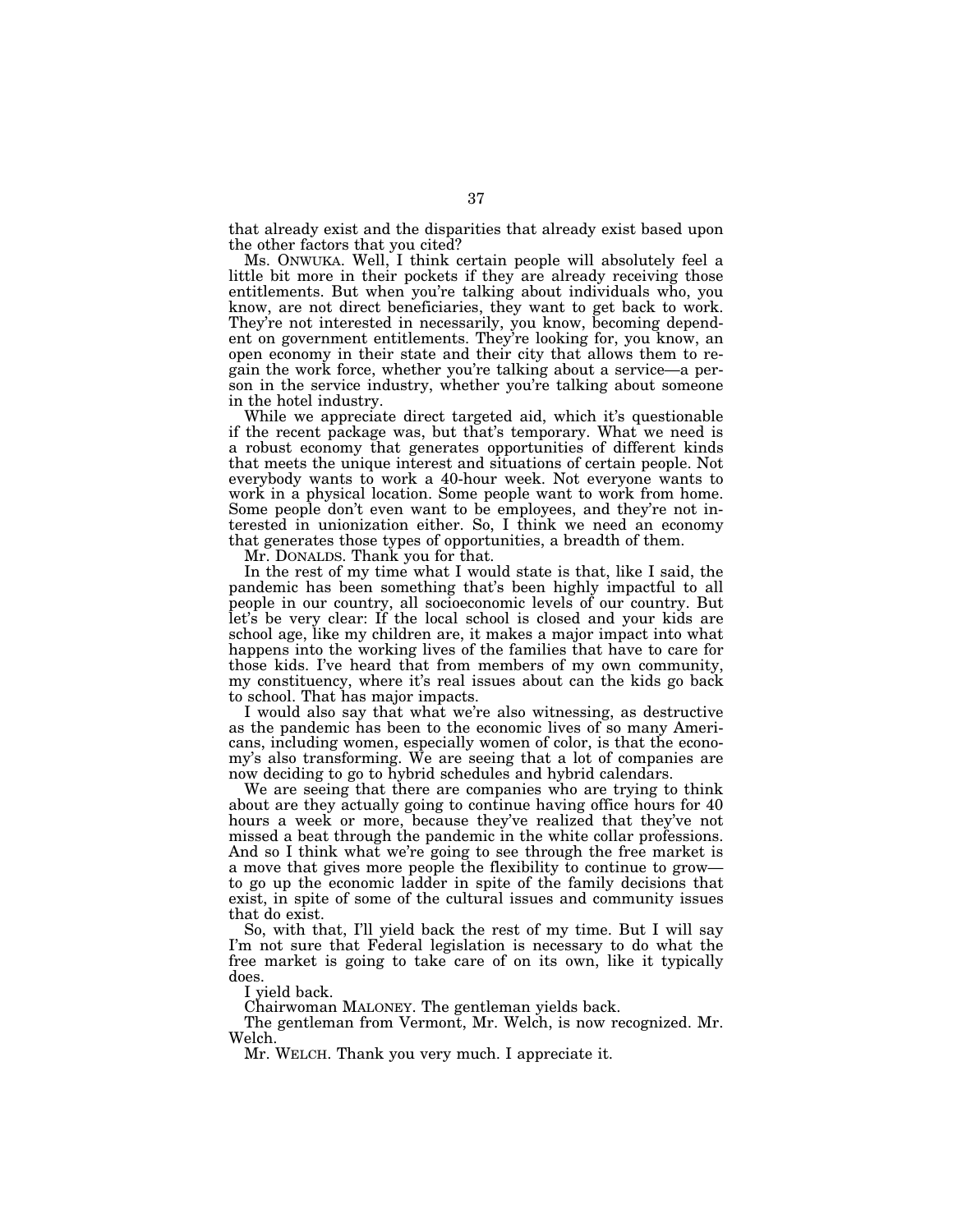First of all, I want to really thank the witnesses, who I think have been incredibly helpful in their clarity on this really important issue. And it seems to me there's really two things that have come out here. One is that there is unequal pay, obviously. And No. 2, that it's not just about a choice, and it's not even just about employers who want to pay as low as they can. That's not necessarily the case. It's a question of what the choices are that are realistically available to women who bear the major responsibility of childcare and home care.

And I want to ask Dr. Mason whether—in Vermont, we have 91 percent—we have the closest men and women getting equal pay. It's 91 percent for women, and that adds up to \$5,000 a year on our average wages, which is real money. But in the pandemic, we've had many more women who have left the labor force and not been able to come back, and particularly women who have childcare responsibilities with children.

So, what I'd like you to do is answer some of these questions that have been raised, mostly from my Republican colleagues, about the choice and this question of how is it possible for a person to have choice if their options are limited because of inadequate day care or family leave or other things that should be, in my view, governmental policies?

Dr. Mason?

Ms. MASON. Yes. So, I think you're absolutely right, Congressman Welch. These are constrained choices. They're not true choices. They are limited choices that women have.

During the pandemic—I am, you know, a single mom. I work 40 to 50 hours a week, and also responsible for home schooling my children. I feel very fortunate to be able to work from home-

Mr. WELCH. By the way, interrupt, God bless you that you've managed to do that. You have got a job.

Ms. MASON. You know, but the truth of the matter is, is that this burden, this—and I don't want to call it a burden, but this experience right now in the pandemic, it is the experience that many women have been, you know, juggling before the pandemic, and

[inaudible] responsibility has only increased during the pandemic.

And so, again, women spend 30 percent more care—you know, have 30 percent more care-taking responsibilities in their families compared to men. And so, when schools close, day cares close, the expectation is that women will take on that additional work and burden. And because of the pay gap, when families are making decisions about who should leave and who should stay in the work force, if they have a two-person income household, it's the person who makes the least. But that's not fair. It's a choice that women and families shouldn't have to make.

Mr. WELCH. Thank you. Thank you. You know, in Vermont, we are having a real debate in the state legislature about paid family leave, and one of the concerns that's raised by business is who's going to pay for it. I think that's a legitimate concern. But the private market is not going to pay for it, and that seems to be a theme on some of my colleagues on the other side that leave this to the market, but, in fact, the market doesn't pay for elementary education.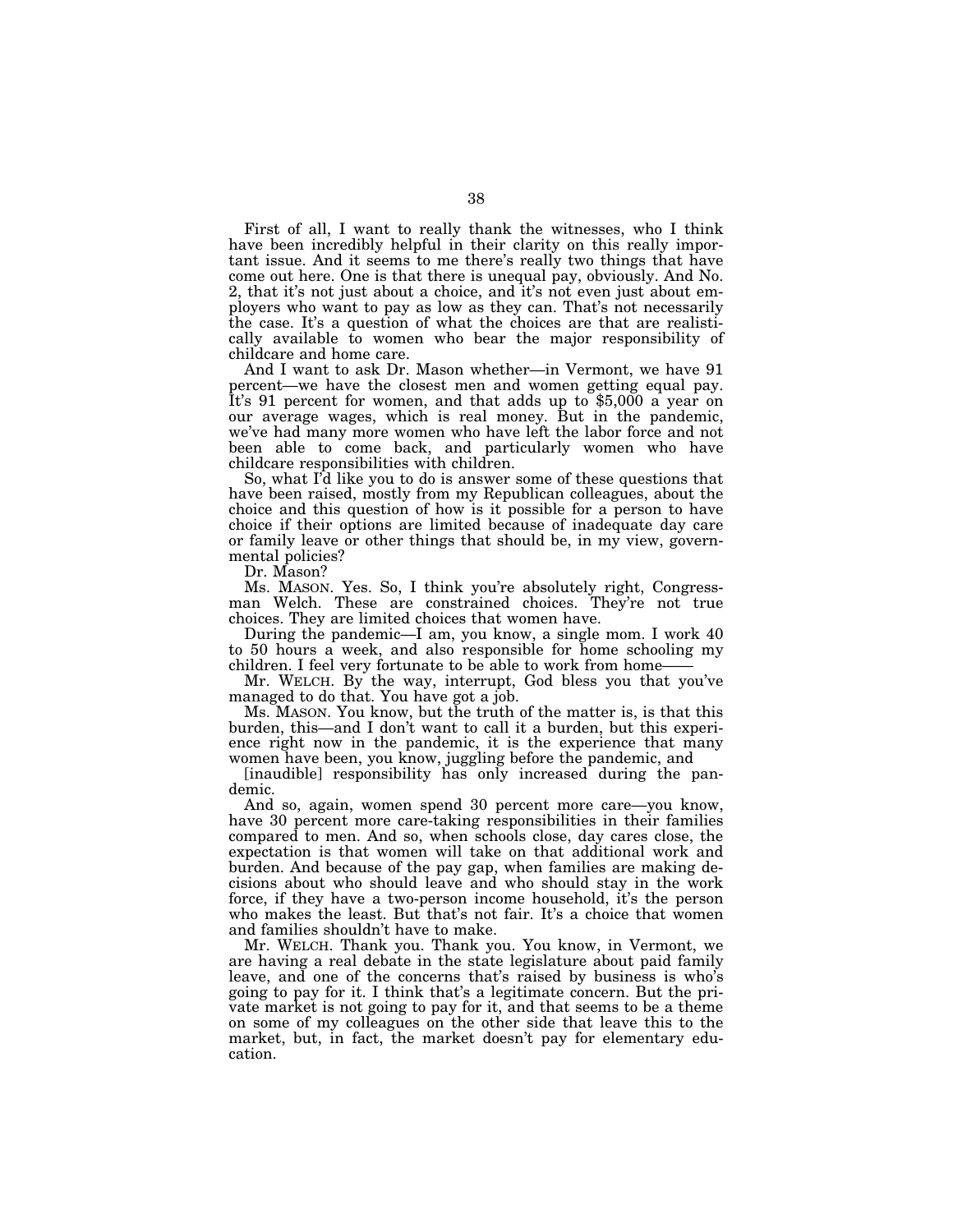You know, we've made certain decisions as a society that should be socialized about provision, public education. Obviously, the defense of our country.

Is paid family leave something—I'll ask Ms. Poo—that should, in fact, be socialized, if we took a step toward that with the provisions that were in the American rescue package?

Ms. POO. I believe absolutely it should. I am a believer that when the market can solve a problem, it should. And when it can't, the government—that is the role of government. And when we have collective shared needs that are about the fundamental health and well-being of society and our families, we have to ensure that these challenges get solved.

And all of us working have families, and most children are growing up in households—70 percent of kids in this country are growing up in households where all the adults in the household work outside of the home. So, in that instance, we need to invest as a government in our caregiving programs and policies in a totally different way for the 21st century.

Mr. WELCH. Thank you very much. My time is expired.

I yield back.

Chairwoman MALONEY. The gentleman yields back.

The gentleman from Georgia, Mr. Johnson, is now recognized. Mr. Johnson.

Mr. JOHNSON. I thank the chair for holding this hearing. And I appreciate the testimony from today's witnesses.

To quote sociologist Jessica Calarco, quote: ''Other countries have social safety nets. The U.S. has women," end quote.

Here on Equal Pay Day, I'm particularly concerned about the consequences of the gender pay gap for working mothers and families and the continued discrimination against women who are also mothers.

Now, Ms. Onwuka, I appreciate your testimony today. You've stated that mothers make less than fathers because mothers favor time off, whereas, men don't take time off. And that time off makes women happy and feel a sense of fulfillment, and men get their kicks by doing overtime, pretty much is what you're saying.

Ms. Jabola-Carolus, can you respond to that notion, please?

Well, if Ms. Carolus is not available, how about you-

Ms. JABOLA-CAROLUS. I'm here. Would you-

Mr. JOHNSON. OK, please.

Ms. JABOLA-CAROLUS. For one clarification, would you just repeat that part about her point?

Mr. JOHNSON. Well, yes. You making me spend my time now.

Ms. JABOLA-CAROLUS. Sorry.

Mr. JOHNSON. All right. But, look, Ms. Onwuka is saying that women like to take time off because, you know, it's a matter of choice for them and they prefer to take care of their children; whereas, husbands tend to not take time off because they want to make some overtime.

What is your response to that?

Ms. JABOLA-CAROLUS. Well, choice requires power, and women are under an incredible amount of constraint to fulfill their gender norm role to serve the family, to sacrifice themselves, and oftentimes they're not making as much money anyway compared to if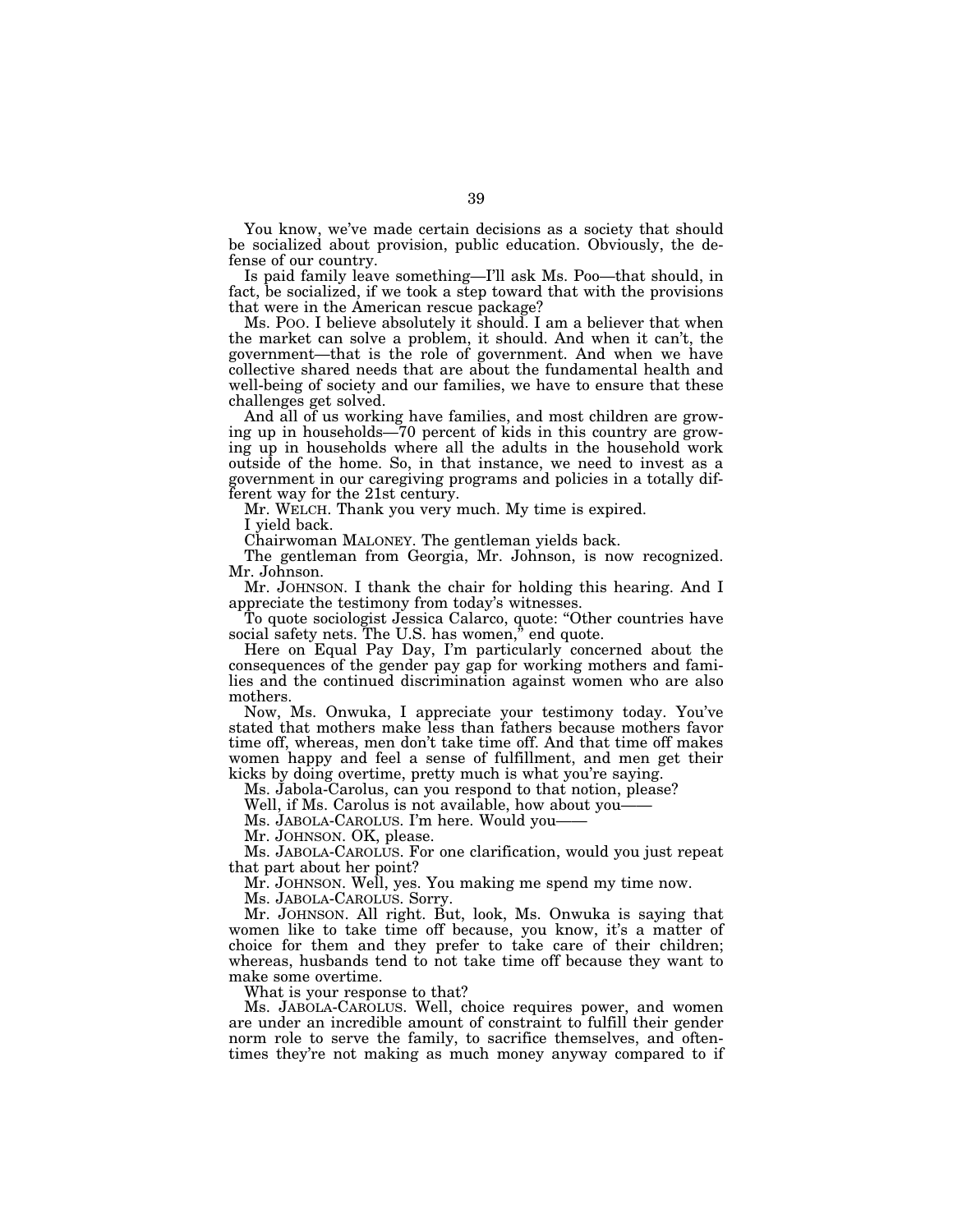they have a male partner in the relationship. And so, it's just logical, it's rational under these constraints to do that. It's not because it's a personal preference or it's advantageous necessarily.

Mr. JOHNSON. So, all of that nonsense about fulfillment and sense of happiness and having to do this, you would not agree with that, correct?

Ms. JABOLA-CAROLUS. I would not agree with it as-

Mr. JOHNSON. OK. And let me move to my next person. Thank you.

Ms. JABOLA-CAROLUS. Thank you.

Mr. JOHNSON. Ms. Onwuka, do you know who Lilly Ledbetter is? Ms. ONWUKA. Congressman, yes. And I would like to respond to your mischaracterization, if possible, of what I said.

Mr. JOHNSON. And you're familiar with the fact that Ms. Lilly Ledbetter was working at a Goodyear plant down in Alabama. She was an area supervisor. There were 15 males doing the same job as she. She had more seniority than anybody, and she made thousands of dollars less than what her male counterparts were making.

Do you think that's fair?

Ms. ONWUKA. Sir, I'm not going to go back and talk about Lilly Ledbetter, because I understand there is Federal law-

Mr. JOHNSON. OK. Well, then let me ask you this question. Do you think that there should be Federal law that guarantees that women performing the same work as men receive equal pay as men?

Ms. ONWUKA. I believe we have that law, those laws on the books, sir.

Mr. JOHNSON. Well, why would this happen to Ms. Lilly Ledbetter?

Ms. ONWUKA. Because, in practice, different companies do different things, which-

Mr. JOHNSON. Was it the free markets that caused that to happen or was it government that caused Ms. Lilly Ledbetter to not be paid equal pay for equal work?

Ms. ONWUKA. Well, you know, it's unfortunate that there are people who harbor discrimination potentially, and thank goodness that we have the law that provides us with means of redress to adjudicate those issues.

And, by the way, some of the data that I was referring to earlier, sir—would you allow me to respond?

Mr. JOHNSON. Shouldn't there be Federal laws—well, yes, I'd like for you to respond to my question. Shouldn't there be Federal laws to protect women to ensure that they receive equal pay for equal work?

Ms. ONWUKA. And, sir, I've responded that we have Federal law that ensures that you cannot be paid differently based on gender discrimination.

Mr. JOHNSON. Why does this keep happening then?

Ms. ONWUKA. Please repeat your question.

Mr. JOHNSON. Why does this keep happening?

Ms. ONWUKA. Well, you know, I think we need to empower women, No. 1, to seek redress when they are not compensated the way that they should be. We have an entire Federal agency that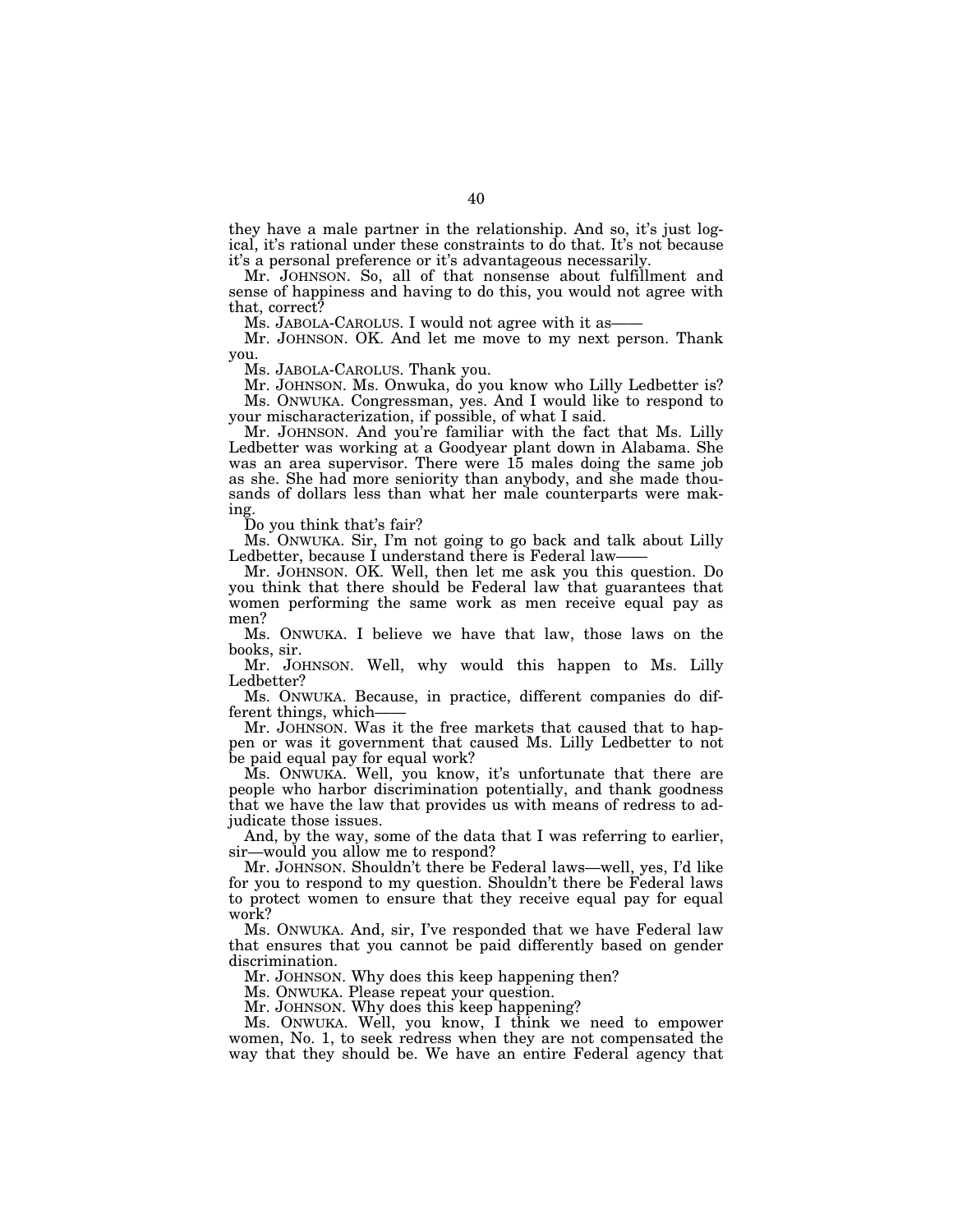does that. And then we also need to talk about education. And I appreciate and agree with a lot of my colleagues that, yes, education is willful for many women, particularly kids that look like you and me. And that's why I advocate for school choice, so that they can get out of the failing public school system and into maybe other options that would give them an advantage and an opportunity and expand their horizons and open them to different ways of earning greater potential.

Mr. JOHNSON. So, we should let the free markets take over our public-school system.

And with that, I yield back. Thank you.

Chairwoman MALONEY. The gentleman yields back.

The gentlelady from California, Ms. Porter, is recognized for five minutes.

Ms. PORTER. Thank you very much.

Dr. Mason, I wanted to talk to you about policies that harm women, specifically that hurt single mothers. The American Rescue Plan expands the child tax credit, correct?

Ms. MASON. Yes, that is correct.

Ms. PORTER. And how much does it increase the credit by?

Ms. MASON. It increases the credit by \$3,600 for children under the age of 6 and \$3,000 for others, for other ages.

Ms. PORTER. Yes. And it would lift about 4.1 million children above the poverty line, cutting the number of children in poverty by more than 40 percent. That's a conservative estimate. Is that right?

Ms. MASON. That is right.

Ms. PORTER. But the tax credit, the child tax credit, has two different income cutoffs, right? One for married couples and one for heads of household.

Ms. MASON. Uh-huh. Right.

Ms. PORTER. And who typically files as heads of households? How do single parents of young children typically file? What is their tax status?

Ms. MASON. Single mothers have—single mothers are more likely to file as heads of households.

Ms. PORTER. Heads of household?

Ms. MASON. Yes.

Ms. PORTER. Heads of households have a different cutoff for the child tax credit than married couples who have children?

Ms. MASON. Yes. That's right.

Ms. PORTER. So, I want to break this down. A single parent making more than \$112,500 a year starts to lose the child tax credit; whereas, a child in a married couple doesn't start to lose that credit until their combined income is more than \$150,000. Is that correct?

Ms. MASON. That is correct.

Ms. PORTER. So, to quote a law review article, Beyond Head of Household: Rethinking the Taxation of Single Parents, this discrepancy—quote: This discrepancy means that unmarried parents with the same income receive a smaller credit per child than do married parents with income in the same range.

Is the cost of food for the single parent's child any less? Do children in single parent families eat less?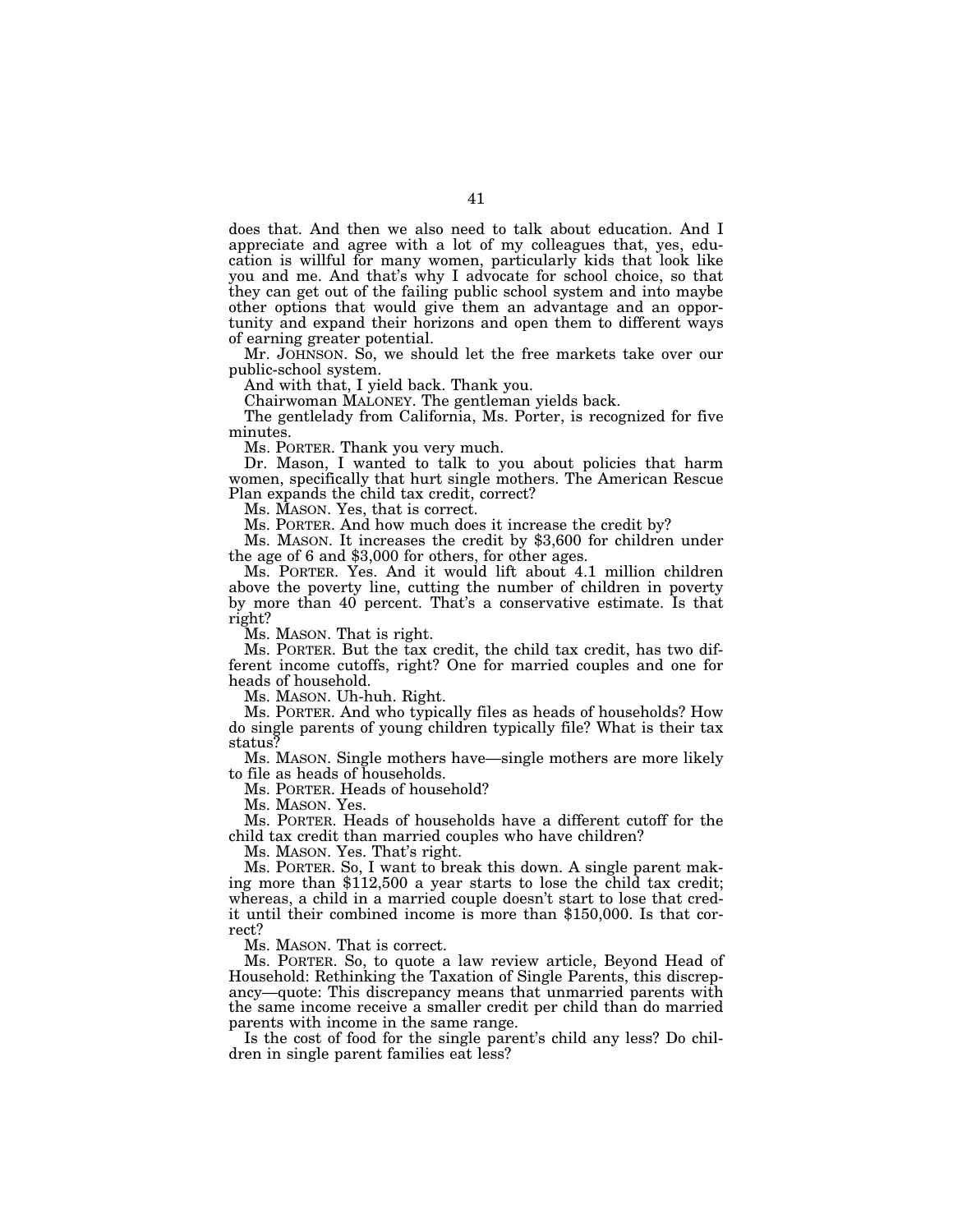Ms. MASON. No.

Ms. PORTER. How about the cost of school supplies, uniforms, books, is there a discount for single parents?

Ms. MASON. No. I wish there was, in fact.

Ms. PORTER. Me too. And most importantly, would the cost of childcare be any less for the child of the single parent?

Ms. MASON. No. In fact, it consumes more of single parent's income.

Ms. PORTER. Because they don't have anybody else to take care of the child. If they were going to work, they need to have childcare that covers the full hours that they're working. So, and yet the tax credit treats that family differently. I'd like to call this the single parent penalty, but it's really the child in a single parent household penalty. The person hurt here is the child. And because we penalize single parents, we penalize their children. I think this is an outdated backward policy that needs to change.

Dr. Mason, one final question, would fixing this penalty, bringing these two different kinds of families, both with children and the cost of raising a child born equally among them, would it help women and children? Would it help bring women into the work force? How would it help support our economic recovery, if it would?

Ms. MASON. So, first of all, there's no reason for this discrepancy in terms of phasing out for single parents. And it would definitely help go a long way toward helping us to rebuild our economy, supporting those women who have been most disproportionally impacted in this moment. Women who are primary wage earners in their families. It would definitely help to bring more women back into the work force.

And I have to point out that this is direct money into the pockets of working women and families, and what we have to know is since 1996, the social safety net has all but disappeared, and less than three percent of families receive any kind of cash assistance. So, this is a moment where we can't afford to be making these arbitrary cuts and decisions about who should be receiving support and care.

Ms. PORTER. Absolutely. I agree. I think the time to get rid of this differential treatment for children depending on what kind of family they live in is long overdue. The result here is we're penalizing children rather than helping children in all families equally. So, I strongly support removing the single parent penalty and making sure that we're helping every single child get that benefit.

You know, it's interesting, Dr. Mason, I have asked the Ways and Means Committee, I've asked the Joint Committee on Taxation, I've asked on the Senate Finance side, I've—someone put this question to Jared Bernstein at the Council of Economic Advisers, and not one person has been able to give me a justification for why we discriminate against children in single-family households this way. And I think it starts, for me, to be reminiscent of longstanding efforts in the tax policy to control families and define what is a good and worthy family.

With that, I yield back.

Chairwoman MALONEY. The gentlelady yields back.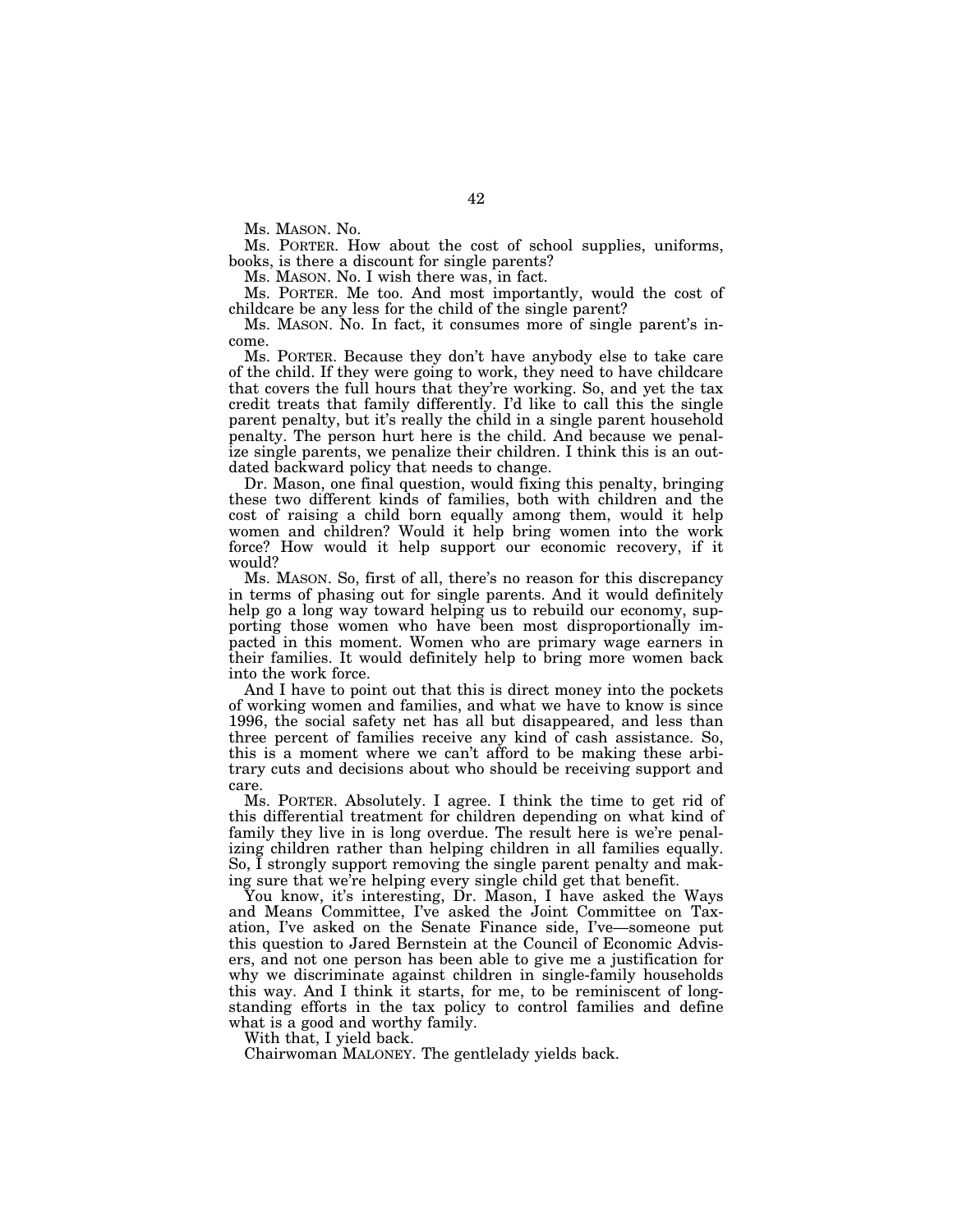The gentlewoman from California, Ms. Speier, is recognized for five minutes.

Ms. SPEIER. Madam Chair, thank you so much for holding this hearing today on Equal Pay Day.

You know, there's that old adage, you can put lipstick on a pig, but it's still a pig. And I think the script that my colleagues on the other side of the aisle are reading from is one that is, in all respects, probably laughable. Because for those of us who have been single parents, as Ms. Porter has just pointed out, there is great discrepancy in the law as to how those children are treated.

Let me ask Ms. Onwuka, who are the biggest donors to—I presume you're from a nonprofit. Is that correct?

Ms. ONWUKA. Yes, Congresswoman.

Ms. SPEIER. And who are your biggest donors to your nonprofit? Ms. ONWUKA. I actually don't know. I just know that we are supported by many Americans across the country who believe in what we're talking about and what we're fighting for.

Ms. SPEIER. You're the director, so how would you not know?

Ms. ONWUKA. I'm the director of the Center for Economic Opportunity, which is going to be launching within the next two weeks, but I'm not the executive or the president of this organization.

Ms. SPEIER. And who is?

Ms. ONWUKA. I think that was misstated earlier in the introductions.

Ms. SPEIER. And who is?

Ms. ONWUKA. That's Carrie Lukas.

Ms. SPEIER. OK. All right. I think it's really important for us to know where the funding comes from those who speak to us on both sides of the aisle.

Let me move forward. My colleagues across the aisle like to argue that the gender wage gap calculated by data from the Census Bureau is a myth or a fairy tale concocted by the liberal media. They argue that the \$10,000 difference between men's and women's earnings is due to women's choices. I mean, it's so offensive to me to hear that, as if being pushed out of your job because of a lack of paid leave or reasonable pregnancy accommodation or sexual harassment is somehow a meaningful choice.

I'd like to remind my colleagues that the wage gap persists regardless of industry, occupation, or educational level. In fact, across all industries, women are paid less than men. Women are even paid less than men with lower levels of education. Among full-time, year-round workers, women with associate degrees are paid less than men with high school diplomas, and women with master's degrees are paid less than men with bachelor's degrees.

One prominent study that looked at the causes of wage gap examined factors such as occupation, industry, education, union status, region, and race found that 38 percent of the wage gap was still unexplained and could be attributed to discrimination. That's why the Paycheck Fairness Act is something that we are supportive, because the Equal Pay Act has no teeth. Ask the late Ruth Bader Ginsburg about that.

Dr. Mason and Ms. Poo, what impacts does a lack of paid family leave and affordable childcare have on the gender wage gap? Is it fair to blame the wage gap on women's choices?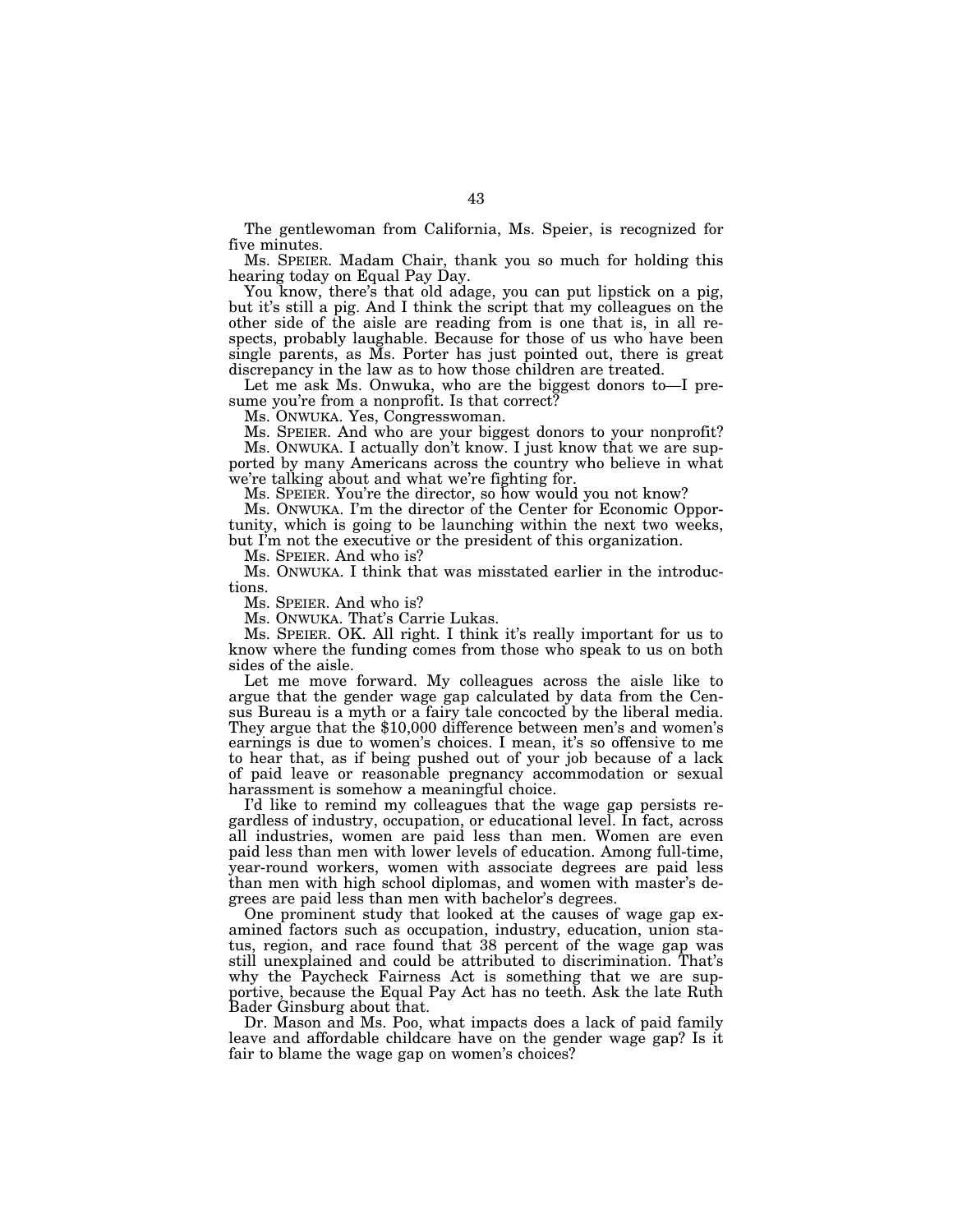Ms. POO. Well, I will say that two-thirds of all minimum wage workers are women, and they do not have flexibility. They do not even have the ability to take time off from work to get a vaccine in a pandemic. So, this is not about a lot of choices that women have. And I have not met any women in my 25 years of organizing women in the low-wage economy who would say that working a minimum wage job with no safety net, benefits, paid time off, or access to even job security was a choice of theirs. So, I will say that.

And I will say that we have this incredible opportunity in this moment as we've seen what has happened to women in this pandemic absent a real safety net and a real care infrastructure in this country, the incredible dangers of it, to women and to children and all of us and the economy. We have this incredible opportunity to transform that, to invest boldly in the ability of families to work and care for their kids at the same time, and we have to do that because 60 percent of the American work force earns less than \$50,000 per year.

The average cost of childcare is \$9,000 per year and the average cost of a private room in a nursing home is more than \$90,000 per year. The number-

Ms. SPEIER. Thank you. I'd like to make sure Ms. Mason has a chance to respond as well. Thank you.

Ms. MASON. I would like to echo everything that Ai-jen Poo just said and said that this is the moment for us to really think about a robust care infrastructure that is able to meet the needs of family. As we mentioned earlier in the hearing, families and women can spend up to 30 percent or more of their income on care, and there is an absolute need for paid sick leave, both at the Federal and state level. There is a role for the private sector to play in the absence of these Federal and state regulation and laws. So, there's so much work to be done.

And, again, we have done a really great job at articulating the pay gap, and I think we have a number of things on the table and in the legislatures to help us to close it.

Ms. SPEIER. Thank you. My time's expired.

I yield back.

Chairwoman MALONEY. The gentlelady yields back.

The gentlelady from Illinois, Ms. Kelly, is now recognized. Ms. Kelly.

Ms. KELLY. Thank you, Madam Chair.

Gender inequality is not only a pressing moral and social issue, but also, as you know, a critical economic challenge. If women who account for half the country's working age population do not achieve their full economic potential, the Nation's economy will suffer. A McKinsey Global Institute report finds that \$12 trillion could be added to global GDP by 2025 by advancing women's equality. The public, private, and social sectors will all need to act to close gender gaps and work in society.

In my hometown, a report prepared by the Chicago Foundation for Women found that if Chicago were to

[inaudible] make a best in class standards of gender parity, it would grow the regions gross domestic product by 58 billion.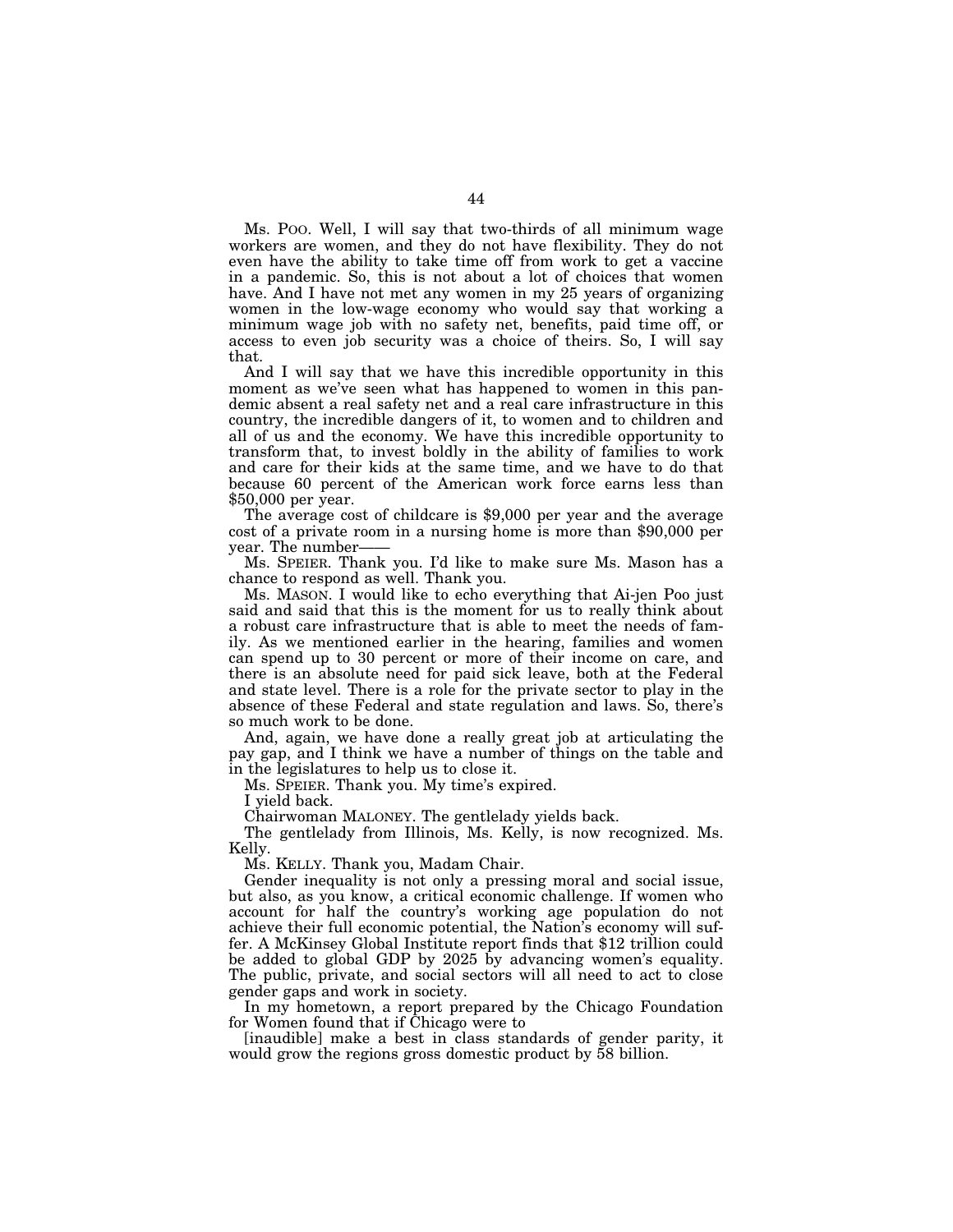[inaudible] Out of 25 people that worked out of a place, I had the most experience and the most education and I got paid the least. So, I have experienced this myself.

So, to begin to close the gender wage gap, women need updated, comprehensive equal pay legislation, such as the Paycheck Fairness Act, that will strengthen existing protection

[inaudible] policies are also essential to truly

[inaudible] and multi-faceted gender-based wage gap so that all women proportionally

[inaudible] assume much of the caregiving responsibilities in their family are not unfairly disadvantaged, but taking time to address their

[inaudible] needs. Just like right now, you know, instead of saying

[inaudible]

Chairwoman MALONEY. We're having some technical difficulties with Ms. Kelly. We can come back to her.

The gentleman from Maryland is recognized, Mr. Sarbanes, while we work on her technicality problems. Mr. Sarbanes.

Mr. SARBANES. Yes. Thank you very much, Madam Chair. I want to thank the panelists who are joining us today.

Throughout this coronavirus pandemic, as we know, we've been relying extremely heavily on frontline workers to help us keep food on our tables, to continue to provide essential medical care for ourselves, for our loved ones, and to maintain essential services in the communities. So, we owe a huge debt of gratitude to grocery store clerks, hospital workers, long-term care aides, other essential workers that have helped to guide us through this pandemic.

We know that women are overrepresented as a share of frontline employees. The statistics are pretty significant. Two-thirds of grocery store workers are female, as are 8 in 10 retail workers at other essential businesses. Women comprise three-quarters of hospital workers and more than 80 percent of long-term care staff.

Even as they've been asked to shoulder the risks and burdens associated with the pandemic, the majority of frontline workers have continued to be paid low wages and are granted few workplace protections.

Dr. Mason, are women on the front lines of the pandemic earning less than their male counterparts? Can you speak to that?

Ms. MASON. So, are women earning less than men in these essential jobs, as you call them? So, you just stated that women are overrepresented in the sector, but even in instances—in some instances where women are overrepresented, men still out earn women in these sectors. What's really important to know is that, not only are these lower wage, lower paying jobs, but these are also jobs with few benefits, no time off, no healthcare, and so it really exacerbated the economic precarity that women were facing, you know, when the pandemic hit.

And so, when we look across who's been most impacted in this moment, it is these lower wage workers and women of color specifically. And, again, when we think about recovery, it's really important to target our policy strategies, even our infrastructure bills around those who've been most impacted in this moment. And, again, it's women and women of color.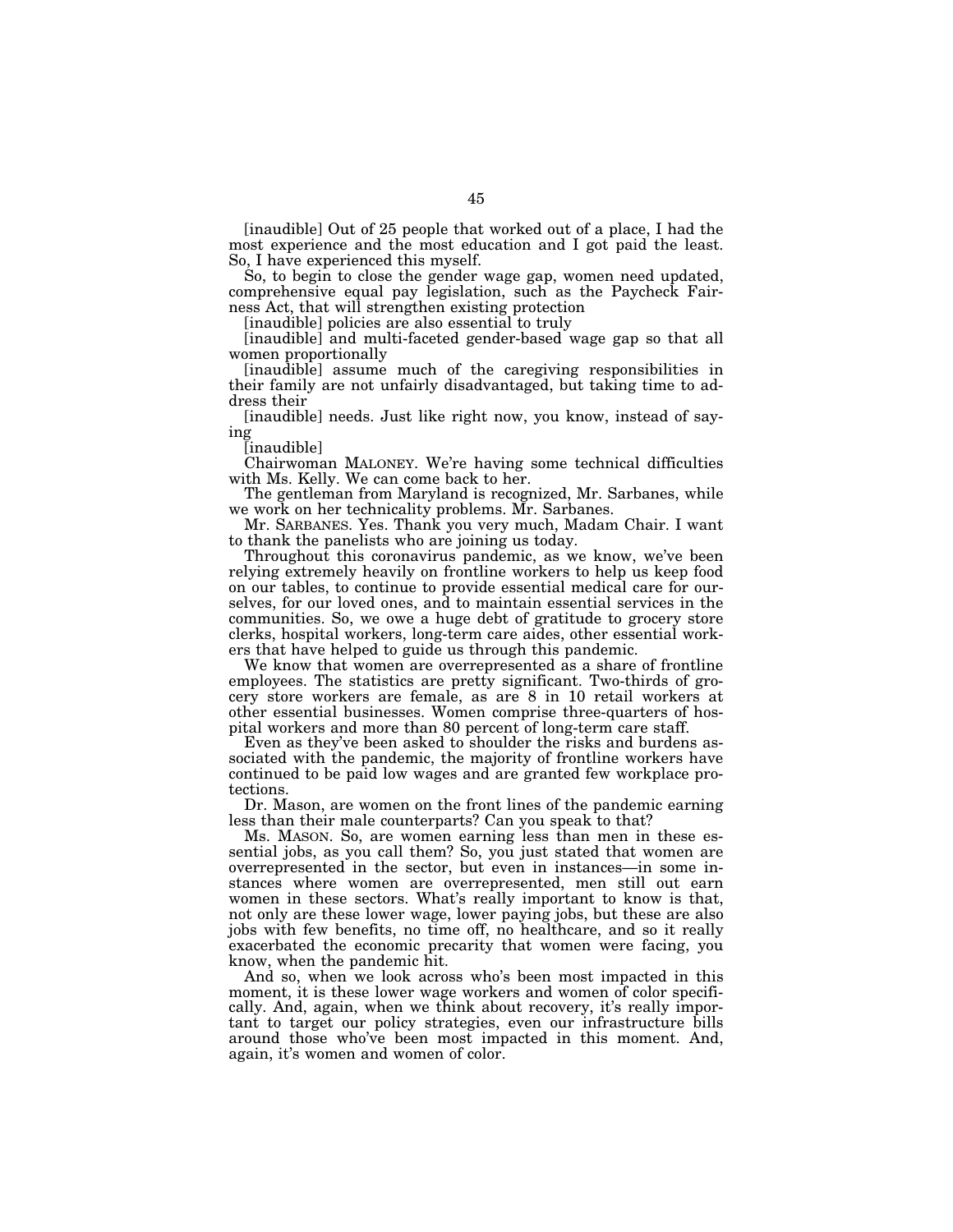Mr. SARBANES. I appreciate that. That gets to the structural dimension of this that was being discussed by some of my colleagues earlier. It seems that however you want to slice or dice or frame the work force, you will discover that there is this inequity in pay that cannot be justified by any particular lens you would put on it, other than the fact that people are not getting equal pay for equal work.

And you touched on the fact that frontline workers are less likely to have access to paid sick or family leave. They're less likely to be able to telework. They have fewer workplace protections. So, you're layering on top of this wage gap and pay gap all of these other additional burdens, which often disproportionately impact women in the work force, which creates that significant burden.

Ms. Jabola-Carolus, as your report notes, many public sector workers are women of color. Can you speak briefly about how the pandemic has impacted the health and economic security of these women? And then as we recover from the pandemic, how can we best support women working in both the public and private sectors?

Obviously, a lot of attention to workers in certain jobs because of the pandemic, the test for the Nation as public policymakers is whether we learn those lessons, carry them forward, and build a different kind of economy on the other side of the pandemic. So, if you could speak to that briefly, I'd appreciate it.

Ms. JABOLA-CAROLUS. Thank you. You're absolutely correct that certain sectors were in overdrive, particularly the public sector, when we were characterizing, you know, the economic outlook as a shutdown. And in the public sector, it's really important for government to lead and be an example of what these rights should look like, but we've still seen a very punishing impact on women. You know, there have been telework policies that are overtly sexist, that prohibit caregiving and telework that caused confusion in Hawaii and needed to be corrected in quick time. And that's one of the things that we've seen is this hesitancy to go against productivity and use excuses like productivity and liability to not create a more flexible structure in government at the local level.

So, we're seeking those things currently in Hawaii, but, absolutely, public sector workers have not been exempt from this, and particularly women have been suffering.

Mr. SARBANES. Thank you. I yield back.

Chairwoman MALONEY. Ms. Kelly, have you corrected your audio now? Ms. Kelly? There appears to be difficulty.

We are now going to the gentlelady from New York. Ms. Ocasio-Cortez is now recognized.

Ms. KELLY. Do I sound better? It's hard for me to tell.

Ms. OCASIO-CORTEZ. Are we through? Are we going back to Ms. Kelly? OK.

Chairwoman MALONEY. Ms. Ocasio-Cortez, you're now recognized.

Ms. OCASIO-CORTEZ. Thank you so much, Madam Chairwoman.

Ms. Jabola-Carolus, I was wondering if we could dive into a little bit a lot of the unrecognized but very real work that's been happening, especially during the pandemic, especially that's been borne by women and caregivers in general. I was wondering if you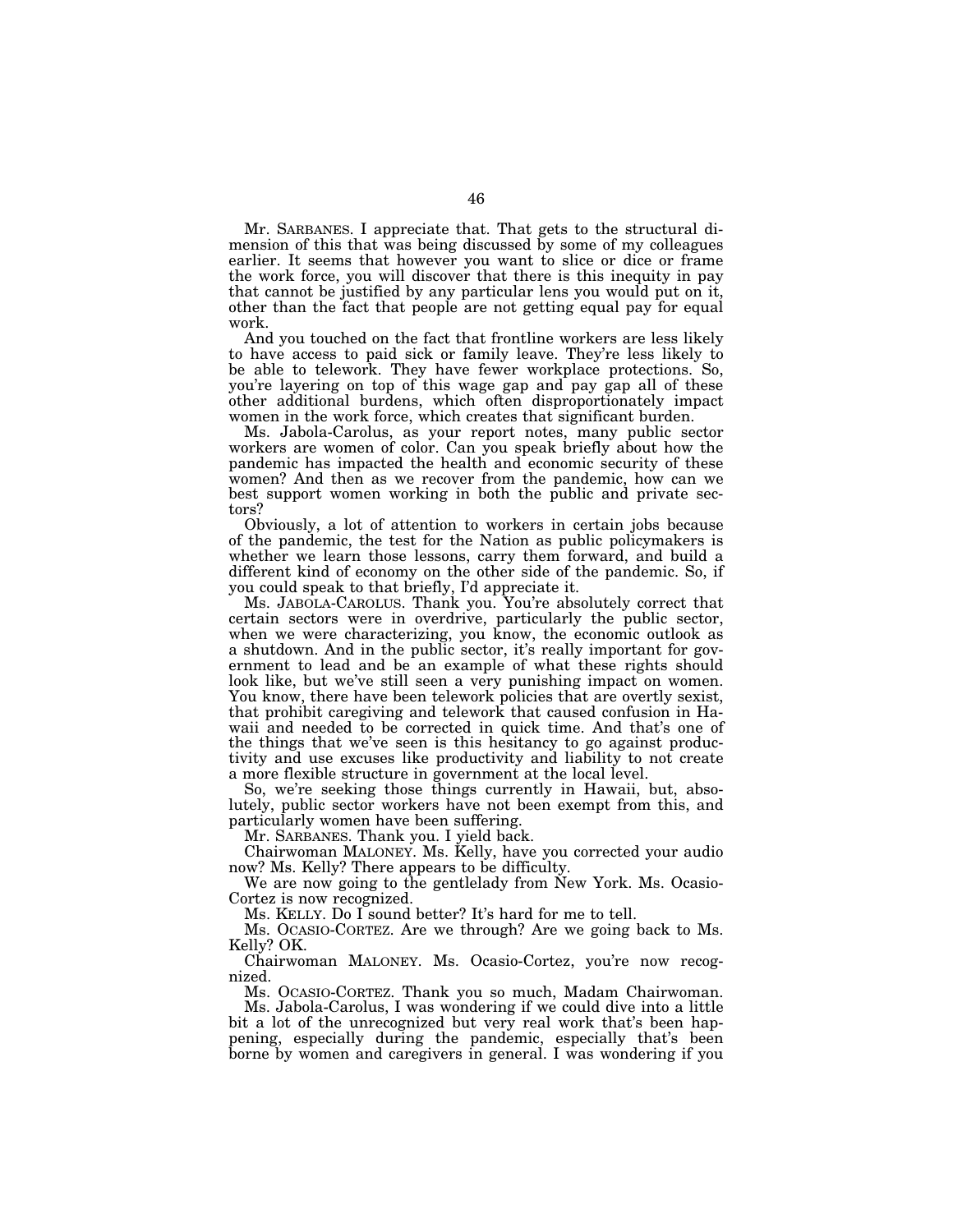could kind of talk to us a little bit about that. What have been some of the expansions and increases in work that women have increasingly been bearing and creating and undergoing throughout the pandemic? How is it being undervalued and underrecognized, and also, how is it critical to us keeping our economy going? And I was wondering if you could kind of set the stage for us to kind of discuss about how we are not recognizing some of the critical work that's happening in our economy that's critical to its functioning.

Ms. JABOLA-CAROLUS. Thank you for that question. Women are absolutely the scaffold of the economy, and mothers in particular. You know, we are born into a society that is profoundly patriarchal, and so motherhood is almost totally invisible. I didn't even notice it until it happened to me, quite frankly. And the amount of work, the grueling work that is shrouded as love is painful to experience because it is so demanding and requires so much sacrifice. And during the COVID–19 pandemic, you know, we've seen this being put on women, and because women already make lower wages, you know, it's logical for them to be the one to take the hit and exit the workplace. I ask myself every day whether I should quit my job, and I am the executive director of the Commission on Women.

So, rather than throw statistics at you, I would just share what we've been hearing from our community, which is just overwhelming mental health stress from women who are taking on these burdens. The exodus from the workplace is true, even though it's being denied and cast as voluntary. And we will see the impact of this in the data shortly, I'm sure, but that is what I can share with you from Hawaii.

Ms. OCASIO-CORTEZ. First of all, thank you. Thank you for sharing that.

And one of the questions that I've kind of been asking is, how do we better recognize this work through policy, compensate for it? And do programs like Medicare for All and guaranteed childcare, healthcare, et cetera, does this go some of the way in helping recognize this work, alleviate for it? And also, what are some real policy initiatives that we should be looking at to actually formally recognize, potentially compensate in one way or another for this kind of work, and make being a mother a realistic possibility that doesn't come at the expense of women's well-being mentally or physically in a disproportionate way?

Ms. JABOLA-CAROLUS. The United States has a lot of catch-up to do. There are countries around the world that provide pensions for housewives. These are the things that we should absolutely make fundamental as part of the recovery and before, right. But for me, I think, and for our plan, it was really important to go beyond just compensation. We really want equal leisure time. We want that labor to be able to be just love. We want shared responsibilities rather than it just having to be on us, so a paycheck will not be enough for that.

So, I think that, you know, Medicare for All, Medicaid for all, childcare, universal childcare, no means testing, just free and available to everyone, these types of things will allow women to really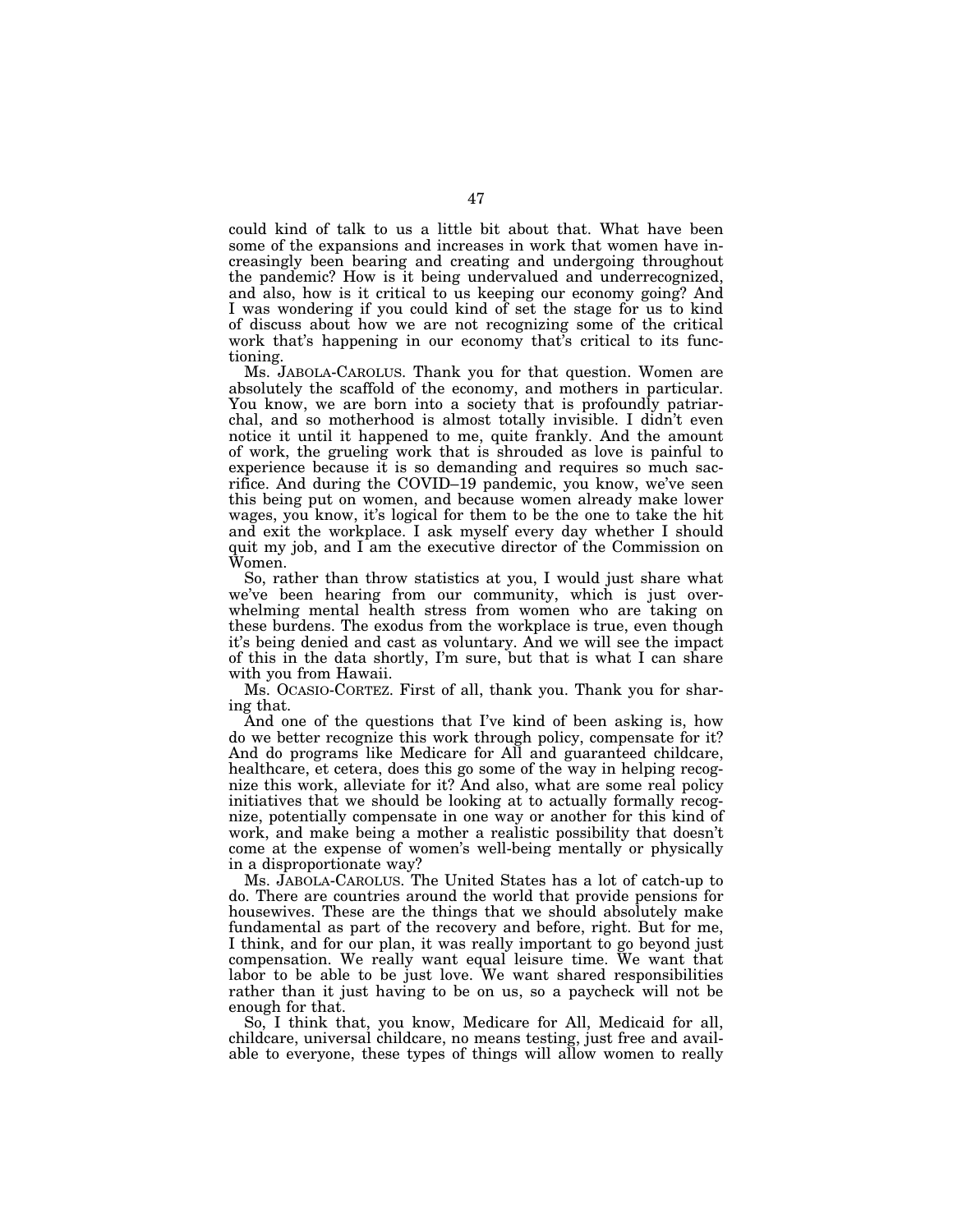be free from the demands that are put on them to sacrifice themselves for our economy.

Ms. OCASIO-CORTEZ. And you bring up a point that I think is so important, which is leisure time. You know, I think in our society, especially in U.S., an American society, it's almost seen as sinful. And I was wondering if you could expound on that and how this is actually important, critical, and element that should be afforded to all of us. I was wondering if you could expound on that aspect of things a little bit because it's so rarely named and even discussed in public policy.

Ms. JABOLA-CAROLUS. Yes. And I think it's really important in terms of reordering the economy around, you know, endless growth and consumption and extraction is reducing work time, valuing the time that we have to be in relationship with each other. And so if we can move in that direction, which is already in vogue in other countries to reduce work hours, those things should just be fundamental to us because, you know, if the economy is not creating well-being, what is the justification for it anyway.

Ms. OCASIO-CORTEZ. Thank you.

Ms. JABOLA-CAROLUS. Thank you.

Chairwoman MALONEY. The gentlelady yields back.

The gentlewoman from Michigan, Mrs. Lawrence, is now recognized. Mrs. Lawrence.

Mrs. LAWRENCE. Thank you so much, Madam Chair, and I want to thank you for having this very timely and important discussion.

As the co-chair of the Democratic Women's committee, we have been working very hard on supporting bills that will bring our economy back, and it's critical for us that all women have the opportunity to thrive. For example, the Paycheck Fairness Act takes us closer to closing the gender pay gap, and the FAMILY Act established a comprehensive national family leave program, and the Child Care for Working Families increased affordable childcare.

Dr. Mason, how can these pieces of legislation ensure that when we bring this economy back, that it's an equitable, economic recovery for women, and particularly women of color? And while I'm there, I also want to ask you about the generational impact of what we do in America by having this big pay gap for women and Black women, particularly, generation after generation? Thank you.

Ms. MASON. So, these bundle of policies that you just mentioned and the ones like the Domestic Workers Bill of Rights and, you know, thinking about universal childcare, these bundle policies are really important to our short-term recovery but also women's longterm economic security, well-being, and stability.

For far too long, women have been struggling to make ends meet. These systems have been broken for so long, and so we have an opportunity, again, once-in-a-generation opportunity, at least not seen in my lifetime, to create and build a more equitable economy that works for everyone, not just business owners and entrepreneurs, but women and families, women workers who are the backbones of the economy, women are the economy.

And so recognizing that for women of color, and Black women specifically, making sure that, you know, the ways in which they're overrepresented in the service sector and lower wage jobs, women of color, in general, Black women specifically, and so making sure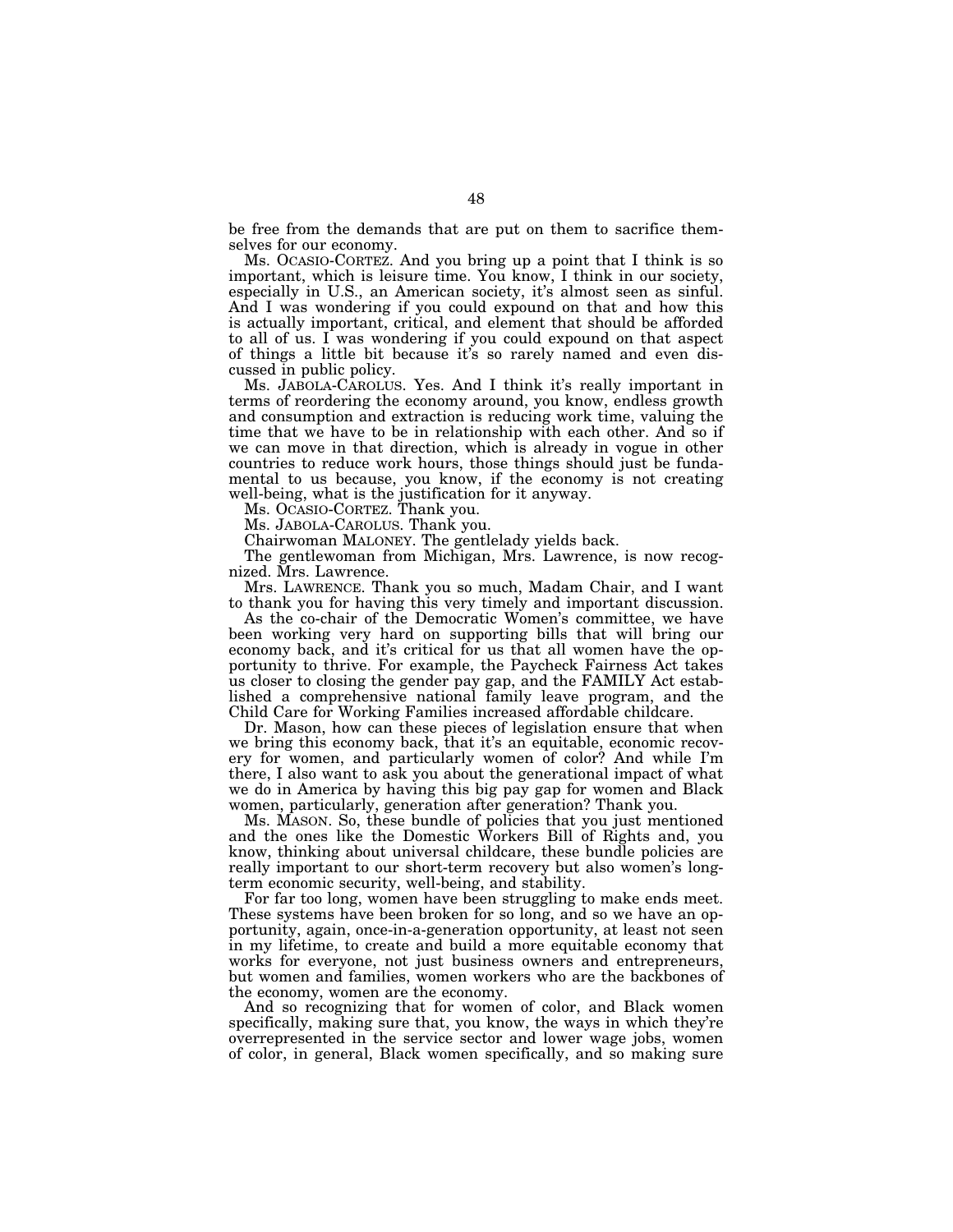that those jobs are quality jobs, jobs that have security, benefits, and so that, you know, women are able to take care of their families. And, again, righting some of the historic wrongs, like home ownership, looking at other things that we know will make the difference in women's long-term economic security.

Mrs. LAWRENCE. Thank you.

And, Ms. Carolus, if you could comment on the generational impact of this crisis that I feel we have in America with gender inequality.

Ms. JABOLA-CAROLUS. Thank you for the question. Well, I'm coming from Hawaii into this conversation, and gender equality was forced from women by the United States, and that's an important history that we need to remember and need to resolve. And it's our responsibility to use that as a frame. And I think that if we are not able to reallocate power to women and leave them to the devices of, you know, this recovery, then that will be less power for each subsequent generation.

And so, it's really leveraging this moment to create these structural changes that we've been waiting for for so long and fighting for for so long and advocating for for so long, and so this is the moment to do that. We can't even risk entertaining what the consequences will be down the line.

Mrs. LAWRENCE. I just want to say thank you again to our chair. And this is an opportunity that we have where the intersection of generational wealth, generational opportunities that we can make a difference. I want to thank everyone that's here, and we need to continue to keep our voices raised.

And thank you so much. And I'll yield back.

Chairwoman MALONEY. The gentlelady yields back.

The gentleman from Kentucky, Mr. Comer, is now recognized. Mr. Comer.

Mr. COMER. Thank you, Madam Chair.

As I said in my opening statement, women were making huge gains in the American work force prior to the pandemic. In January 2020, for the second time in history, women outnumbered men in the U.S. paid work force. Women outnumbered men in earning college degrees. But when the pandemic hit, the Nation shut down, women have been most adversely affected.

Ms. Onwuka, can you explain why women have lost more jobs than men since last February?

Ms. ONWUKA. Thank you, Ranking Member. Yes. Women tend to be aggregated in the service industry, in the leisure—in any areas that have not surprisingly been hit tremendously hard by coronavirus closures—restaurants, bars, working in the travel industry. So, when you are a hotel worker and there are no travelers, then you are out of work. And so, it's not surprising that we've seen over 2 million, going on 3 million, women leave the work force, and particularly even women who are moms who have children under 18 years old. You've seen them leave the work force, unfortunately, because for many of them, they have to balance, you know, virtual school and ensuring that their kids' education and their household chores, you know, everything is taken care of. And it's unfortunate, but I'm hopeful that as the economies, particularly the state and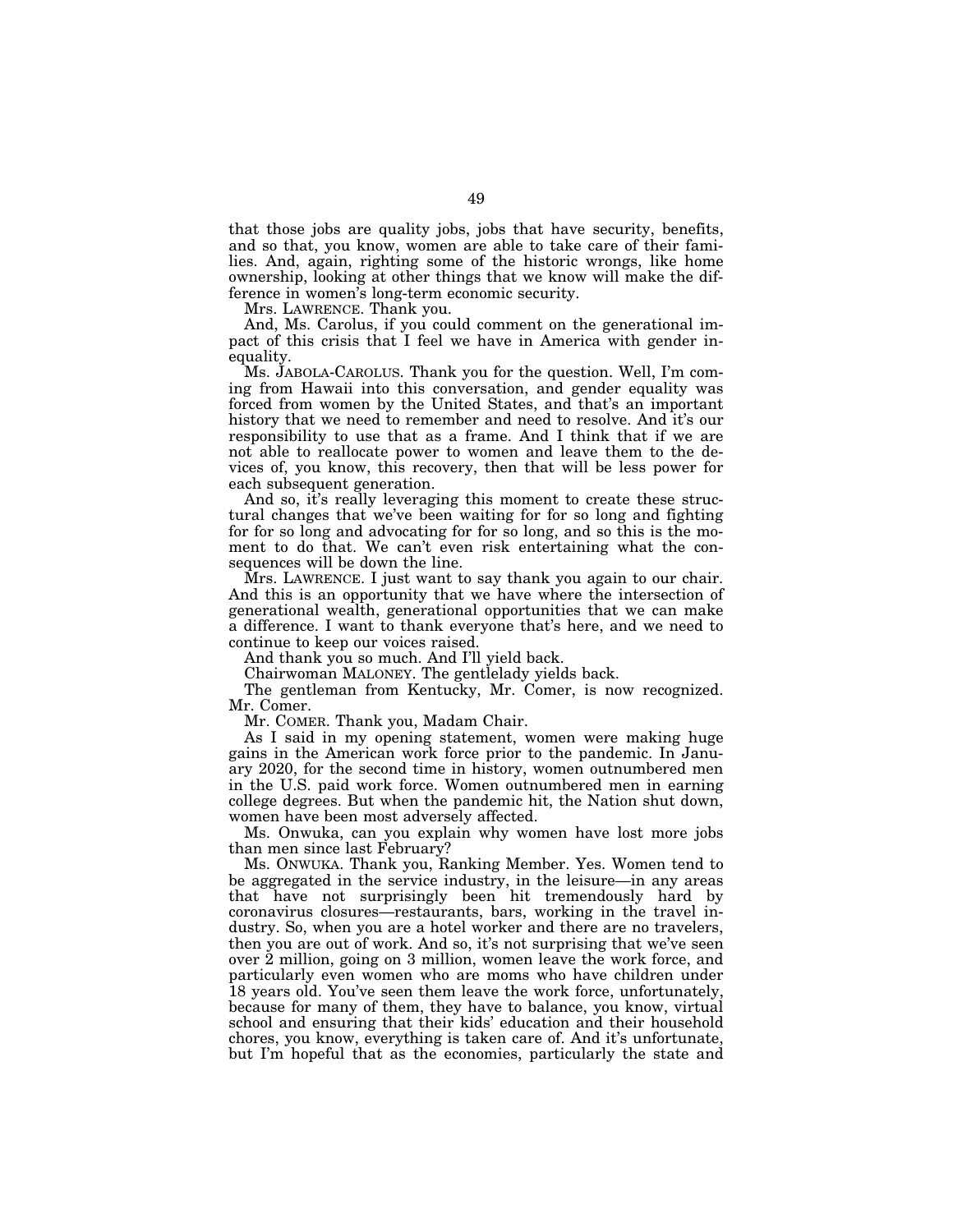local levels continue to reopen, that you'll see women begin to reenter the work force.

Mr. COMER. That leads me to my next question. What can we do in Congress to ensure that women reenter the work force as quickly as possible?

Ms. ONWUKA. Well, there are some things that you can do and not do. One is not in pass legislation that would, unfortunately, remove flexible work opportunities for women. There is a bill pending, it's been passed by the House, unfortunately, the Protecting the Right to Organize Act, or the PRO Act, that has tucked in there a piece of remeasure that would inevitably reclassify millions of workers across the country from being independent contractors to employees.

We've seen in California some more legislation passed and it, unfortunately, hit many women who are choosing to be independent contractors, small business owners. They're not employees, not W– 2 employees, but, you know, they're 1099 workers and they enjoy that flexibility. And so I think at the Federal level, we've got to be careful about legislation that would make it difficult for, you know, workers who may be in those industries that are going to start to reopen to be able to have that independent work/contract work available to them.

Mr. COMER. That's a great point. I couldn't agree more. This committee, the Republican members anyway on this committee, have been very vocal about reopening our schools. And one of the things that I would like to point out in this hearing is that, obviously, when you have virtual learning, it's not the same quality as the inperson learning. And could you touch on the fact that, you know, we've affected, in my opinion, future female leaders, because our schools have been shut down over the past year, especially in the bigger cities where the teachers' unions are more prevalent and more adverse to keeping the schools shut down? Could you touch upon that?

Ms. ONWUKA. Absolutely. I mean, I think there is a dearth of data that looks at the educational attainment levels of young-of children, how they're doing because of the coronavirus pandemic, being out of schools. And it's not surprisingly that you have many American kids who have fallen behind, and for Black and Brown children, they have fallen far behind, and it's going to be difficult for them to catch up.

So, I think it is important that American children are able to be back in the classroom. I hesitate to say that virtual learning is all bad, because I think it's how different school systems have implemented virtual learning and virtual education that has made some of the difference. I mean, there's certainly been online schools that have been tremendously successful. So, you know, I think we want to ensure that our kids are learning in the best environments possible. And when you look at measures, not just about their educational attainment, but also their mental and emotional health, we see that a lot of students are struggling.

And so, I do think it's important that our lawmakers make it a priority and that our school systems make it a priority to reopen, to reopen safely, and they can do so. We've seen it in the private sector, and we've seen it in other countries.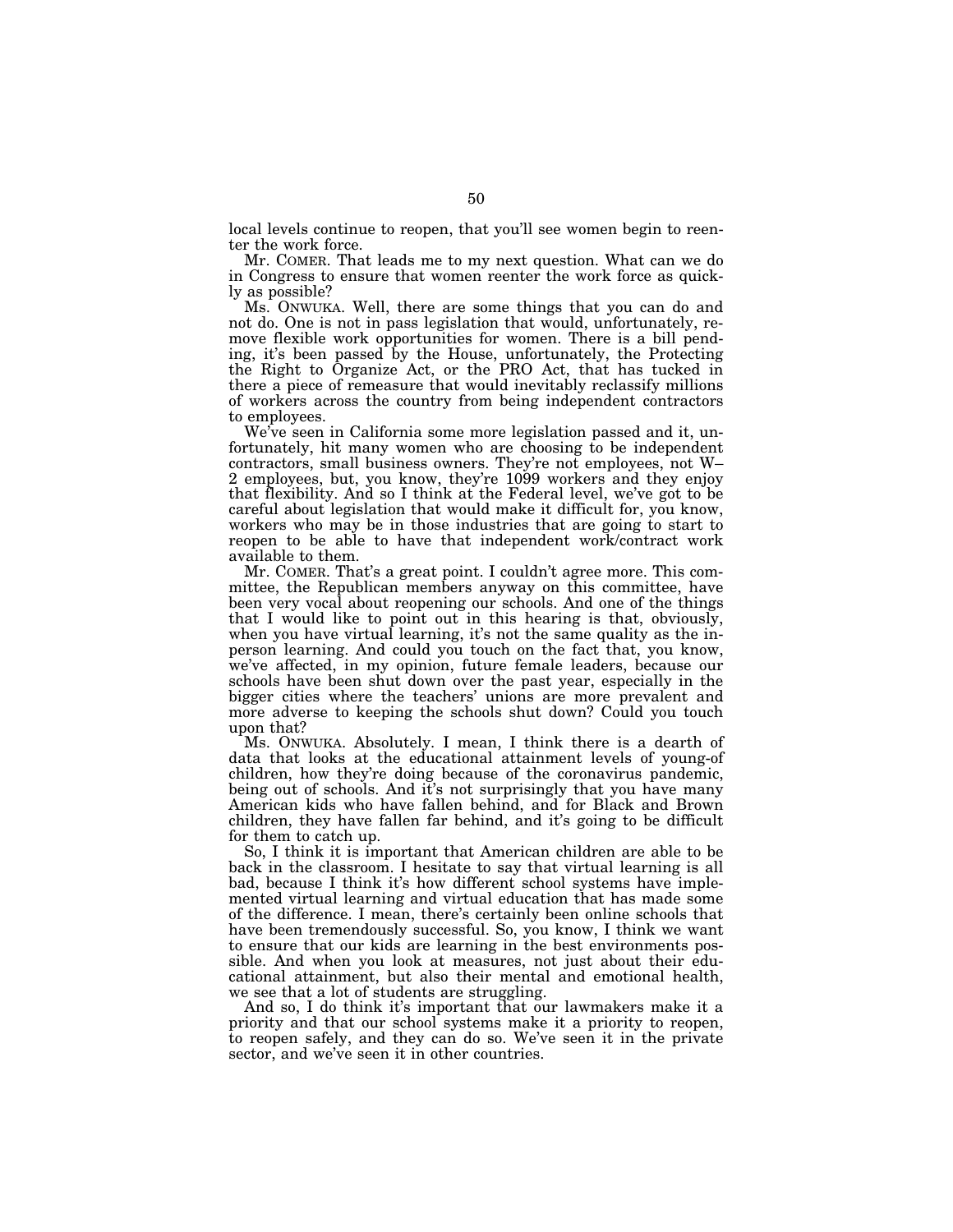Mr. COMER. Absolutely. Just a couple more things real quick. My time's running out. There's been a lot of discussion today, obviously, about how achieving equal salaries between men and women will prove we've been successful in closing the pay gap. Do you think that's true?

Ms. ONWUKA. I don't. I mean, I think from a broader perspective, I'm about ensuring everyone has equal opportunities, not just equal—not just looking at it from a wage gap or raw data perspective, because I think that we want to ensure every woman has the opportunities, has the choices that are best for them, and those low-earning women are able to move up the economic scale and economic ladder and I don't think there's been enough discussion about how we do that. Not just supporting them at a level of basic needs, but how do we give people a pathway forward and a path up the economic ladder to really achieve their American dream.

Mr. COMER. And, Madam Chair, last question, because I think this is very important to the purpose of this hearing.

What's the best way to gauge workplace equity—or workplace equality rather? Yes, sorry.

Ms. ONWUKA. I mean, I think-

Mr. COMER. How do we gauge that?

Ms. ONWUKA. I think you have, you know, research agencies or institutes like Pew that looks at—it actually asks people, you know, how are they doing in the workplace? Are they getting the salaries or are they getting the flexibility, whatever it is that they value most, are they able to achieve that? And as we measure that, I think that tells us more about the health of the American worker than just a raw average, you know, gap that is not even applesto-apples comparison.

Mr. COMER. Thank you very much, Madam Chair. I yield back. Chairwoman MALONEY. And the gentleman from California, Mr. DeSaulnier, is now recognized. Mr. DeSaulnier.

Mr. DESAULNIER. Thank you, Madam Chair. Thank you for this very, very important hearing.

Dr. Mason, I wanted to ask you two questions, two areas of questions. In this historic period of, unfortunately, inequality where access to capital and savings is so disproportionate, it's more disproportionate than any other time in our history when you measure the percentage of capital in our GDP versus wages.

So, we know from your work and others that this inequality is particularly difficult for women and women of color. I think your research says that the median savings for a single White American woman is \$15,000; for a Hispanic/Latino single woman, it's \$200; and for an African-American single woman, it's a hundred dollars.

So, we know wages, if you don't have enough in wages in addition to high cost areas, like the one I live in in San Francisco where transportation, housing costs are so—such a challenge that all of this compresses the opportunity.

So, that's one response that I'd like you to tell me about is this problem with getting access to capital, particularly in a country where access to capital, if you have a lot of money, America's not a bad place to live right now. And the Trump tax cuts, 90 percent of the benefit of that went to people who make over \$500,000 a year who are predominantly White. So, there's that.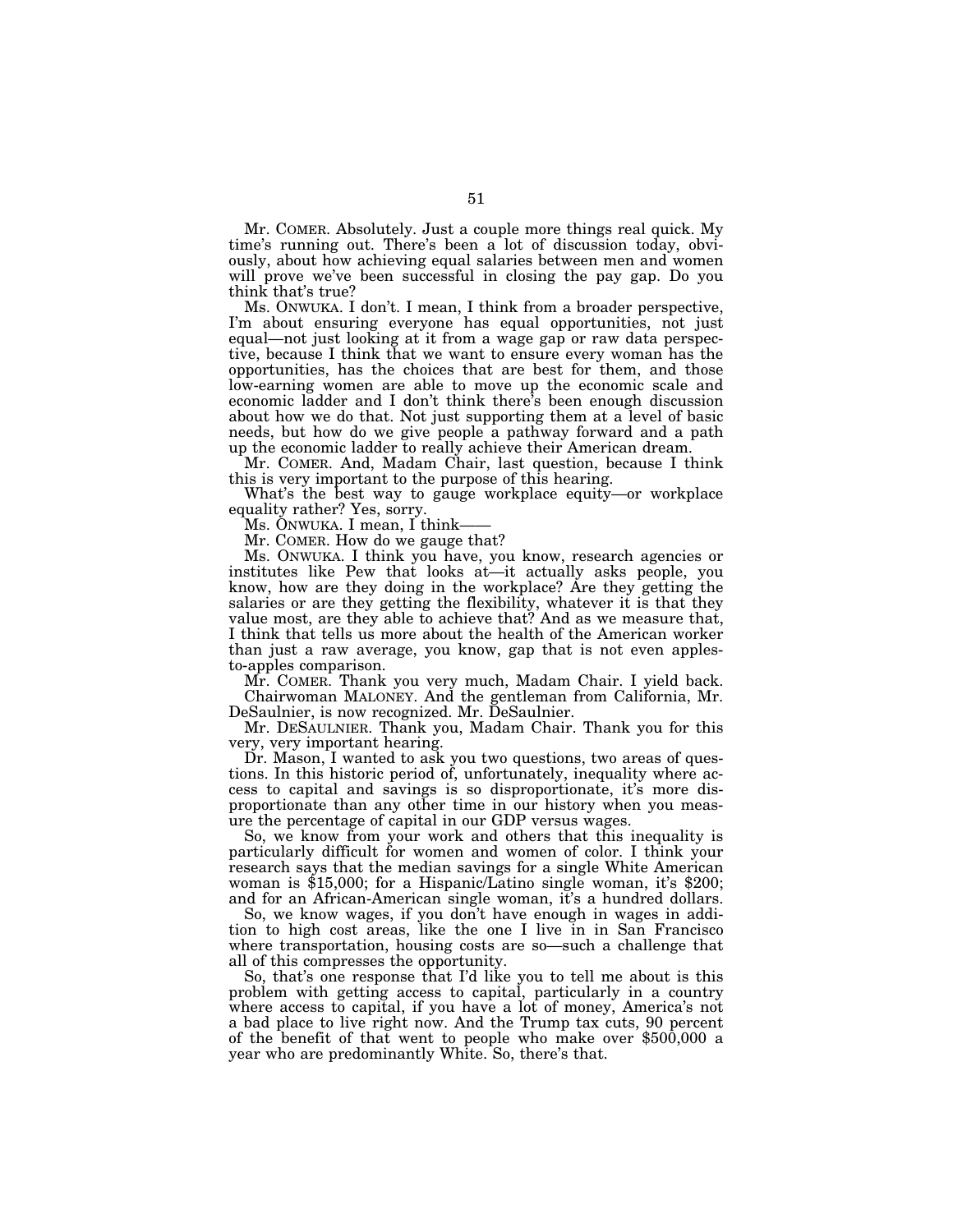And the second one that always troubles me is, I don't think Americans realize with the advent of two incomes in the work force from households, and America was a leader in this, we didn't provide the infrastructure to help with that. The employers got most of the benefit. And I think of reading the book Perfect Madness in 2004 by Judith Warner, and rereading that, and just being shocked at her experience and her research when she moved from Washington and then went to Europe and saw what they had done providing universal quality childcare, access to transportation, and those things.

So, those two areas, I'd really like to hear your response. And that's for Dr. Mason.

Ms. MASON. Sorry. So, the No. 1 barrier to escaping poverty is poverty, and that includes low wages, housing insecurity, food insecurity, and all those things have been exacerbated, you know, during the pandemic. And what we have also seen during the pandemic is that people who were doing well before the pandemic are doing extremely well right now. And women—and people who were struggling are sinking. And so, wages have not kept pace with inflation and, again, workers are the ones that are disproportionately suffering.

When we looked at—we just did a recent survey, speaking of surveys, and we found that women do want the government to play an active role in ensuring pay equity and passing policies that are fair and equitable. And we also learned, through the survey, is that most women in their savings and checking account have less than a thousand dollars in both accounts and 15 percent of women had less than \$400.

So, when we look at inequality, we have to understand that this is historic, this is compounded, and it's cumulative. And we actually in this moment need clear structural and institutional changes to make sure that we can build a more equitable and fair economy.

Mr. DESAULNIER. And then to followup the Perfect Madness question. Just what the rest of the industrialized world has done to help women, knowing that our issues around women of color are even worse.

Ms. MASON. Yes, sir.

Mr. DESAULNIER. I don't think Americans realize how far behind we are.

Ms. MASON. We are really far behind. In fact, when we think about our care policies, the U.S. spends less than one percent of its GDP on family and care policies. We're only above Ireland and excuse me—Ireland and Turkey. And if we had labor force participations, you know, as high as Denmark for women, we would see \$16 billion added to the GDP.

So, we have clear decisions to make. And this is not about, you know, whether it's a hoax or not. These are the facts on the ground, and we need to make and take this opportunity to correct some of the issues that we've been raising during this hearing.

Mr. DESAULNIER. Thank you, Doctor. Thank you for all your work in this field. It's really important. And I do think the competitive advantage that I hear from a lot of my friends across the aisle in terms of global economy is one that is missing as well for the morality of what we need to do in this country and the acknowledg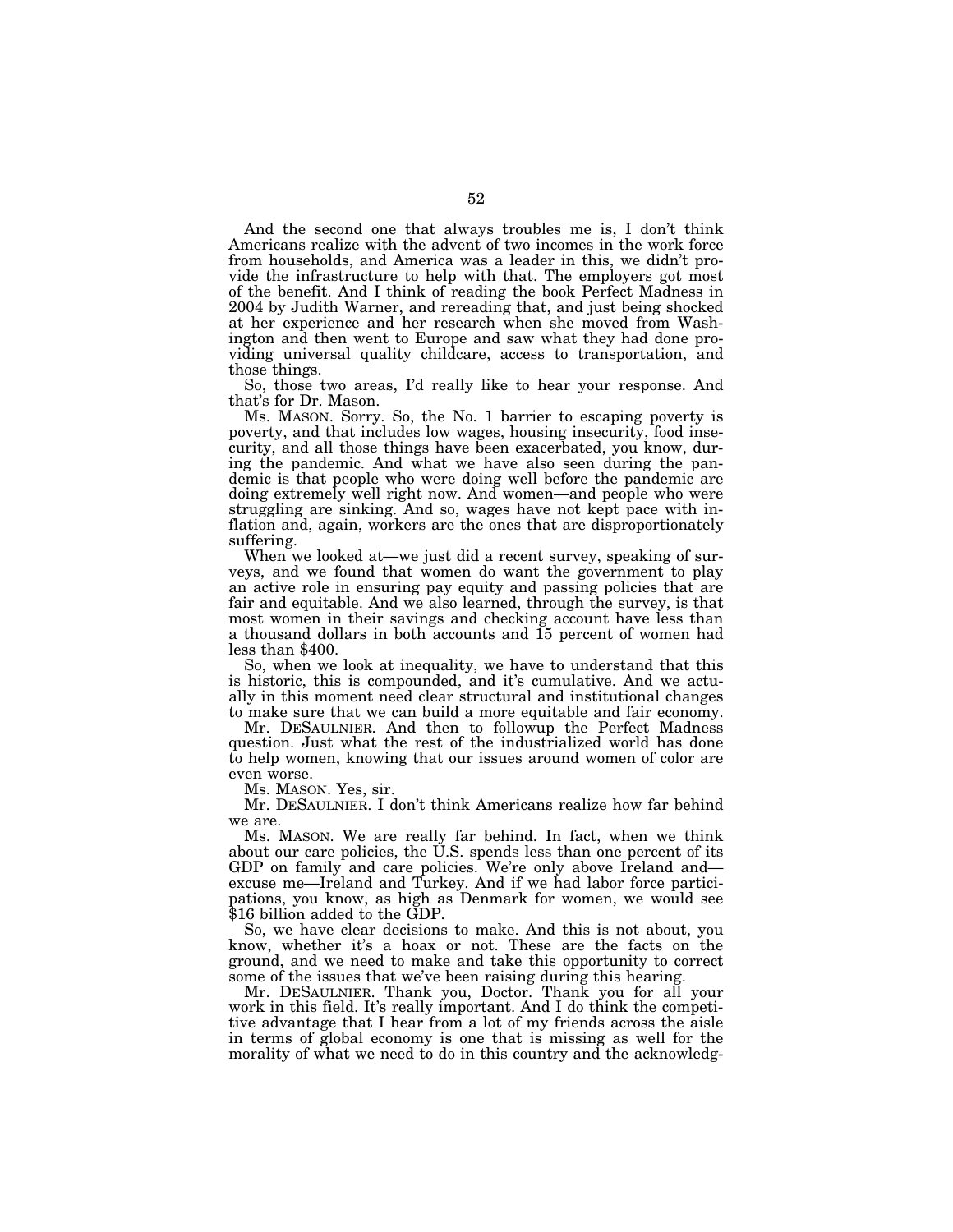ment of the historic and implicit biases and prejudice. The only way for us to fix this is to acknowledge that, and then pursue policies that other countries have that put them at a competitive advantage over us. Thank you.

I yield back the balance of my time.

Chairwoman MALONEY. Vice Chair Gomez is now recognized.

Mr. GOMEZ. Thank you, Madam Chair.

I've heard almost everything in this committee. When I started, my colleagues on the other side of the aisle, the Republicans, would say that climate change didn't exist. Last year, the beginning of the pandemic, they were trying to make arguments and convince Dr. Fauci that COVID–19 wasn't as deadly as just the normal flu. Yes, that sounds—as preposterous as that sounds, that's the argument that they were making just last year, and now we have 530,000 Americans who have died of COVID–19. On an average year, anywhere from 30-to 60,000 Americans die from the flu. But they were making that argument.

And now, the argument we're hearing is that they're trying to make the argument that the gender pay gap doesn't exist, and if it does, it's really small, and if it does exist, it's because women made certain choices, certain choices. And I want to be very, very clear for everyone out there. Until there is a choice that a man can have babies and women don't have to have the babies, then there's no real choice at all, right. At all. So, this is something that they're trying to convince people is that these choices have led to this decision. I think it is completely preposterous.

Also, women have been fighting to create equal pay and equal benefits and to have the same kind of status in their employment as men for decades. I used to work for a nurse's association, the United Nurses Association of California. They formed in 1972. And the reason why they formed is because the doctors had healthcare benefits and dental benefits and they did not. Nurses that worked for Kaiser did not have dental benefits back in 1972. Simple things like that that right now would be like, duh, but those disparities existed. And then even if you look at different programs out there, you see those disparities.

Also, my colleagues, they talk about how they want flexibility. People want flexibility. Why does only flexibility matter when it comes to a woman and not a man? Nobody ever asks the man, hey, do you want flexibility so you can take time off to care—take care of a sick family member or a child? Nobody asks the man that. But it—when it comes to women, that's the one factor that they care most about, which is preposterous, right.

Because we've seen that when we give choices, even in California where we expanded paid family leave, that women take it at a higher rate than men. I'm proud to say that men are starting to take it more and more and more, which is great, but it's still the caregiving. When somebody gets sick, it is women that take that burden, so you take them out of the work force. So, it is preposterous.

And then when they had a chance to help millions of women by raising the minimum wage, they voted in masse against it. Against it, right. So, when my mother was working four or five jobs a week, it wasn't much of a choice because we were struggling on a hun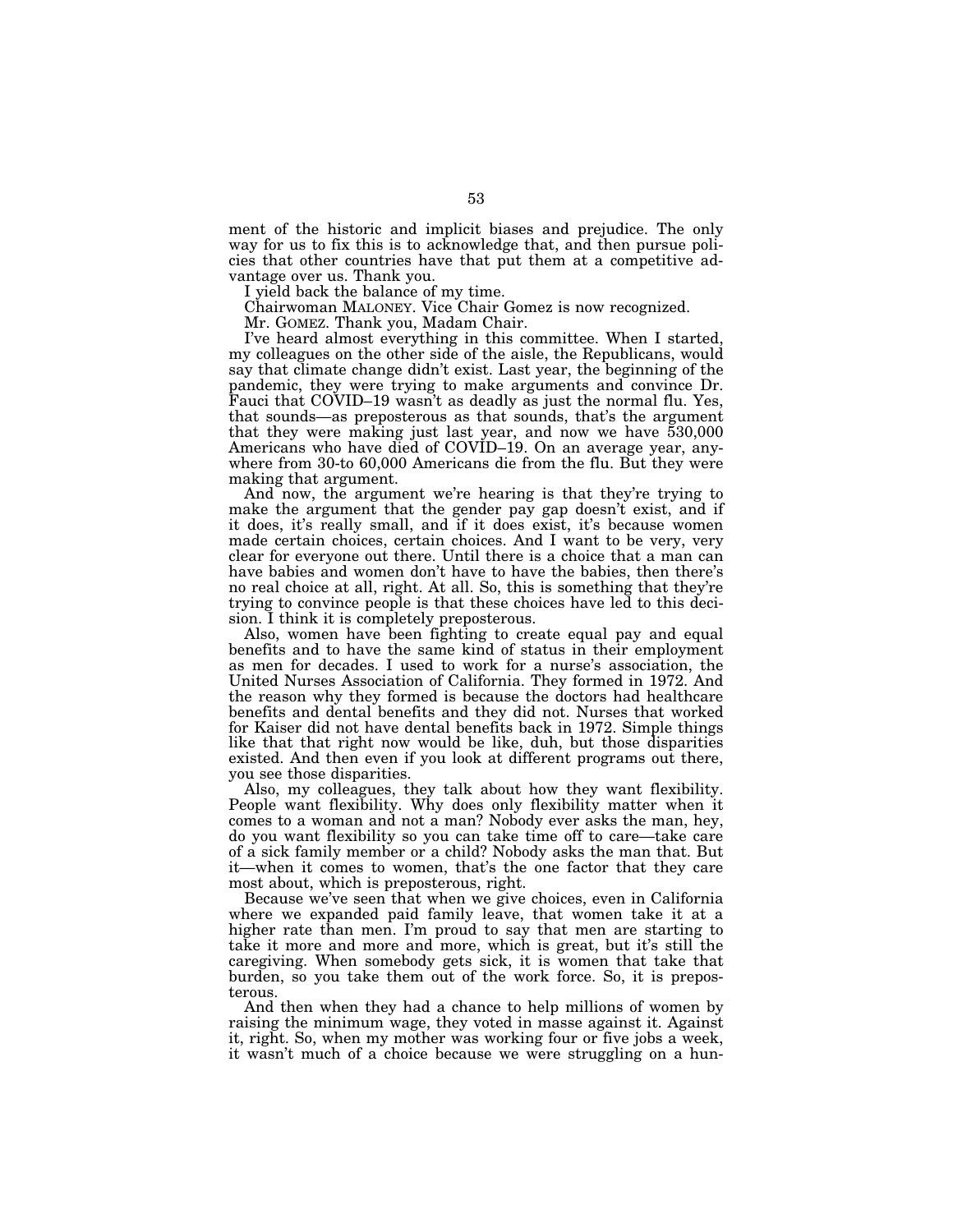dred percent of her salary to make ends meet, to put food on the table and a roof over our head. So, this whole red herring that it's a choice is just BS, right. BS.

So, I know the benefits of a strong paid family leave program. It can be tremendous, but how do we actually do it in a way that is equitable? How do we do it in a way that benefits everybody? That's something that I've learned here in California. We need to make sure that they have job protection below—for smaller employees. They need to have—make sure that they can return to their job. They have also wage replacement that is sufficient for a worker to take that time off. And then, at the same time, we want to make sure that they also know about the program. That's one of the things that we need to do.

So, I just want to say, I want to thank all the witnesses here today. Equal pay for equal work is still a real thing. I believe everybody asked the questions on paid family leave, but we need to make sure that we have a robust paid family leave protection, we implement laws that also don't discriminate against individuals who took lower-paying jobs in the past. Like not revealing your salary data from previous employers makes a difference, because often women and people of color often get, I don't want to say screwed, but they get screwed when it comes to that first job out of college, right, and then that sets the scale for how they get raises in the future. There's so many different things than policy.

I want to say thank you for attending, and this was—I'm glad we had this hearing, but there's—my colleagues on the other side of the aisle need to see the light when it comes to a lot of these issues, including the gender pay equity gap. Thank you so much. And I yield back to the chair.

Chairwoman MALONEY. The gentleman yields back.

And, without objection, the following items supporting legislative proposals to close the gender pay gap will be entered into the record: A report from the TIME'S UP Foundation entitled, ''It's Time to Care"; a letter from the National Partnership for Women and Families; a statement by Professor Julie Suk; a report from IWPR submitted by Dr. C. Nicole Mason.

Before we close, I'd like to offer the ranking member an opportunity to offer any closing remarks that he may have.

Ranking Member Comer, you are now recognized. Mr. Comer.

Mr. COMER. Thank you, Madam Chair.

And, again, we want to thank all the witnesses for being here today. And, certainly, I think the one thing that we all agree on is that women should receive the same amount of pay as men for the same type of work and the same type of work product. The question is, who determines what equal pay is? Who determines what the same amount of work is? These are the questions that we've tried to ask. These are the problems with the bill. These are the concerns that people in the private sector have.

You know, I like to point out that I was Commissioner of Agriculture for four years. I led an agency of probably, on average, 275 employees. The three highest employees in my agency were females. They were non-merit employees that I hired. I have a congressional office, what do we have, 14 employees. My two highest